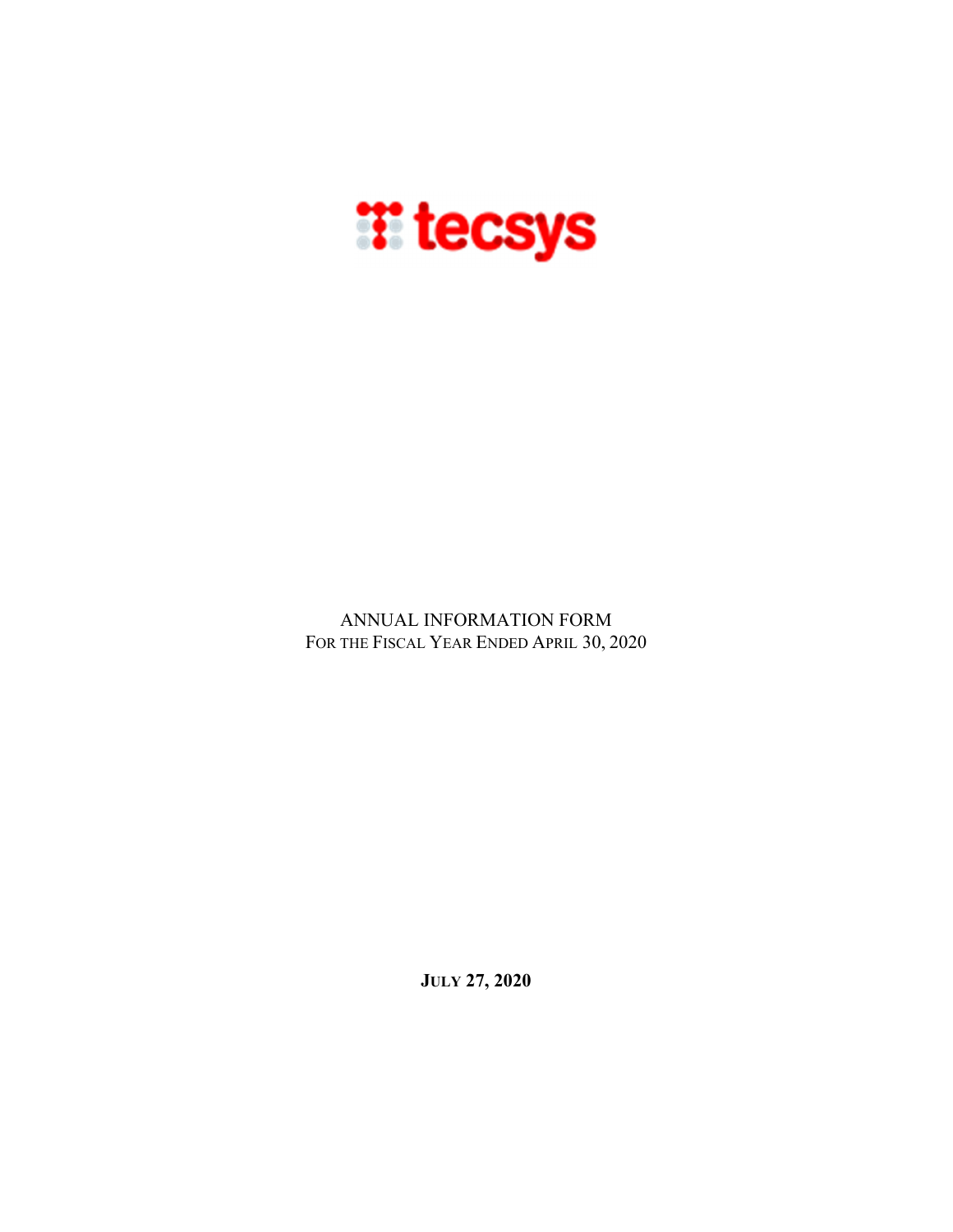# **TABLE OF CONTENTS**

| 1.  | INCORPORATION AND SUBSIDIARIES                                               |              |
|-----|------------------------------------------------------------------------------|--------------|
|     | (A)                                                                          |              |
|     | (B)                                                                          |              |
| 2.  | GENERAL DEVELOPMENT OF THE BUSINESS                                          | 2            |
|     | (A)                                                                          |              |
|     | (B)                                                                          |              |
|     | (C)                                                                          |              |
| 3.  | DESCRIPTION OF THE BUSINESS                                                  | 10           |
|     | (A)                                                                          |              |
|     | (B)                                                                          |              |
|     | (C)<br>(D)                                                                   |              |
|     | Intellectual Property, Other Proprietary Rights and Cyber Security 18<br>(E) |              |
|     | (F)                                                                          |              |
|     | (G)                                                                          |              |
|     | (H)                                                                          |              |
|     | $\rm (I)$                                                                    |              |
|     | $\left( \mathrm{J}\right)$                                                   |              |
|     | (K)                                                                          |              |
| 4.  | DESCRIPTION OF CAPITAL STRUCTURE                                             | 22           |
| 5.  | <b>DIVIDEND POLICY</b>                                                       | 22           |
| 6.  | <b>MARKET FOR SECURITIES</b>                                                 | 23           |
|     |                                                                              |              |
| 7.  | <b>OFFICERS &amp; DIRECTORS</b>                                              | 24           |
|     |                                                                              |              |
|     |                                                                              |              |
|     |                                                                              |              |
|     |                                                                              |              |
|     | Relevant Education and Experience of the Audit Committee Members 26          |              |
|     | Policies and Procedures for the Engagement of Audit and Non-Audit Services   | .28          |
| 8.  | <b>LEGAL PROCEEDINGS</b>                                                     | 28           |
| 9.  | <b>TRANSFER AGENT AND REGISTRAR</b>                                          | 28           |
| 10. | <b>INTEREST OF EXPERTS</b>                                                   | 28           |
| 11. | <b>RISK FACTORS</b>                                                          | 29           |
| 12. | <b>OTHER INFORMATION</b>                                                     | 36           |
|     | APPENDIX A CHARTER FOR THE AUDIT COMMITTEE OF THE BOARD OF                   |              |
|     | <b>DIRECTORS</b>                                                             | $\mathbf{1}$ |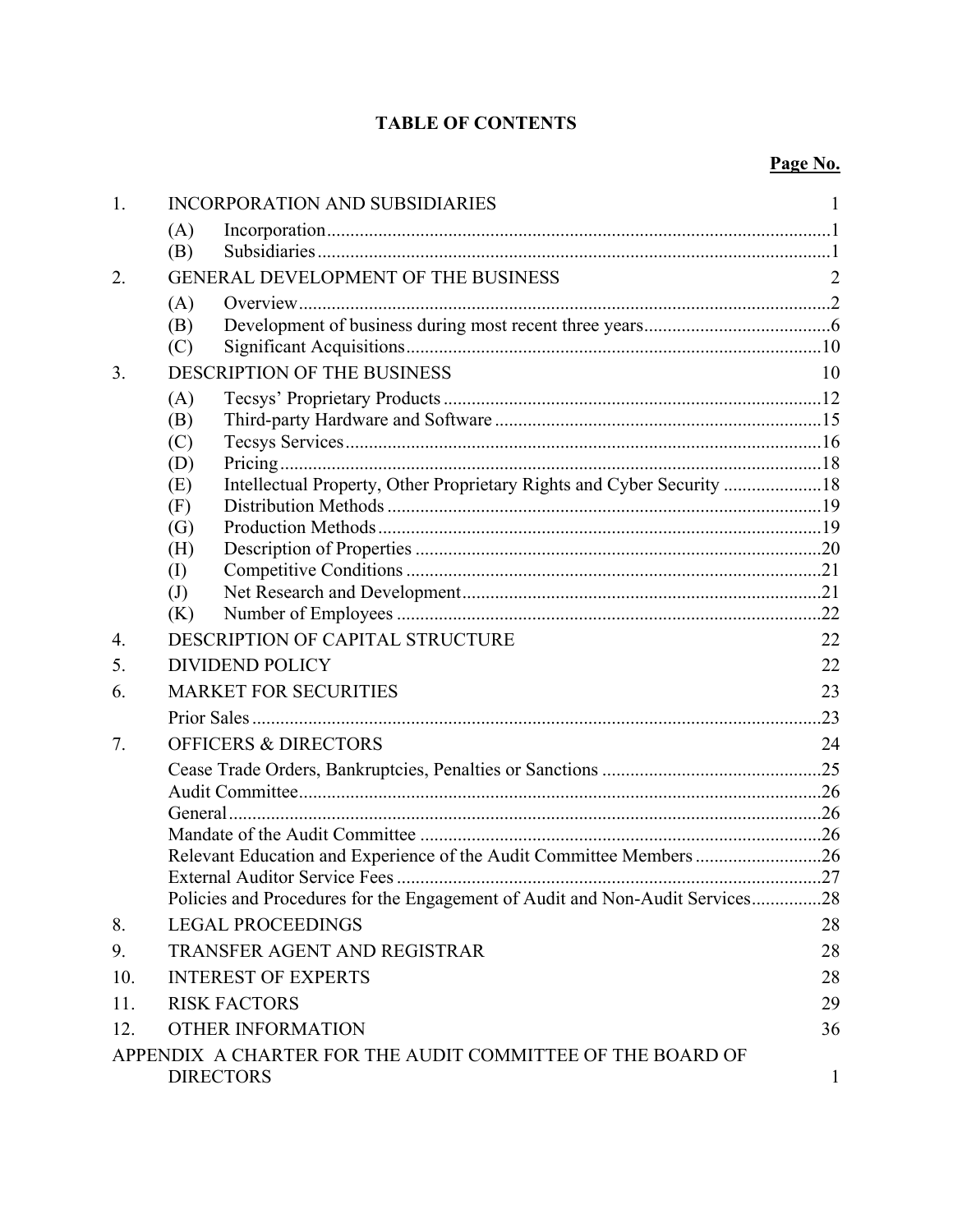

### **ANNUAL INFORMATION FORM OF TECSYS INC.**

In this Annual Information Form, "Tecsys" or the "Company" represents Tecsys Inc. Unless the context otherwise requires, reference to "Tecsys" or the "Company" includes the subsidiaries of Tecsys Inc.

**Unless otherwise noted, all dollar references in this Annual Information Form ("AIF") are expressed in Canadian dollars and in accordance with generally accepted accounting principles in Canada ("GAAP") for publicly accountable enterprises which integrates International Financial Reporting Standards ("IFRS").** 

## **1. INCORPORATION AND SUBSIDIARIES**

### **(A) Incorporation**

Tecsys was incorporated under the *Canada Business Corporations Act* ("CBCA") on April 28, 1983. The Articles of Incorporation of Tecsys were amended on May 30, 1983, to change the name of the Company from 123293 Canada Inc. to Tecsys Inc.; on April 28, 1988, to create new classes of shares and add "private company" restrictions; on October 3, 1995, to subdivide the outstanding Class "A" shares; on December 12, 1996, to further subdivide the outstanding Class "A" shares; on March 18, 1998, to create a new class of shares; and on June 18, 1998, in connection with the initial public offering of Tecsys' common shares finalized in July 1998, to subdivide all the issued and outstanding Class "A" shares on a 2 for 1 basis, to create an unlimited number of common shares and Class A preferred shares issuable in series, to change all the issued and outstanding Class "A" shares into common shares on a 1 for 1 basis, to cancel all the authorized and unissued shares other than the common shares, to change the minimum number of directors from 1 to 3, to remove the "private company" restrictions on the transfer and issue of shares and the number of shareholders and to authorize the appointment of directors in compliance with Section 106(8) of the *Canada Business Corporations Act*. On July 8, 2020, the board of directors of the Company (the "Board") approved amendments to the by-laws authorizing the Company to hold virtual meetings of shareholders. Such amendments are proposed to the Company's shareholders for ratification at its 2020 annual and special meeting of shareholders to be held on September 10, 2020.

The head and registered office of the Company is located at 1 Place Alexis Nihon, Suite 800, Montréal, Québec, Canada, H3Z 3B8.

## **(B) Subsidiaries**

Tecsys owns:

(i) all of the issued and outstanding shares of Tecsys U.S. Inc., a corporation incorporated under the laws of the State of Ohio.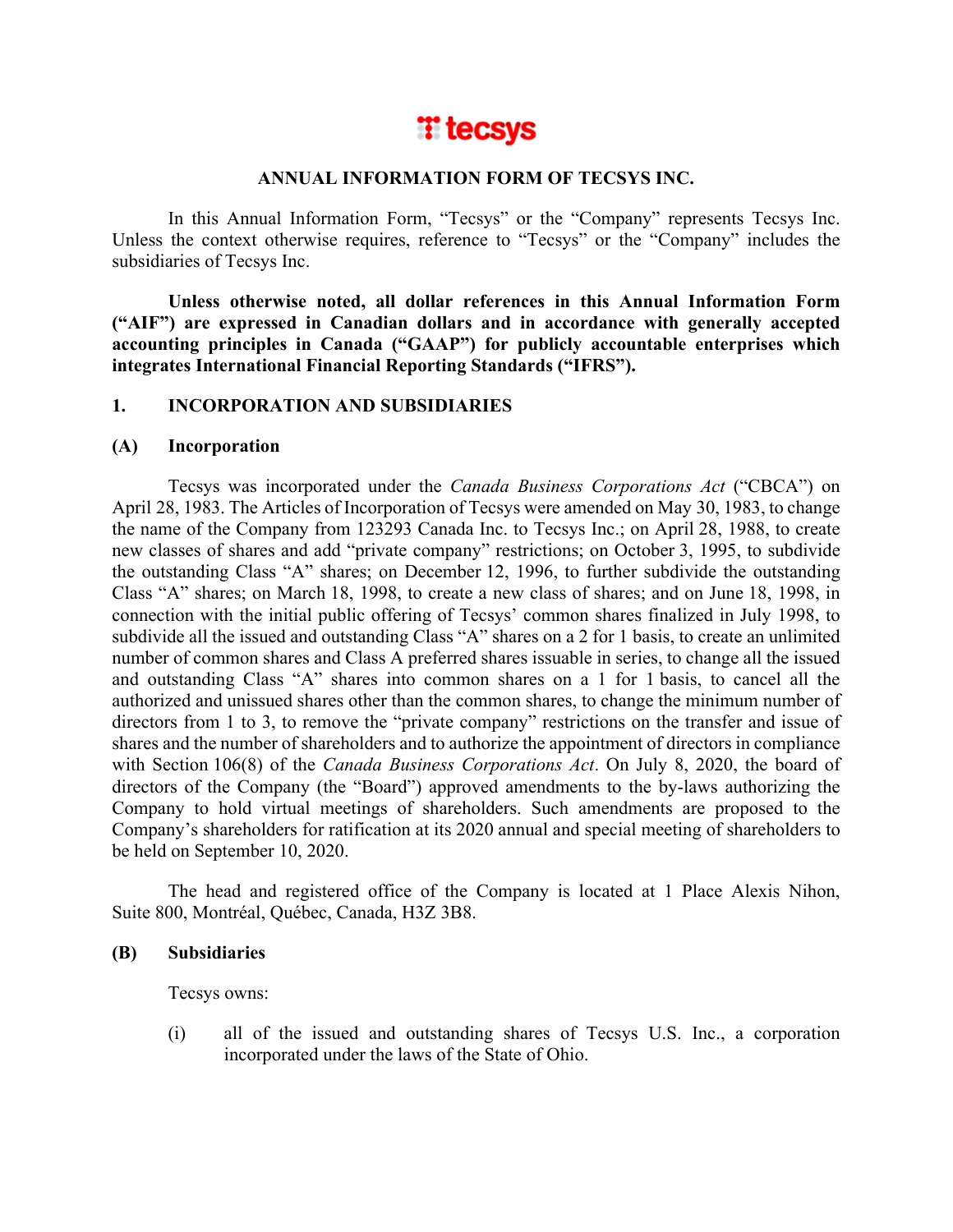- (ii) all of the issued and outstanding shares of Tecsys Europe Limited, a corporation incorporated under the laws of England;
- (iii) all of the issued and outstanding securities of Logi D Holding Inc. ("Logi D"), a corporation incorporated under the CBCA which owns all of the issued and outstanding shares of Logi D Inc., a corporation also incorporated under the CBCA, and Logi D Corp., a corporation incorporated under the laws of Delaware;
- (iv) all of the issued and outstanding shares of OrderDynamics Corporation ("OrderDynamics"), a corporation amalgamated under the CBCA; and
- (v) indirectly through Tecsys Denmark Holding ApS all of the issued and outstanding shares of Tecsys A/S (formerly known as PCSYS A/S, "PCSYS" or "Tecsys A/S"), a company incorporated under the laws of Denmark.

### **2. GENERAL DEVELOPMENT OF THE BUSINESS**

### **(A) Overview**

Tecsys is a global provider of supply chain solutions that equip the borderless enterprise for growth. Organizations thrive when they have the software, technology and expertise to drive operational greatness and deliver on their brand promise. Spanning multiple complex, regulated and high-volume distribution industries, Tecsys delivers dynamics and powerful solutions for warehouse management, distribution and transportation management, supply management at point of use, retail order management, as well as financial management and analytics solutions.

Customers running on Tecsys' Itopia® supply chain platform are confident knowing they can execute, day in and day out, regardless of business fluctuations or changes in technology. As their businesses grow more complex, organizations operating a Tecsys platform can adapt and scale to business needs or size, expand and collaborate with customers, suppliers and partners as one borderless enterprise, and transform their supply chains at the speed that their growth demands. From demand planning to demand fulfillment, Tecsys puts power into the hands of both front-line workers and back office planners, helping business leaders focus on the future of their products, services and people, not on their operational challenges.

Tecsys is a market leader in North America for supply chain solutions for health systems and hospitals. Customers around the world trust their supply chains to Tecsys in the healthcare, service parts, third-party logistics, retail and general wholesale high-volume distribution industries.

With last year's acquisition of OrderDynamics, Tecsys has continued to serve a number of major customers in the retail industry located in Canada, the U.S., Europe and Australia, and began expanding its retail footprint across these markets.

In 2019, Tecsys acquired Danish warehouse management and mobile data solutions company PCSYS. In 2020, PCSYS A/S was renamed Tecsys A/S and continues to serve as a key European extension. The PCSYS product line has been brought under the Tecsys brand and Tecsys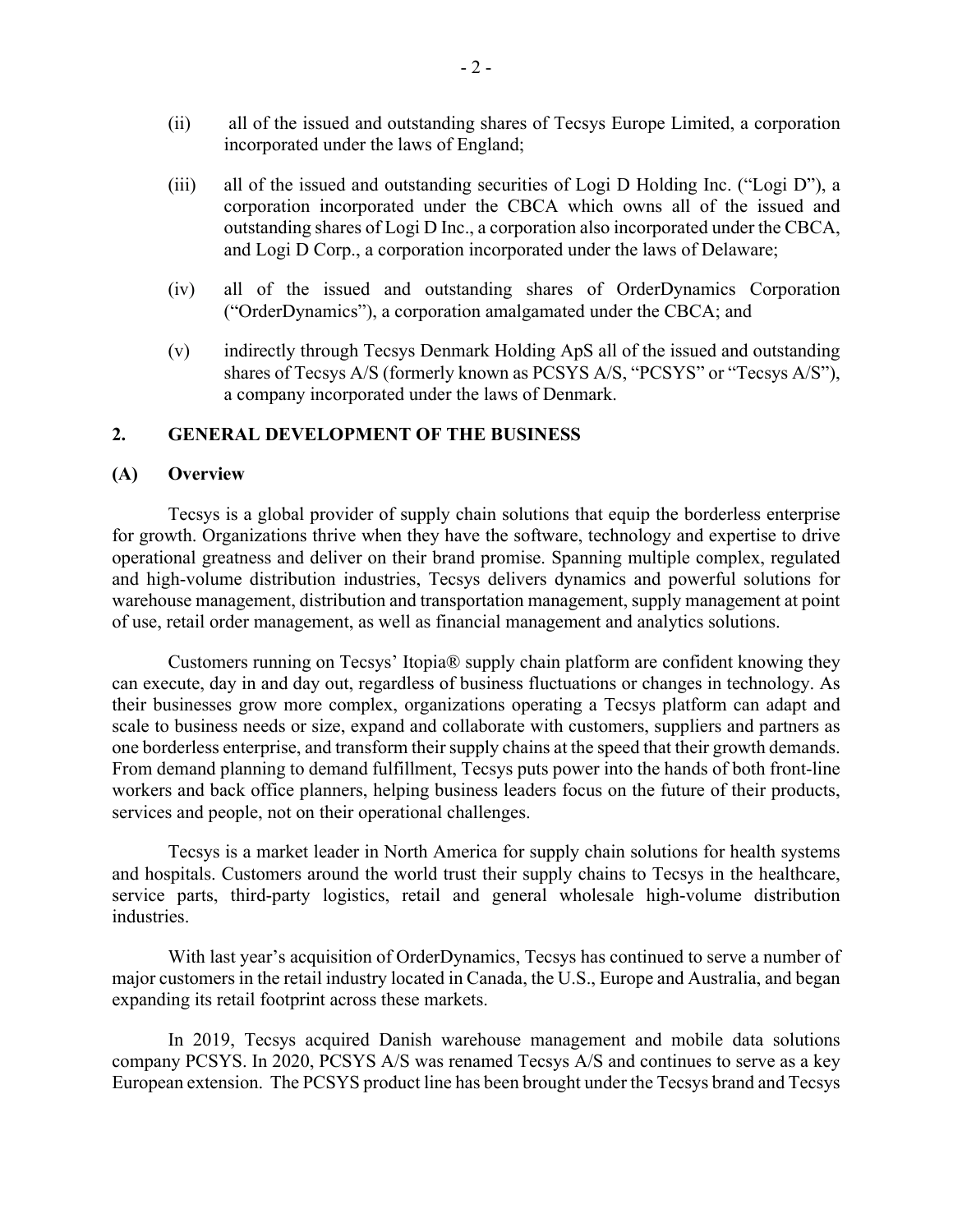A/S continues to add customers in the manufacturing, retail and logistics industries, primarily in Europe.

Tecsys has noted exponential growth in the ecommerce sector with mounting pressure for distribution organizations to fulfil higher order volumes under changing customer demands. As consumers had been steadily adopting expanded use of shopping options, order fulfillment complexity for retail and direct-to-consumer companies had been driving investment in Distributed Order Management (DOM) systems. Through the acquisition of OrderDynamics, Tecsys became a supplier to this market in 2018. Tecsys' DOM offering orchestrates and optimizes the process of customer order fulfillment across a wide variety of inventory-holding locations by meeting customer expectations at the lowest possible cost of order fulfillment.

Tecsys' management believes that demand for DOM systems will increase as a result of the COVID-19 pandemic. The restrictions on conventional in-store retail shopping in early 2020 has accelerated consumer demand for alternative fulfillment options such as curbside pickup, click-and-collect and ship-from-store. Tecsys' DOM is well-positioned to equip retailers for this expanded consumer demand.

Tecsys' partnership strategy continued to develop and mature during the fiscal year ended April 30, 2020 ("Fiscal 2020"). Foundational relationships with key technology partners including International Business Machines Corporation, Oracle Corporation, Microsoft Corporation, Amazon Web Services (AWS), Workday Inc., and Honeywell International Inc. continued to support its product offering while strategic industry players like Zebra Technologies Corporation, Terso Solutions Inc., and BluePay Processing LLC extend its offering. Value added reseller and service partners such as Sequoia Group Inc., Avalon Corporate Solution, OSF Commerce and RiseNow, LLC have become active in the Corporation's customer base, extending its reach as intended.

Tecsys' common shares trade on the Toronto Stock Exchange (TSX) under the ticker symbol "TCS".

### **Industry Verticals**

Tecsys' management believes that the Itopia® platform is well-suited to respond to the changing distribution market. Currently, Tecsys' business development and sales efforts are focused on vertical markets where the Company has the highest winning opportunity and best financial returns. From research and development and customer services perspectives, this allows Tecsys to replicate its solutions, enabling the Company to reduce costs inherent in new development and adoption of technology. It also helps increase the depth of expertise in these market segments where the Company has developed a reputation as an expert among its customers.

One such industry vertical is built on Tecsys' decades of expertise and investment into the healthcare industry through point-of-use, distribution and warehouse management solutions. Longstanding customers include major distributors, a number of health systems or Integrated Delivery Networks (IDNs), as well as third-party logistics providers (3PLs) in Canada and the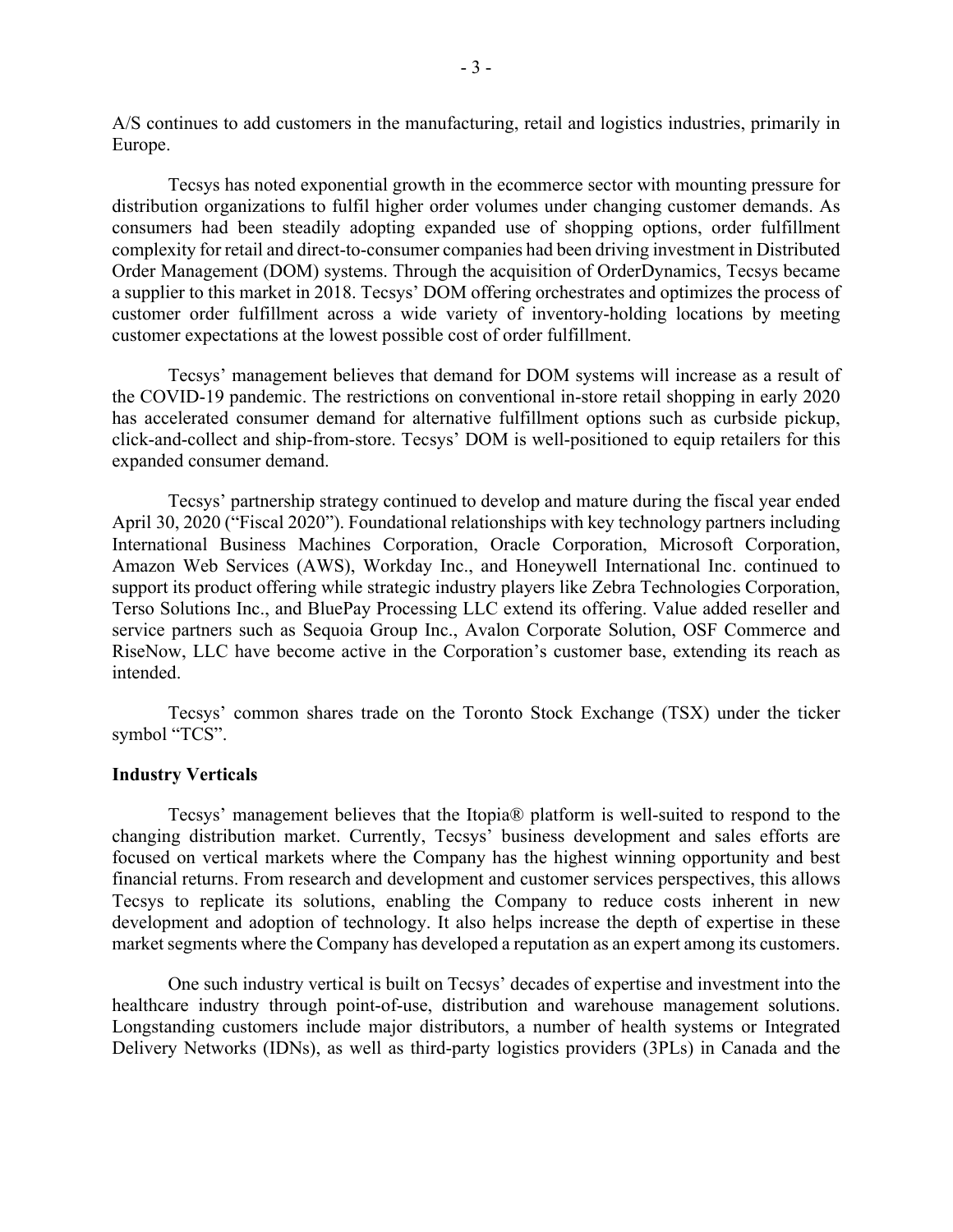United States. According to the American Hospital Association  $(AHA)^1$ , there are over 6,200 hospitals in the United States.

Today's healthcare supply chain is complex and costly; it represents the second largest area of expense for hospitals, behind only labor, consuming approximately  $40\%$  to  $55\%$ <sup>2</sup> of the average operating budget.

Unlike retail and other industries where the supply chain is viewed as a strategic asset, the healthcare supply chain has often been underleveraged, even neglected. Most healthcare organizations are managing supplies using outdated information technology systems that cannot communicate with one another. As a result, supply chain processes are largely manual, with staff entering data into various hospital systems as they procure products, manage inventory, capture its use and trigger replenishment needs.

Healthcare has traditionally lagged behind other industries when it comes to supply chain technology investments. The manual labor required among supply chain, operations and clinical staff is inefficient, error prone and expensive. With disjointed systems and data, healthcare organizations have little or no visibility into and control over their supplies. This leads to expired product and significant waste.

In order for a hospital to transform its supply chain from a major liability into a strategic asset, it must transition from manual to electronic processes. This requires the use of enabling technologies for supply chain automation such as those offered by Tecsys. Technologies enabling standardization, consolidation and integration within a unified platform are a prerequisite to overcome the complexity and challenges.

Another vertical that carries opportunity is the converging retail market. Accelerated by a shift in consumer behavior following the COVID-19 governmental restrictions, there is greater demand<sup>3</sup> for e-commerce and order pickup buying options. Currently, many retailers operate siloed online and in-store order management processes, while others are not equipped for ecommerce options entirely. The bifurcation of physical and digital commerce has exposed disconnected retail customer experiences.

In order to transform the growing complexity of order management requirements in a retail environment offering multiple fulfillment options, retailers rely on DOM systems such as that offered by Tecsys. Technologies enabling optimization of complex order fulfillment routes, shipping costs, returns and inventory management equip retailers with a flexible platform for dynamic and scalable omnichannel retail.

### **The SCM Industry**

Supply Chain Management (SCM) is a business strategy to improve shareholder and customer value. SCM encompasses the processes of creating and fulfilling the market's demand for goods and services; it enhances distributor and customer value by optimizing the flow of

https://www.aha.org/statistics/fast-facts-us-hospitals

<sup>&</sup>lt;sup>2</sup> https://rctom.hbs.org/submission/healthcare-where-supply-chain-digitalization-is-life-or-death/ (2017)

<sup>3</sup> https://www.firstinsight.com/press-releases/coronavirus-impacting-shopping-decisions-spending-and-product-availability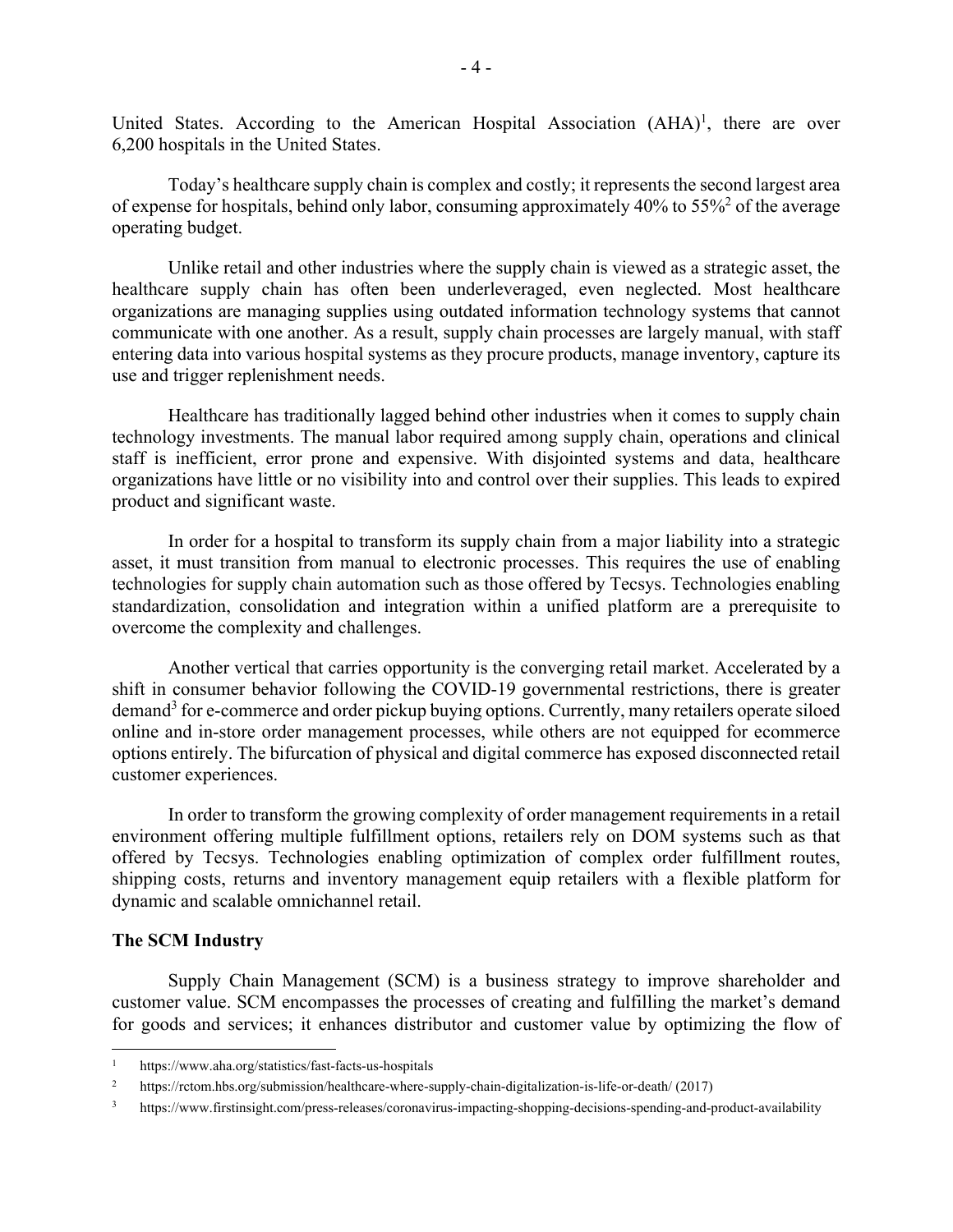products, services and related information from suppliers to customers, with a goal of enabling customer satisfaction. Within SCM is Supply Chain Execution (SCE), on which Tecsys has most of its focus, an execution-oriented set of solutions that enable the efficient procurement and supply of goods, services and information to meet customer-specific demand. Businesses deploying SCE solutions are looking to achieve greater visibility into product movements, cost containment and compliance.

Today's distribution landscape is more sophisticated and volatile than ever; nonetheless, it demands 100% fulfillment with faster service and resiliency. It demands collaboration with customers, suppliers and partners as a borderless enterprise. From omnichannel to the internet of things (IoT), change is reshaping supply chain platforms and they must extend, scale and adapt to the size and needs of business. Competition is fierce, and disintermediation continues to pose a significant threat, giving rise to omnichannel distribution networks and shrinking the margin for error in operations.

Thriving in the current distribution era means adapting internal infrastructure, technology and processes to external challenges. Consider the impact of major disruptions to brick and mortar, the resiliency of multichannel and online retailers, and the strong competition from those who stick to their core competencies by investing in new and innovative technologies. Such disruptions and the accelerated digital environment are pressuring distribution industry leaders to rethink their strategy and take the first step to transform their supply chain or risk being left behind.

Agile companies are quickly outperforming and overtaking their less nimble competitors. A study by The Boston Consulting Group<sup>4</sup> shows that the leaders in digital supply chain management are seeing tremendous benefits:

- Increases in product availability of up to 10%
- Response times to changes in market demand reduced by at least 25%
- Realization of working-capital reductions improved by 30%
- Operating margins 40-110% higher than others, and 17-64% fewer cash conversion days.

McKinsey & Company's research<sup>5</sup> suggests that, on average, companies that digitize their supply chains can expect to boost annual growth of earnings before interest and taxes by 3.2% and annual revenue growth by 2.3%.

In a 2020 publication<sup>6</sup>, PriceWaterhouseCooper surveyed over 1600 executives from companies across seven industries to investigate the role of digital supply chains in turbulent times. The survey reveals that investments into digital supply chain excellence result in:

<sup>4</sup> https://on.bcg.com/2wkJDHC (2016)

<sup>5</sup> https://www.mckinsey.com/business-functions/operations/our-insights/digital-transformation-raising-supply-chainperformance-to-new-levels (2017).

<sup>6</sup> https://www.pwc.com/gx/en/industrial-manufacturing/digital-supply-chain/supply-chain-2025.pdf.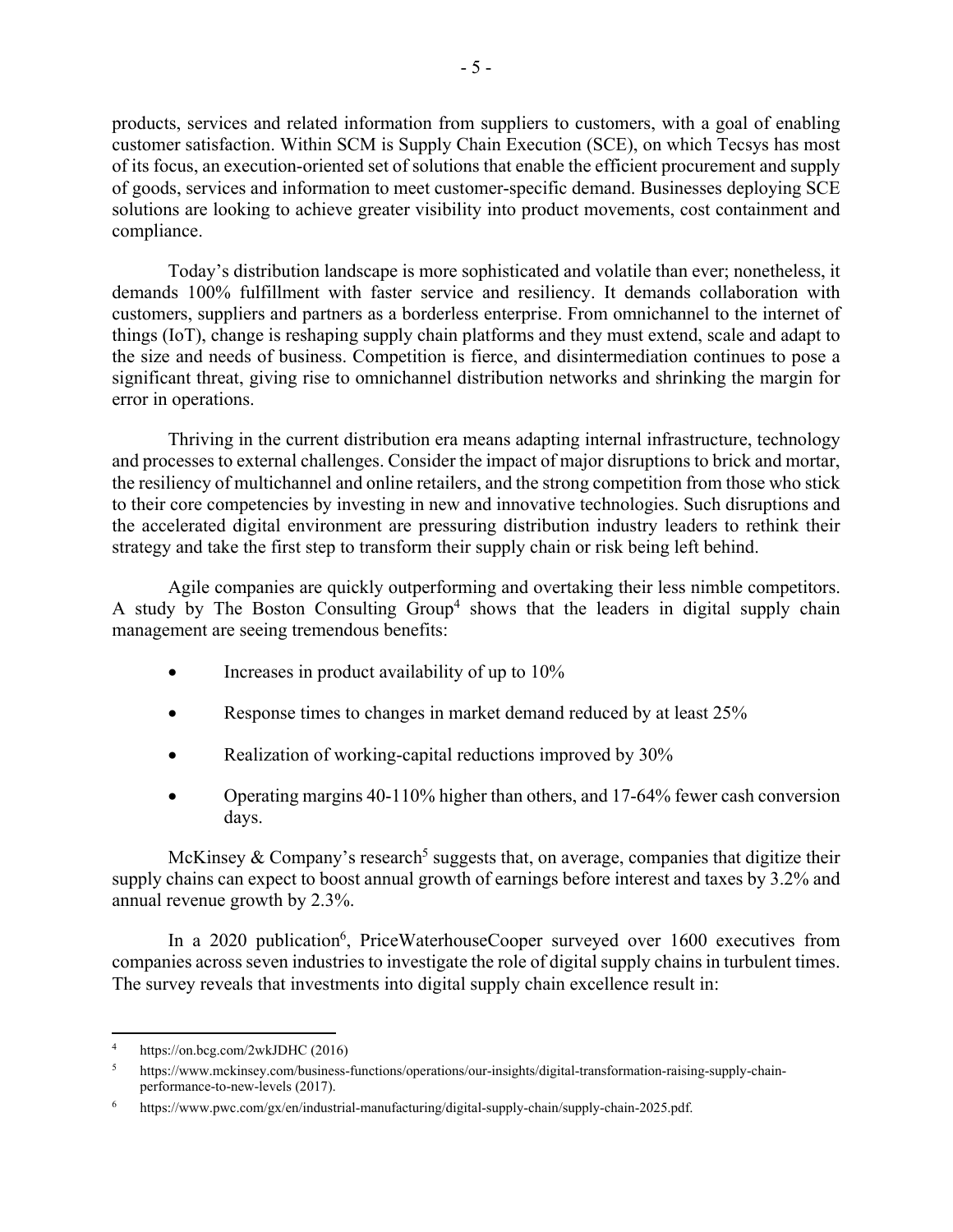- 2x increased revenues and 2x decreased costs as compared to digital novices;
- 84% executives report achieving greater than 90% on-time in-full delivery performance (compared to 12% of digital novices);
- 53% more inventory turns than digital novices; and
- Benefits beyond numbers like risk management, increased asset utilization and improved sustainability.

The publication explains: "For many companies market environments are becoming evermore challenging. To cope with constant change, companies will need to make sure that their organization is able to continuously evolve and improve. They'll need a culture of continuous innovation and cross-functional collaboration to get there;always keeping the end-to-end value chain in mind. Generally, that means beginning with the needs of the end customer, but also taking into account everything from factories, to warehouses, to backend technologies."

Material Handling Industry ("MHI") is the largest material handling, logistics and supply chain association in the U.S. and publisher of the 2020 MHI Annual Industry Report<sup>7</sup>, produced in conjunction with Deloitte Consulting LLP. The report explores labor shortages and meaningful customer engagement through a lens of digital adoption, and the essential role of data-driven decision making. Further, the report cites: "Companies with the deepest two-way relationships with customers will thrive in tomorrow's economy. Visibility and transparency are the key ingredients for creating and maintaining this customer connection. Customer intimacy requires the ability to anticipate customers' needs and interests before they themselves can articulate them. It also requires the ability to meet demand in a relatively short time window, without artificially inflating costs."

In response, leading companies are adopting a more digital approach to business. Using digital innovation to improve supply chain efficiency, transparency and sustainability has become a necessity for continuing to grow the customer base and maintain a competitive standing.

# **(B) Development of business during most recent three years**

On May 19, 2017, Tecsys appointed Brian Cosgrove, CPA, CA, as Chief Financial Officer to succeed Berty Ho-Wo-Cheong. Mr. Ho-Wo-Cheong stepped down on July 6, 2017, after almost 20 years as CFO to take on a new role within the business. Mr. Cosgrove took over the role of CFO on July 6, 2017. When Mr. Cosgrove resigned on April 20, 2018, Tecsys appointed Mr. Berty Ho-Wo-Cheong, Vice President, Mergers and Acquisitions and former CFO, to serve as Tecsys' interim CFO.

On June 27, 2017, Tecsys completed an offering of 1,000,000 common shares of the Company as well as an additional 100,050 common shares issued as a result of the exercise in full by the underwriters of their over-allotment option (the "Offered Shares") at a price of \$15.00 per share, for gross proceeds of \$16,500,750 (the "2017 Offering"). The 2017 Offering included a

https://www.mhi.org/publications/report.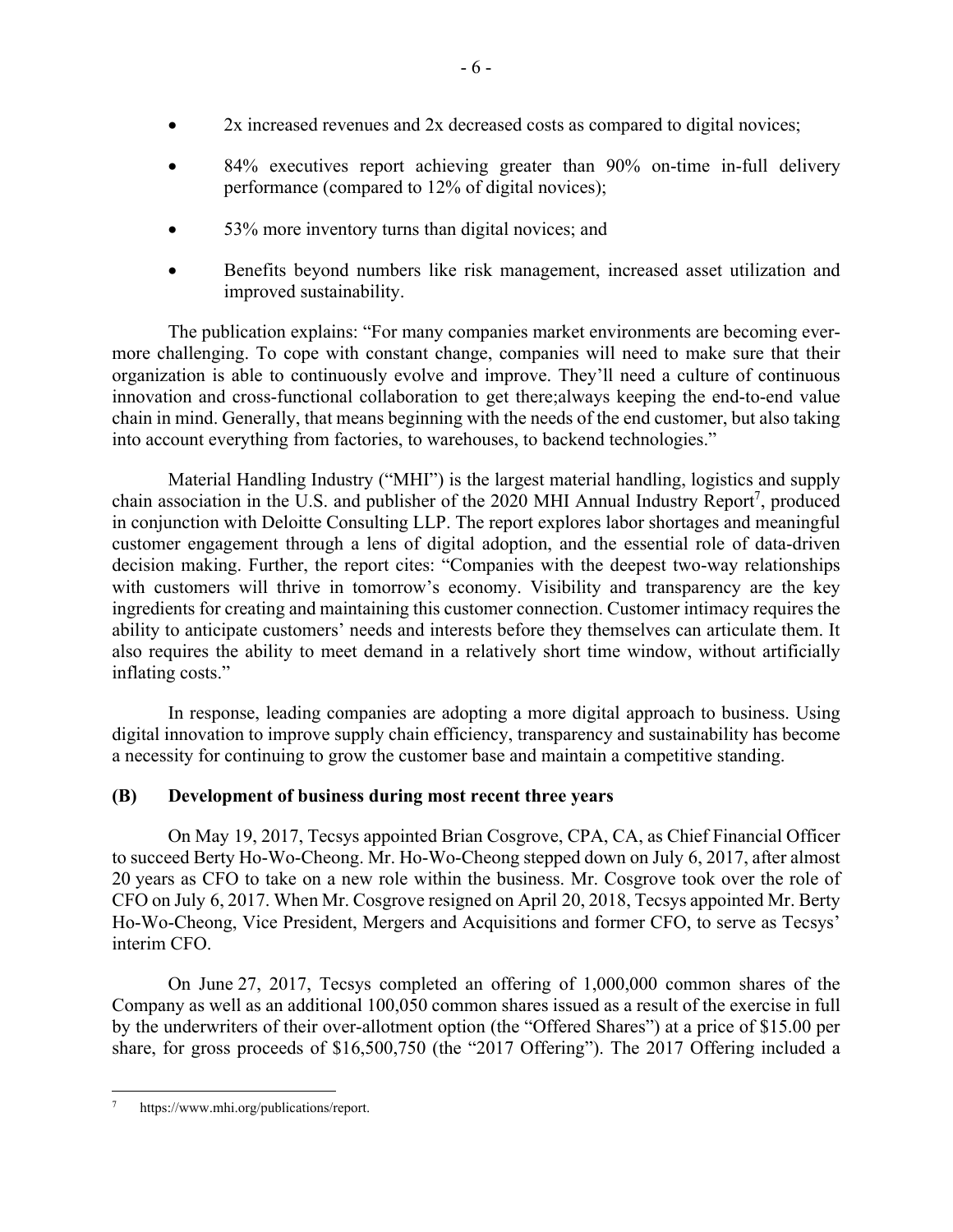treasury offering of 767,050 Offered Shares by the Company for gross proceeds of \$11,505,750 and a secondary offering of 333,000 Offered Shares by David Brereton, Executive Chairman of the Company, Dabre Inc., his holding company, and Kathryn Ensign-Brereton for gross proceeds of \$4,995,000. The 2017 Offering was completed on a bought deal basis and was underwritten by a syndicate of underwriters led by Cormark Securities Inc. and which included Beacon Securities Limited and Laurentian Bank Securities Inc.

On August 29, 2017, Tecsys decided to exit the label business, which had revenue of approximately \$600,000 in the fiscal year ended April 30, 2017.

On November 15, 2017, Gartner, Inc. released its ninth annual Healthcare Supply Chain Top 25 ranking<sup>8</sup>. The top three in Gartner's Healthcare Supply Chain Top 25 for 2017 are Tecsys customers. Gartner's annual Healthcare Supply Chain Top 25 ranking recognizes companies across the healthcare value chain that demonstrate leadership in improving human life at sustainable costs.

On January 18, 2018, Laurie McGrath joined the Company as its new Chief Marketing Officer. Ms. McGrath leads global corporate and product marketing initiatives across all aspects of brand execution, including market positioning, product definition and strategy, public relations, social media, corporate communications, and demand generation.

On April 9, 2018, Tecsys launched Delivery Management Solution for the last mile that is designed to empower regional distribution organizations and 3PLs to thrive in customer service in the digital era and achieve a significant competitive advantage. The Delivery Management Solution enables logistics management to create, pickup and deliver shipments directly from a smartphone and offers their customers real-time, online traceability of shipments similar to the functionality offered by major international parcel shipping organizations.

On May 2, 2018, Gartner, Inc. released the 2018 Magic Quadrant<sup>9</sup> for Warehouse Management Systems, in which Tecsys was positioned in the "Visionaries" quadrant, a position that it has held since its first inclusion in 2010. Gartner Magic Quadrant research methodology provides a graphical competitive positioning of four types of technology providers in fast-growing markets: Leaders, Visionaries, Niche Players and Challengers. Gartner has evaluated global WMS vendors based on their completeness of vision and ability to execute and has recognized 13 WMS suppliers that were included in the 2018 Magic Quadrant for Warehouse Management Systems, one of which is Tecsys.

On July 5, 2018, the Board authorized the establishment of a stock option plan, which was approved by the shareholders of the Company on September 6, 2018, ("2018 Stock Option Plan") pursuant to which directors, officers, key employees and consultants will be granted options to purchase common shares. Each option will be subject to the terms and conditions set forth in the 2018 Stock Option Plan and to those other terms and conditions specified by the Compensation Committee.

<sup>8</sup> Gartner, "The Healthcare Supply Chain Top 25 for 2017", Eric O'Daffer et al., November 2017.

<sup>9</sup> Gartner "Magic Quadrant for Warehouse Management Systems" by C. Dwight Klappich & Simon Tunstall, May 2, 2018.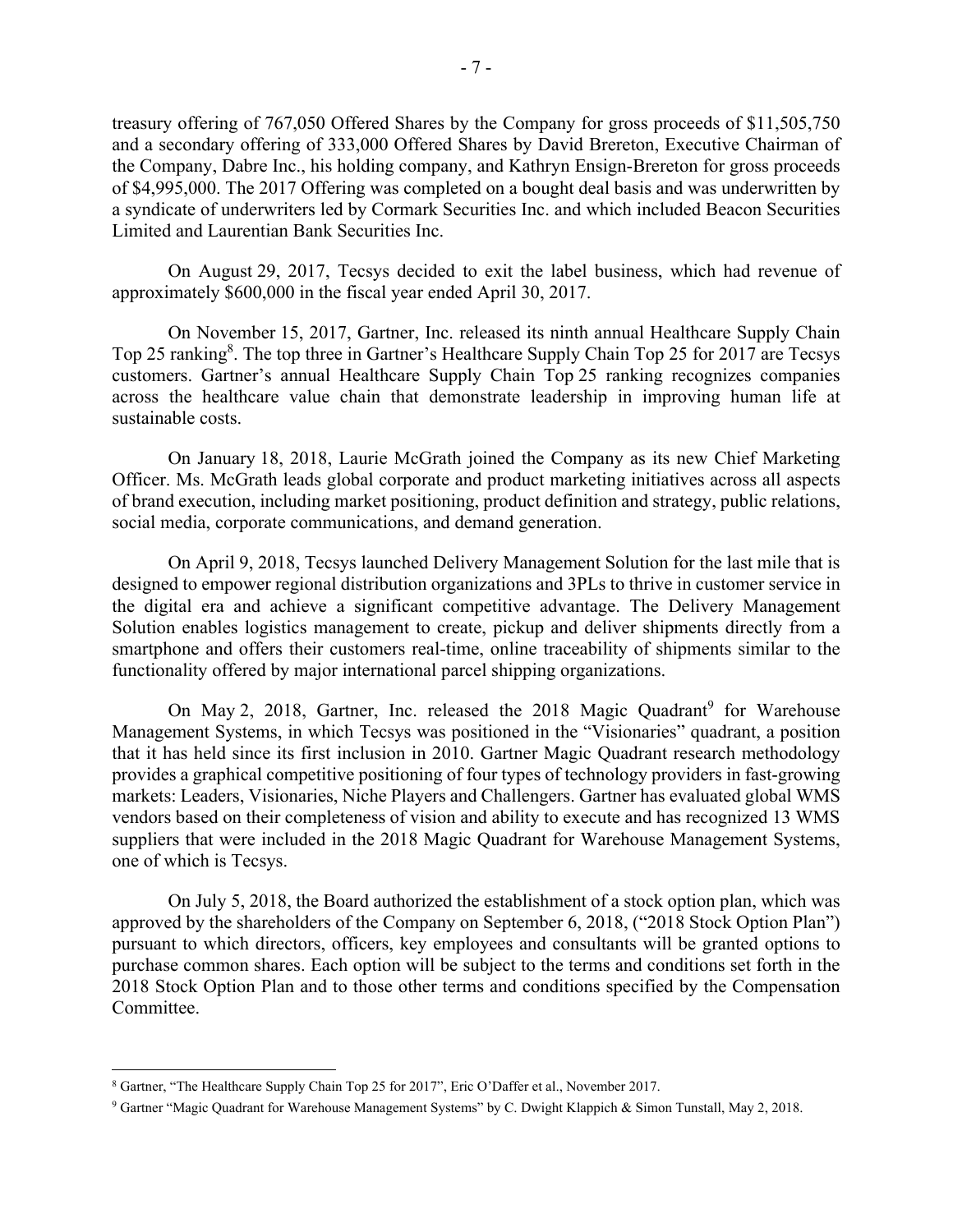On September 10, 2018, Tecsys launched an IDN Readiness Assessment for Supply Chain Transformation. The interactive tool guides integrated delivery networks (IDN) leadership through a cross-functional view of their business and generates a quantifiable measure of the organization's readiness for a consolidated supply chain strategy.

On September 17, 2018, Mark J. Bentler joined the Company as Chief Financial Officer to succeed interim CFO, Berty Ho-Wo-Cheong.

On November 14, 2018, Tecsys acquired 100% of the issued and outstanding shares of OrderDynamics, a Distributed Order Management software provider then based in Richmond Hill, Ontario, to expand omnichannel distribution capabilities for E-commerce companies, for a total consideration of \$13,399,461 including \$9,380,184 of cash paid at closing, \$500,000 of cash paid in January 2019, the assumption of \$1,604,512 of short term liabilities owed by OrderDynamics to Canada Revenue Agency ("CRA Liability") and future cash payments of (a) \$500,000 held back pending final calculation of the CRA Liability ("CRA Liability Holdback") and (b) \$1,500,000 held back for indemnification security ("Indemnification Holdback"). The CRA Liability Holdback will be paid to the seller upon final agreement with Canada Revenue Agency on the CRA Liability. The Indemnification Holdback will be released two years from the date of closing, subject to the terms of the share purchase agreement. The acquisition was funded from existing cash balances.

On November 14, 2018, Gartner, Inc. released its tenth annual Healthcare Supply Chain Top 25 ranking<sup>10</sup>. Each year, the Healthcare Supply Chain Top 25 identifies the supply chains that successfully advance healthcare by improving patient outcomes and controlling costs. To celebrate the 10th anniversary of the ranking, Gartner created a Masters category, recognizing supply chains that have sustained leadership over the past decade. The top three healthcare supply chains in the inaugural group of inductees are Tecsys customers.

In January 2019, Tecsys appointed Bill King as Chief Revenue Officer.

On January 14, 2019, Tecsys announced a new brand identity and logo that more readily communicates the Company's long-standing intention of equipping supply chain greatness. This move comes at a time when more organizations are experiencing increases in performance pressure and complexities in their supply chains. The new identity communicates the brand's purpose of empowering good companies to achieve greatness by clarifying uncertainty in the supply chain.

On January 30, 2019, Tecsys entered into a credit agreement with National Bank of Canada ("NBC") providing for (i) a \$5,000,000 revolving facility to be used for general corporate purposes including to finance working capital requirements, capital expenditures, permitted acquisitions and permitted distributions and (ii) a \$12,000,000 term facility used, inter alia, for the purposes of financing the acquisition of PCSYS. The credit facility must be repaid in full on February 1, 2024. Tecsys' credit facility is secured by a first ranking movable hypothec or security interest on all of the assets of Tecsys, Logi D, Logi D Inc. and OrderDynamics (the "Guarantors") and a guarantee agreement between each Guarantor and NBC.

<sup>&</sup>lt;sup>10</sup> Gartner, "The Healthcare Supply Chain Top 25 for 2018", Eric O'Daffer et al., November 2018.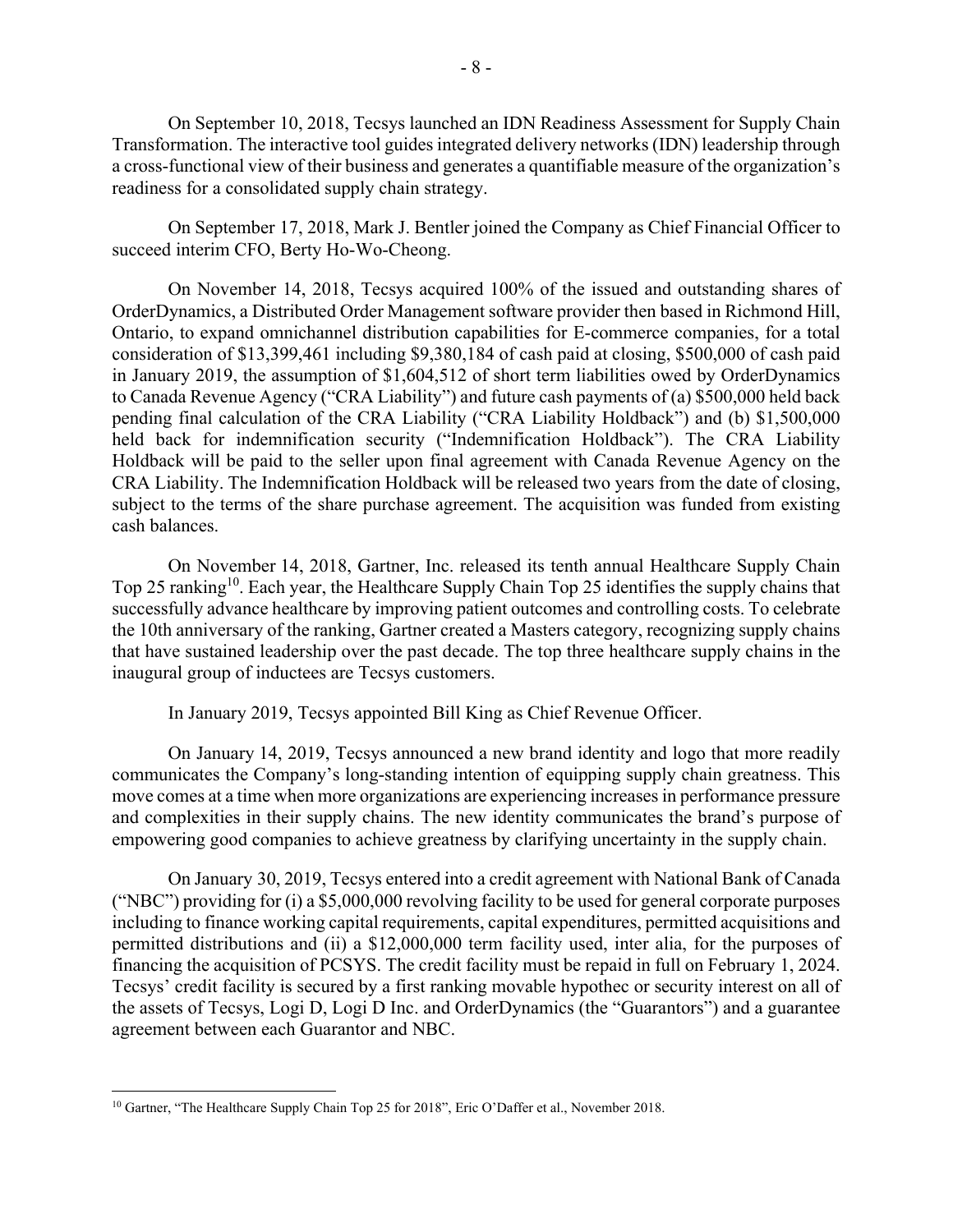On February 1, 2019, Tecsys Inc. acquired 100% of the issued and outstanding shares of PCSYS, a Danish technology company to continue its European expansion, for \$13,370,000, net of cash and cash equivalents acquired, and consisting of \$10,355,088 of cash paid at closing, \$792,135 cash paid in March 2019 for working capital adjustments and future cash payments of (a) \$1,216,800 held back for indemnification security, of which 50% was paid on February 1, 2020 and another 50% is payable 24 months after closing and (b) \$1,006,036 earnout payment based on achieving certain revenue and earnings before income taxes, depreciation and amortization targets through September 30, 2019 of which \$1,145,633 was paid on December 27, 2019. Cash payments for the acquisition were funded with a bank term loan of \$12.0 million and existing cash balances. PCSYS is a leading European supplier of software and hardware solutions for warehouse management, transportation management, and labelling systems.

On April 8, 2019, Tecsys extended its warehouse management system with distributed order management capabilities following its acquisition of OrderDynamics enabling omnichannel efficiency benefits for customers. This end-to-end technology approach enables third-party logistics (3PL) companies, distributors, and retailers, including brand managers, to handle the complexities of multifaceted fulfillment demands.

On May 8, 2019, Gartner, Inc. released its annual Magic Quadrant<sup>11</sup> for Warehouse Management Systems, in which Tecsys was positioned in the "Visionaries" quadrant, a position it has held since its first inclusion in 2010. Gartner Magic Quadrant research methodology provides a graphical competitive positioning of four types of technology providers in fast-growing markets: Leaders, Visionaries, Niche Players and Challengers. Gartner has evaluated global WMS vendors based on their completeness of vision and ability to execute and has recognized 14 WMS suppliers that were included in the 2019 Magic Quadrant for Warehouse Management Systems, one of which is Tecsys.

On July 23, 2019, Tecsys announced the appointment of Steven Berkovitz to the position of chief platform officer, a newly-created senior executive role, pursuant to which Berkovitz will focus on Tecsys' strategic development and implementation of a unified approach to cloud architecture across product lines. Berkovitz is the co-founder and former chief technology officer of OrderDynamics.

During Fiscal 2020, Tecsys enhanced its shift from perpetual license to SaaS bookings. It also announced important functional advancements to its end-to-end retail supply chain platform and omnichannel order fulfillment solution with new and robust data-driven business intelligence (BI) analytics, an optimized user interface for order management orchestration and an enhanced mobile in-store application for store associates. Finally, Tecsys released the next generation packcheck user experience module in its flagship warehouse management system.

On April 28, 2020, Tecsys completed an offering of 1,333,333 common shares of the Company including 173,913 common shares issued as a result of the exercise in full by the underwriters of their over-allotment option (or the "Offered Shares") at a price of \$17.25 per share, for aggregate gross proceeds of \$22,999,994.25 (the "2020 Offering"). The 2020 Offering was completed on a bought deal basis and was underwritten by a syndicate of underwriters co-led by

<sup>&</sup>lt;sup>11</sup> Gartner, "Magic Quadrant for Warehouse Management Systems" by C. Dwight Klappich & Simon Tunstall, May 8, 2019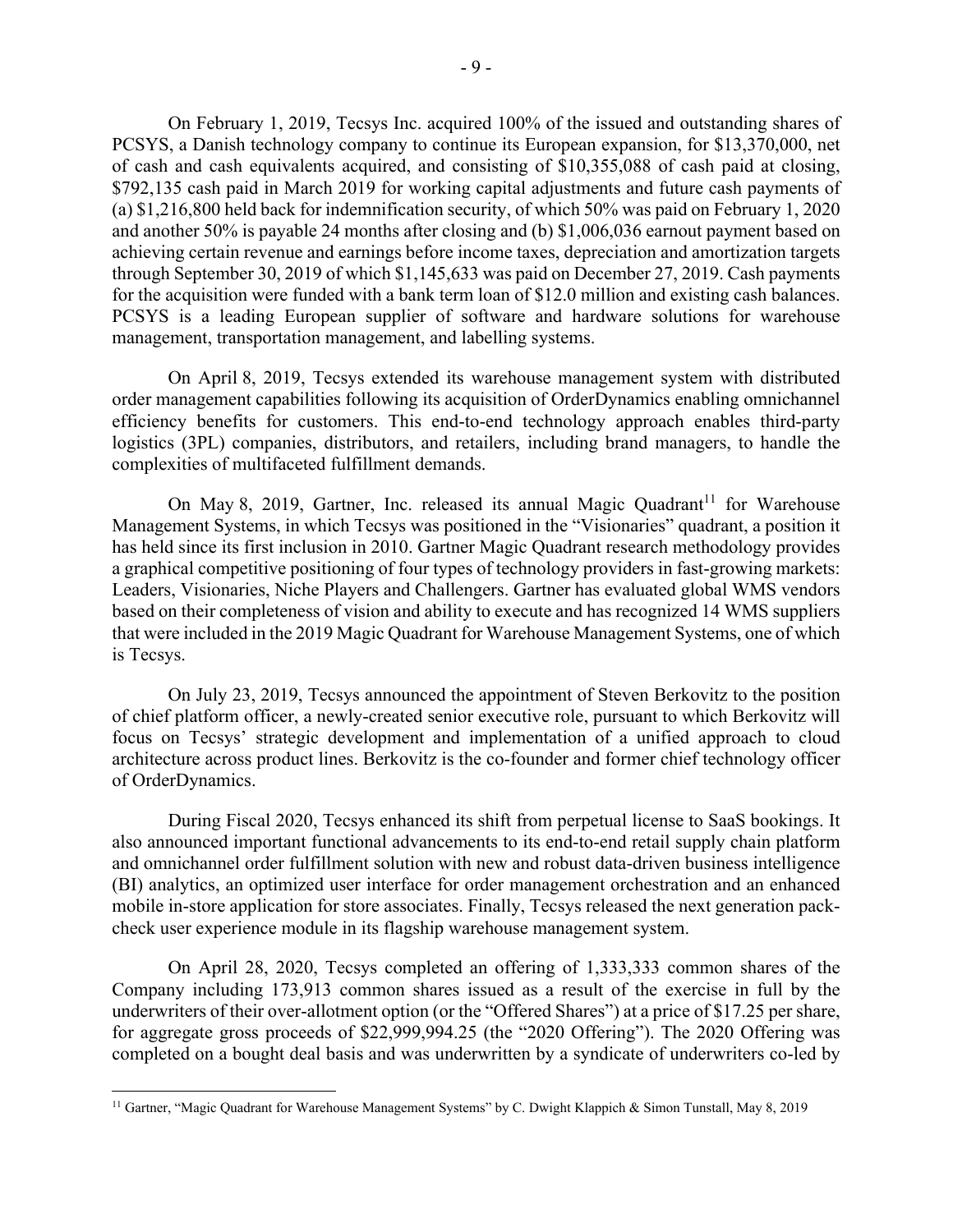Stifel Nicolaus Canada Inc. and Cormark Securities Inc. which included Laurentian Bank Securities Inc. and Echelon Wealth Partners Inc.

On May 6, 2020, Gartner, Inc. released the 2020 Magic Quadrant for Warehouse Management Systems<sup>12</sup>, in which Tecsys was positioned in the "Visionaries" quadrant, a position that it has held since its first inclusion in 2010. Gartner Magic Quadrant research methodology provides a graphical competitive positioning of four types of technology providers in fast-growing markets: Leaders, Visionaries, Niche Players and Challengers. Gartner has evaluated global WMS vendors based on their completeness of vision and ability to execute and has recognized 15 WMS suppliers that were included in the 2020 Magic Quadrant for Warehouse Management Systems, one of which is Tecsys.

## **(C) Significant Acquisitions**

Tecsys did not complete any acquisition during Fiscal 2020.

# **3. DESCRIPTION OF THE BUSINESS**

The supply chain execution market, in which Tecsys is a player, is a diverse market. Supply chain execution solutions are comprised of four groups: Warehouse Management, Transportation Management, Collaborative Production Management and other real-time supply chain applications. Supply chain execution (SCE) is the flow of tasks involved in the supply chain, such as order fulfillment, procurement, warehousing and transportation.

Since mid-fiscal year 2007, the Company has streamlined its business operations with the objective of achieving improved margins and profitability. The strategy transformed the Company into an organization focused on specific vertical markets. It has strengthened its expertise and product offerings by going deeper in each vertical and by building what Tecsys' management believes is unique expertise in each market to differentiate itself and better serve each customer.

Currently, vertical markets targeted by Tecsys include:

# **Healthcare:**

- Hospitals and hospital supply networks or health systems;
- Healthcare products distributors such as specialty drug, med-surge & life science products distributors; and
- Healthcare third party logistics providers.

## **Retail:**

Omnichannel and multi-channel retailers

 $12$  Gartner, "Magic Quadrant for Warehouse Management Systems" by C. Dwight Klappich & Simon Tunstall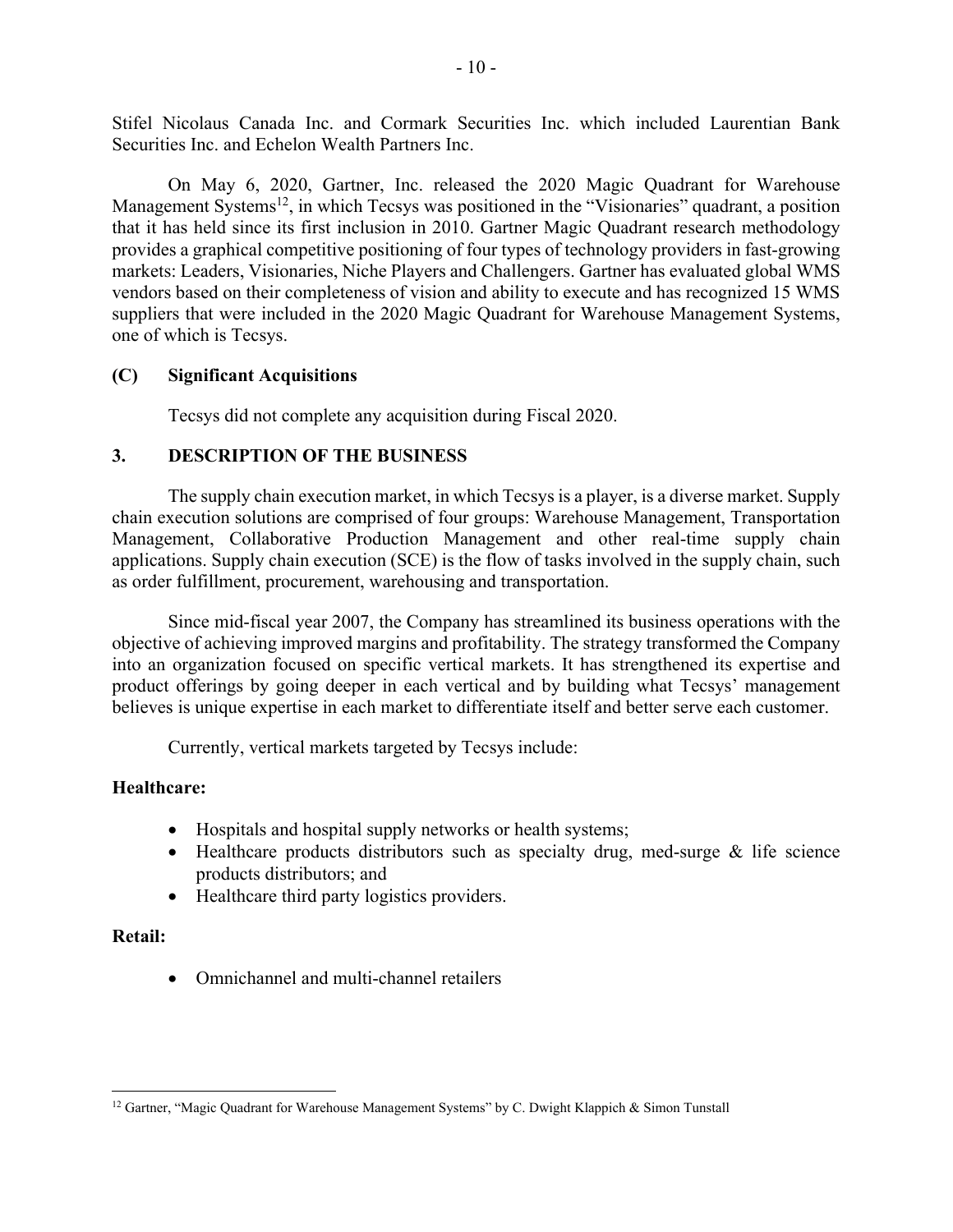### **High-volume 3PL and complex distribution:**

- Warehouse-centric distribution operations such as heavy equipment dealers, service and auto-parts distributors;
- Omnichannel distributors:
- Giftware and import-to-retail distributors;
- Industrial manufacturers and distributors;
- General high-volume distributors; and
- Third-party logistics providers.

Including the acquisitions of OrderDynamics and PCSYS, Tecsys' products are used by diverse customers around the world across key verticals.

In healthcare, customers include Adventist Health System, Beaumont Health System, Children's Health Systems of Dallas, Gundersen Health System, Hospitals Inc, Inova Health Systems, Intermountain Healthcare, Mary Washington Healthcare, Mayo Regional Hospital, North Mississippi Medical Center Inc., Orlando Regional Healthcare System Inc., OSF Healthcare System, Parkview Health Systems Inc., Rochester Regional Health, Sanford Health, Sisters of Mercy Health System, Trinity Health Corporation, University of Washington, and UNC Health Care Systems.

In retail, customers include Boardriders, Inc., Browns Shoes, Columbia Sportswear International Sarl, Funimation Entertainment, Groupe BMR Inc., JYSK A/S, Kmart Australia Limited, Princess Auto Ltd, Scrubs & Beyond LLC, Politix, Sephora France and Ubisoft Entertainment Inc.

In third-party logistics (3PL), customers include Delmar Logistics Inc., Capacity LLC, Howard Ternes Packaging, Leesar Inc., LifeScience Logistics, Rinchem Company Inc., and XTL Distribution.

In general and industrial distribution, customers include Basic Office Products Ltd., Bickles Hardware & Supply, British Columbia Liquor Distribution Branch, Canon U.S.A., Inc., Cardinal Health Specialty Pharmaceutical Services, a division of Cardinal Health, Inc., Empire Southwest, Ferreyros S.A.A., Holt Texas Ltd., Honda Canada Inc., Humana Inc., John Fabick Tractor Company, New York City Health and Mental Hygiene, Nova Scotia Liquor Corporation, Inc., Rexel, Rolf C. Hagen Inc., Saskatchewan Liquor and Gaming Authority, The Liquor Control Board of Ontario, The Quinn Group Inc., Toromont Industries Ltd., United States Department of Agriculture, Werner Electric Supply Co. and Western Nevada Supply.

Tecsys A/S customers include Coloplast A/S, Dagrofa A/S, DKI Logistics A/S, Holmris B8 A/S, Illums Bolighus A/S, Kopenhagen Fur, Nobia Denmark A/S, Novo Nordisk A/S, Novozymes A/S, Prime Cargo A/S, Salling Group A/S, Thortrans-Randers A/S and Visti Christensen A/S.

Approximately 61% and 58% of Tecsys' revenues in the fiscal year ended April 30, 2019 ("Fiscal 2019") and Fiscal 2020, respectively, were derived from the United States market,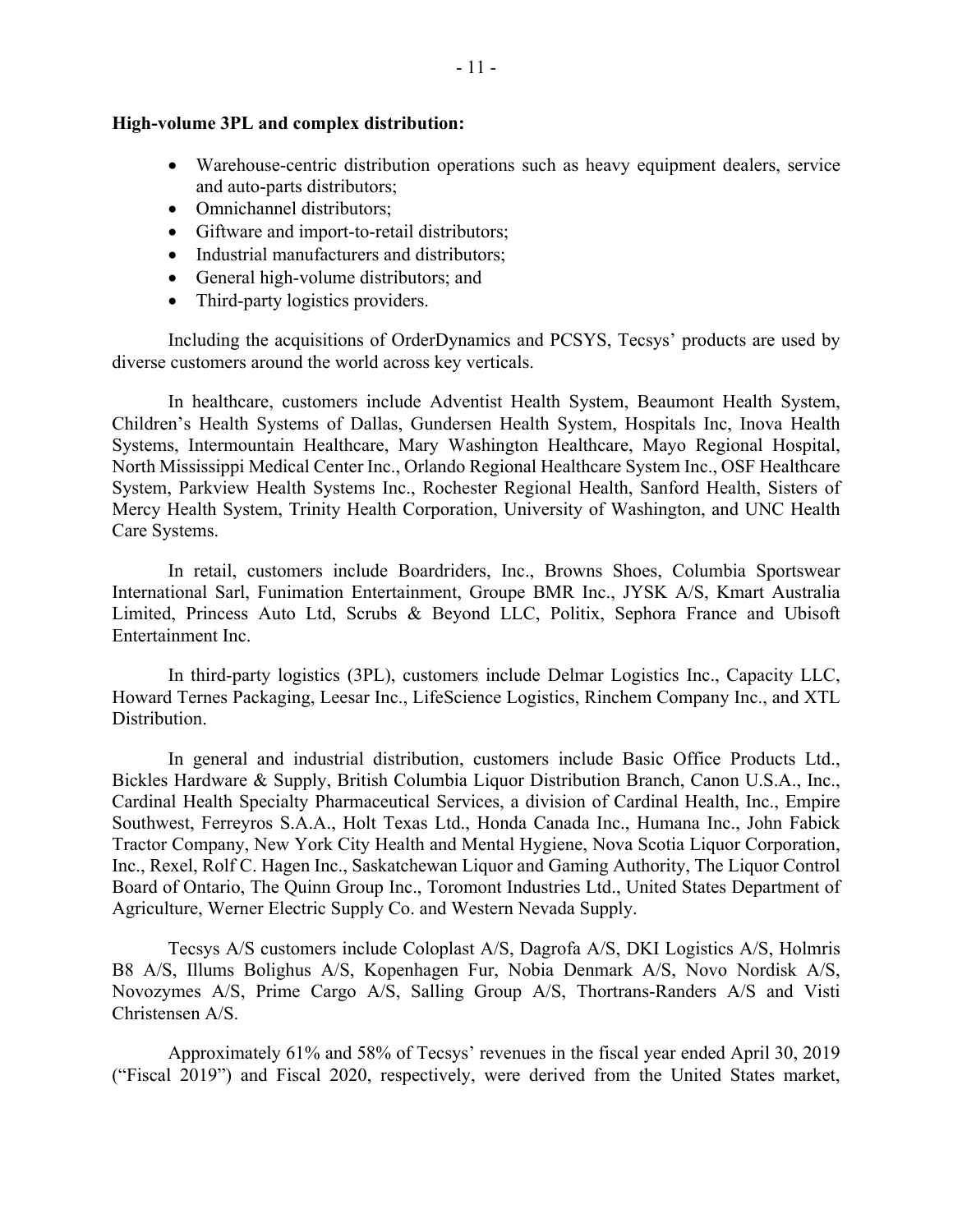approximately 32% and 23% from the Canadian market, approximately 6% and 18% from the European market and the remainder from the rest of the world.

Tecsys U.S. Inc., a wholly-owned subsidiary of Tecsys, acts as a sales, services and marketing agent for Tecsys in the United States, where a significant portion of Tecsys' revenue is generated. As at April 30, 2020, there were approximately 34 employees working for Tecsys U.S. Inc. All revenue generated in the United States is recognized in Tecsys' consolidated revenue.

In Fiscal 2019 and Fiscal 2020, respectively, 18% and 20% of Tecsys' revenue was derived from the sale of products, whereas 82% and 80%, respectively, of its revenue was received in exchange for the provision of services. The following table shows the categories of products and services that accounted for 9% or more of Tecsys' total consolidated revenue in Fiscal 2019 and Fiscal 2020:

|                                            | <b>FISCAL 2019</b> | <b>FISCAL 2020</b> |
|--------------------------------------------|--------------------|--------------------|
| <b>PROPRIETARY PRODUCTS</b>                | 9%                 | $5\%$              |
| THIRD PARTY HARDWARE AND SOFTWARE PRODUCTS | 9%                 | 15%                |
| CLOUD, MAINTENANCE AND SUBSCRIPTION        | 41%                | 39%                |
| <b>PROFESSIONAL SERVICES</b>               | 41%                | 41%                |

Tecsys' products combine best-of-breed supply chain functionalities to provide accurate and synchronized real-time information, to enable users to make rapid, proactive decisions. Tecsys' product line offers the following modules: Warehouse Management, Demand Planning, Order Management, Procurement, Financial Management, Requisition Management, Supply Management, Transportation Management, Mobile Delivery Management, Radio Frequency Identification, Electronic Commerce, Business Intelligence, and Value-added Services. With the acquisition of OrderDynamics, a Distributed Order Management solution was added, and with the acquisition of PCSYS, WMS and TMS SaaS solutions were added. Tecsys' current products run on an open systems platform and therefore support complementary software modules from third parties that enable Tecsys to offer a broader set of functionalities and interface to such capabilities as material handling systems to address added customer requirements.

Tecsys offers its software products to customers via a perpetual license model or under a Software as a Service (SaaS) subscription model. The company has been going through a transition whereby a growing proportion of its software product bookings are sold via SaaS. SaaS bookings are multi-year contracts and, unlike perpetual software licenses which are typically recognized as revenue upfront, SaaS revenue is recognized over the contract period. In Fiscal 2020, approximately 77% of software product bookings were sold as SaaS compared to 33% in Fiscal 2019 and 2% during the fiscal year ended April 30, 2018 ("Fiscal 2018").

### **(A) Tecsys' Proprietary Products**

### *(i) Tecsys Itopia®* (formerly known as Itopia for EliteSeries)

Tecsys Itopia® is Tecsys' technology platform on which all of Tecsys' applications are built; customers use Itopia to adapt Tecsys' supply chain applications to their business needs. The Itopia platform is one of the industry's most dynamic and powerful engines for distribution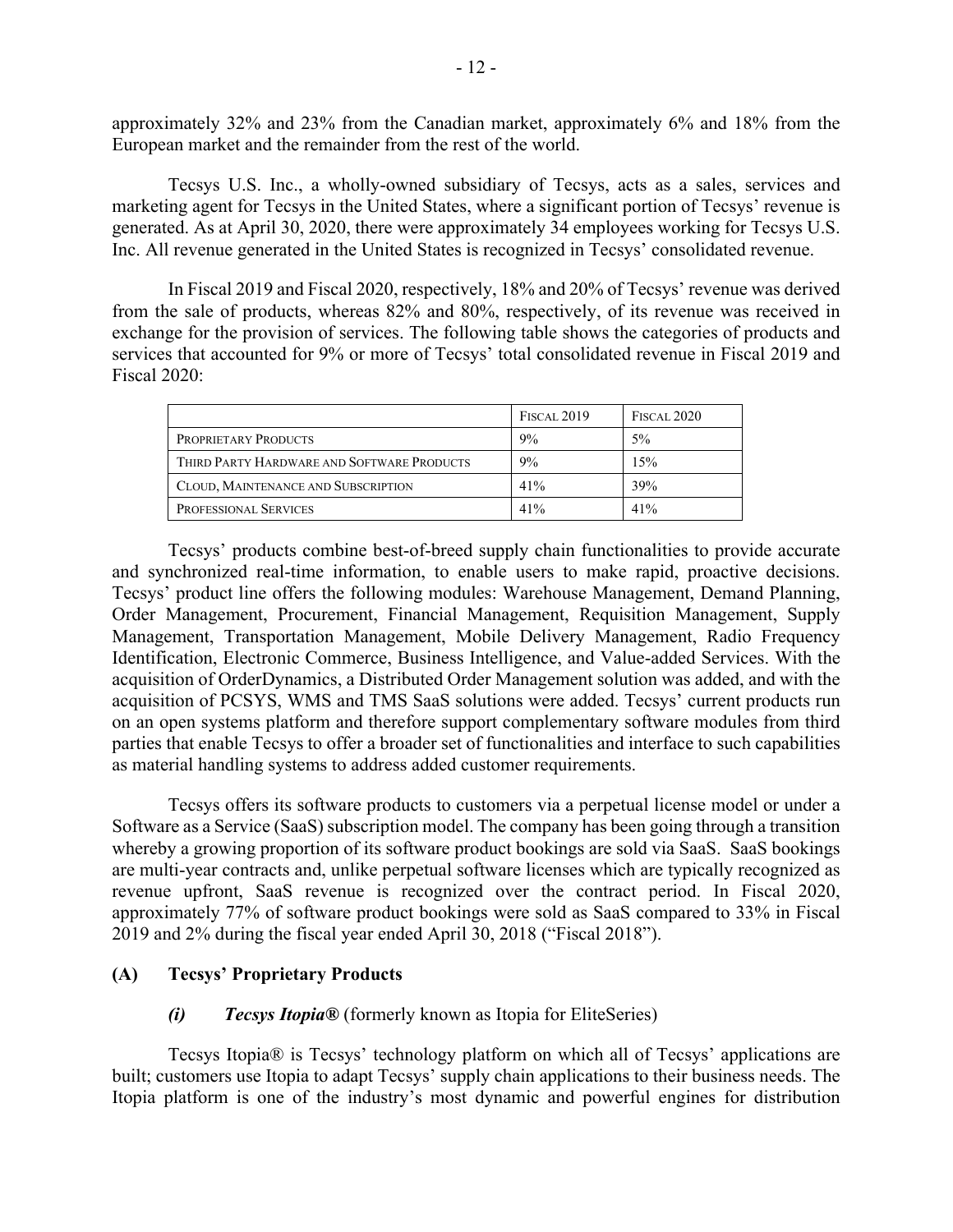organizations**'** supply chain business, connecting customers and suppliers as one borderless enterprise.

In the supply chain, change is constant, and adapting to change in an agile way is key to an organization's success. Tecsys' Itopia helps distribution organizations adapt and scale to remain at the forefront of ever-evolving technology and supply chain trends on transactional, operational, and strategic levels.

Itopia leverages web technologies by permitting the transformation of data from disparate systems into critical and timely information that can be easily accessed and shared by different users. Information can be securely published via the portal or can be communicated between systems through web services.

One of the fundamental capabilities that differentiates Tecsys' modules are their tight integration into the Tecsys Itopia platform that enables communication between the different Tecsys modules. This enables users to directly achieve cost savings and more rapid deployment of the complete solution. In addition, the elimination of batch processing and update delays enables synchronized, real-time and accurate inventory information to be available across the entire enterprise, permitting significant competitive advantage in customer service.

## **Business Intelligence**

Tecsys' Business Intelligence (BI) offers business analysis and reporting that provides access to the customer's corporate database to support easy information access and executive decision-making. Tecsys' BI includes a full suite of pre-built views on key benchmark performance indicators specific to the information needs of distribution operations. Views include trend analysis on inventory, customer service, warehouse productivity, sales/profits, procurement and financial performance.

Tecsys' BI offers extensive data extraction capabilities and can analyse data sets of millions of records. It can be used to generate presentation-quality reports, charts, graphs and spreadsheets. Tecsys' BI product design is based on IBM Cognos Business Intelligence Tools.

## *(ii)* **Tecsys Itopia® Modules (formerly known as EliteSeries modules)**

## **Warehouse Management System (WMS)**

Tecsys' primary Warehouse Management System (WMS) uses java as its programming language. It is a feature-rich and functionally robust software system that manages warehouse activities of a distribution organization including: Receiving, Putaway, Cross Docking, Replenishment, Order Planning, Picking, Packing, Shipping, Cycle Counting, Freight Management, Labour Management and Warehouse Planning.

Tecsys offers another WMS for IBM System I, designed to manage activities within the warehouse including: Receiving, Putaway, Cross Docking, Replenishment, Order Planning, Load Building, Pallet Building, Picking, Packing, Kitting, Shipping, Cycle Counting, Returns Management, Quality Control, Freight Management, Labour Management and Warehouse Planning.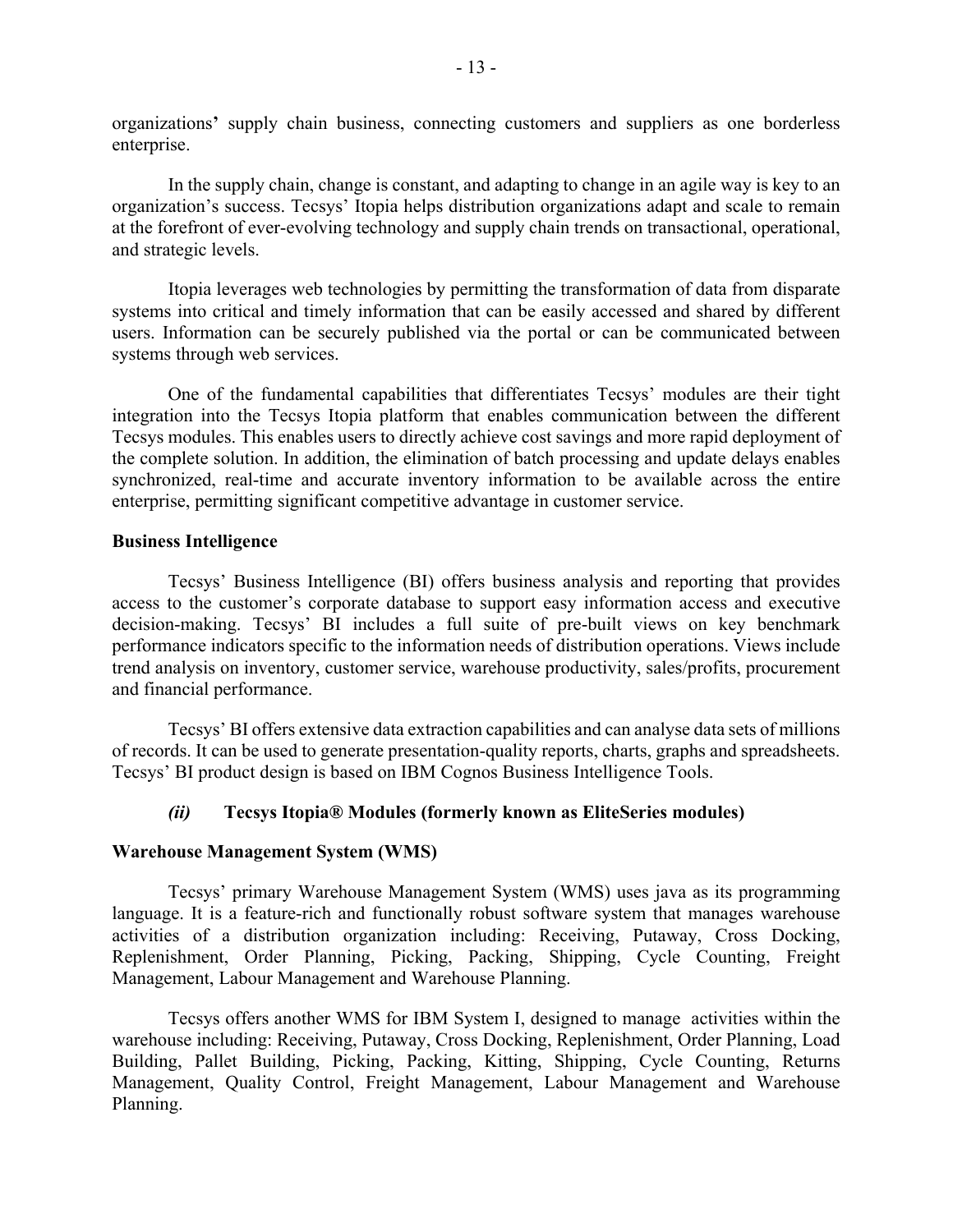The acquisition of PCSYS added another WMS software product to Tecsys' product portfolio, built on the Microsoft .NET development platform. This is a SaaS and on-premise application designed for small to mid-size distribution operations.

### **Distribution Management System (DMS)**

Tecsys' Distribution Management System (DMS) is a market leading integrated distribution software system for mid-market and high-end distribution operations. The software is mature, functionally feature-rich and used in high-volume transaction processing environments. Tecsys' DMS has been installed across a wide variety of vertical market segments.

The DMS is comprised of the following integrated components: Demand Planning  $\&$ Forecasting, Procure-to-Pay, Inventory Management, Order-to-Cash and Financial Accounting.

### **Import-to-Retail Distribution (PointForce)**

PointForce Enterprise is a comprehensive suite of integrated modules geared to enhance distribution management efficiencies of the small to mid-size distribution organization. With over 25 modules, PointForce Enterprise is a multi-company, multi-currency and multi-warehouse application developed specifically for wholesalers, importers and distributors which sell to retailers.

### **Distributed Order Management (DOM)**

Tecsys' DOM (formerly OrderDynamics) permits companies to orchestrate and optimize the process of customer order fulfillment across a wide variety of inventory-holdings. It helps retailers and brands connect digital commerce to physical stores. DOM also permits companies to optimize retail, help minimize shipping costs and manage in-store returns.

This software is a market leading Distributed Order Management (DOM) solution that was added to Tecsys' portfolio of supply chain management applications through the acquisition of OrderDynamics..

### **Transportation Management System incorporating Delivery Management (TMS)**

Tecsys' Transportation Management System ("TMS") provides a multi-carrier shipping manifesting system that optimizes carrier selection and shipping for outbound small parcels and less than truckload ("LTL") freight on a number of major carriers in the United States, Canada and internationally. Tecsys' TMS permits the automation of many of the time-consuming, labourintensive tasks in the shipping department and is designed to enable companies to generate savings and efficiencies if they process high volumes of shipping parcels.

### **Delivery Management**

Tecsys' Delivery Management solution is a powerful end-to-end event tracking and delivery management mobile system for a distribution organization, in-house courier and internal deliveries, including all unattended or unscheduled pickups and deliveries. It enables logistics management to create, pick up and deliver shipments directly from a smartphone and offers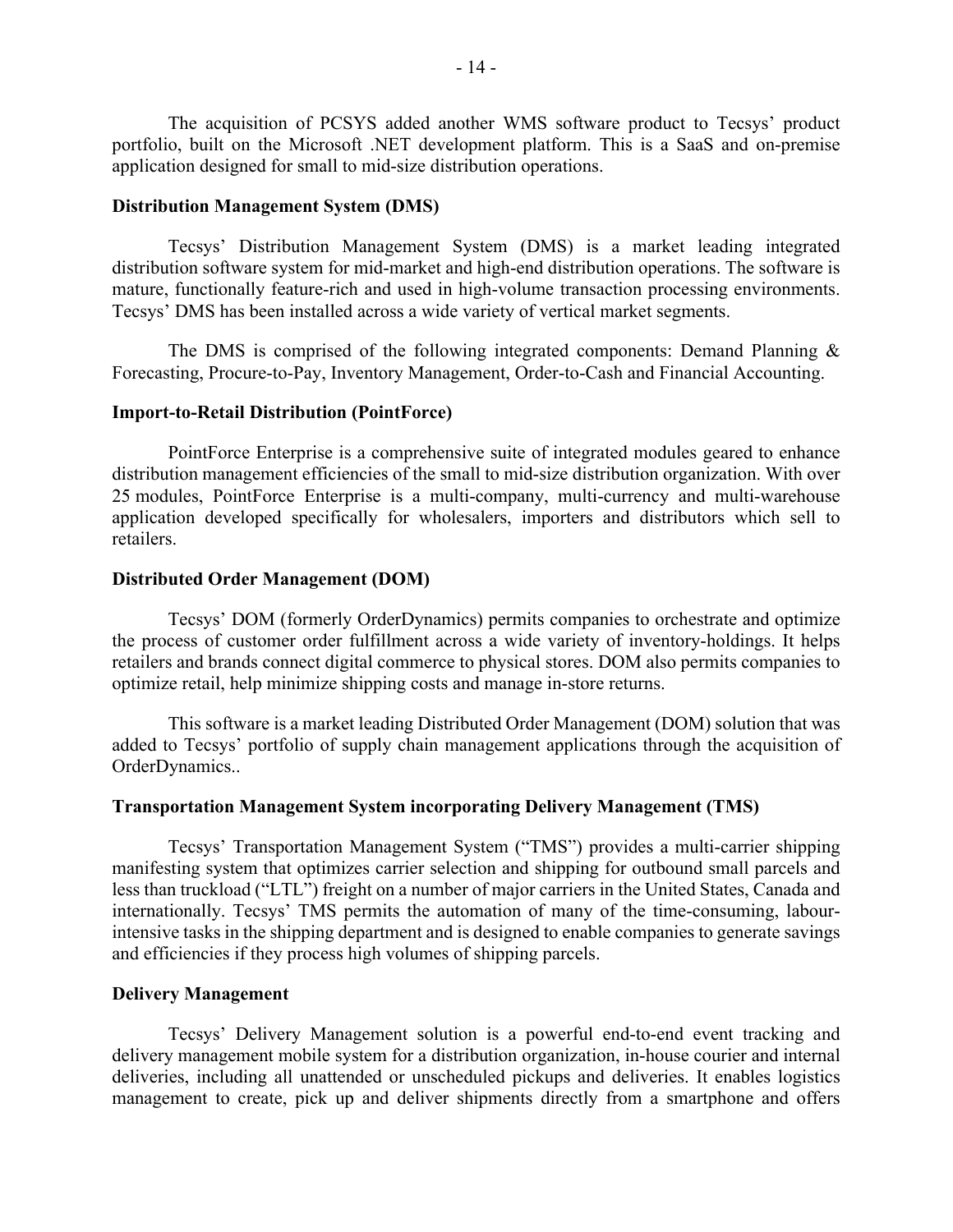companies' customers real-time, online traceability of shipments similar to the functionality offered by major international parcel shipping organizations.

. The TMS consists of an administrative back-end application for use in the office, as well as a front-end application for a vehicle's mobile computers, which helps the driver in his or her daily routines with routes, navigation and barcode scanning.

## **Point of Use Inventory Management**

Tecsys' Point of Use Inventory Management System captures, manages and tracks the usage of supplies at the actual point-of-use, allowing an organization to value its inventory. In a hospital environment, this product can be tailored to be used in nursing units, cath labs, operating rooms, pharmacies, and non-acute care facilities.

Tecsys' Point of Use Inventory Management includes proprietary hardware technology that enables process efficiency through automatic identification and data capture through Radio Frequency Identification's ("RFID"). Tecsys' RFID technology products eliminate the line-ofsight requirements of current barcode systems and automatically provide basic yet critical information about products, such as item number, item location, serial number and expiry date. Within a point of use supply location, this enables increased order and inventory accuracy.

# *(iii)* **Streamline**

 Streamline is a full suite of software designed for the industrial distribution market that provides business solutions to manage all aspects of supply chain activities from financials to forecasting to fulfillment. Optional modules for E-commerce, Remote Signature capture and Remote Order Taking are fully integrated. In addition, APIs include Microsoft Dynamics CRM, Moneris Solutions, EDI (electronic data interchange), EFT (electronic funds transfer), Positive Pay, and UPS Worldship.

## **(B) Third-party Hardware and Software**

# *(i)* **Third-party Hardware**

Tecsys is a single-source solution provider for both the software and hardware designed to make businesses a success. Tecsys' hardware expertise is fine-tuned for customers' needs.

Third-party hardware that may be a component of an overall delivery typically include hardware vendors Honeywell International Inc., Zebra Technologies Corporation and Terso Solutions Inc.

# *(ii)* **Third-party Software**

Tecsys products are extended by way of complementary software modules from third parties that enable Tecsys to offer a broader set of functions to address the requirements of customers.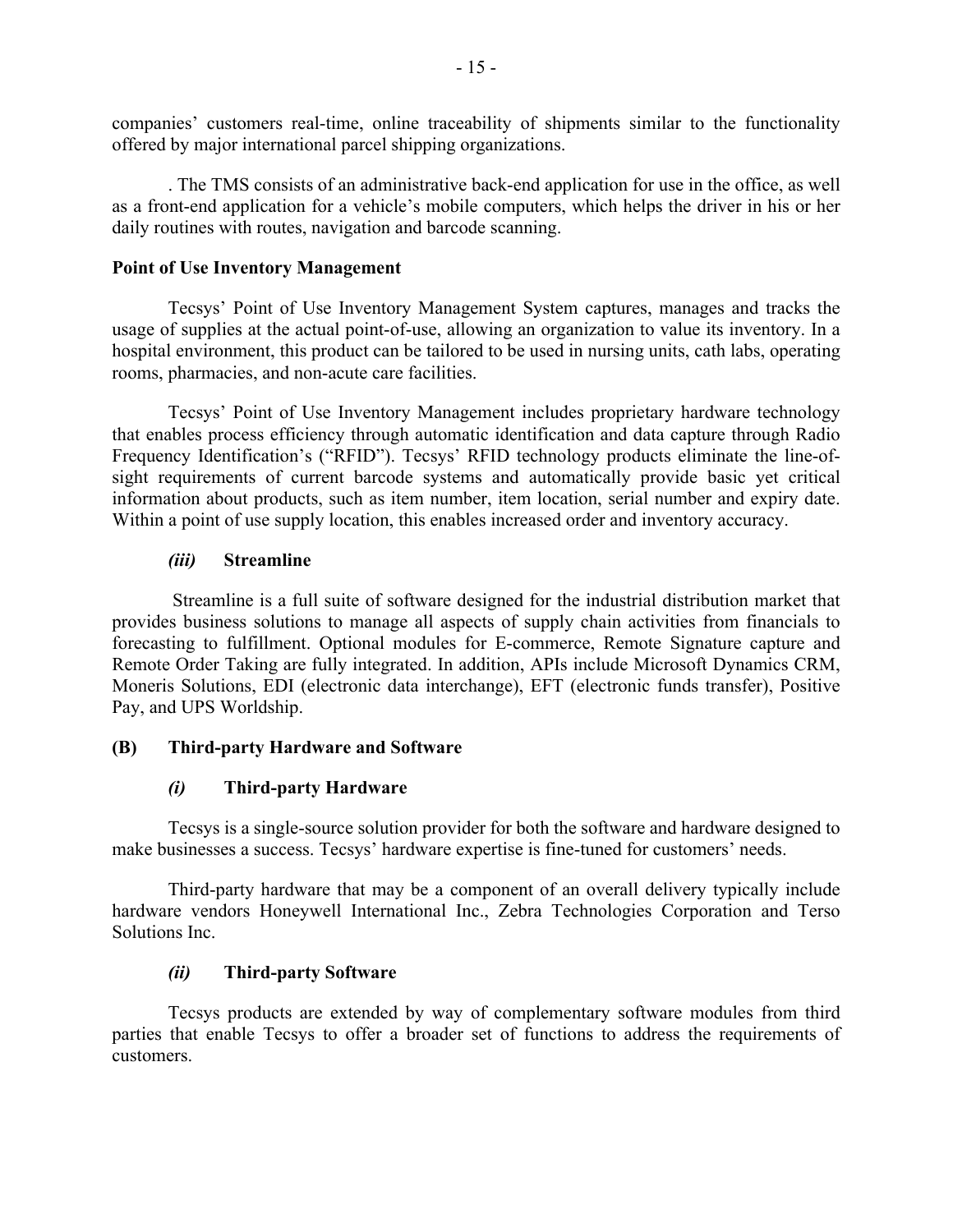Tecsys complements its product line with services that support, enhance and extend the lifecycle of its software portfolio, and which Tecsys' management believes differentiate Tecsys in the marketplace. The services provided are likewise major contributors to Tecsys' revenues and profitability. Tecsys' service categories include Implementation, Support, Advisory and System Enhancement. As previously mentioned, Tecsys is also selling its software products under a SaaS model.

## *(i)* **SaaS and Cloud Services**

Tecsys provides its customers with subscription-based SaaS and managed service offerings in order to provide stable and predictable business models to its customers. Tecsys continues to expand its SaaS portfolio in line with broader industry cloud adoption. The SaaS portfolio represents an important and growing service stream. In addition to organic SaaS customer growth, Tecsys' SaaS revenue has increased as a result of its acquisition of OrderDynamics, as all of OrderDynamics' customers are deployed on a SaaS basis.

Tecsys' SaaS offering extends to its entire supply chain software portfolio and offers all the functionality of Tecsys' on-premise portfolio with the benefit of a flexible and less resourcedependent infrastructure. It combines the benefits of the entire Tecsys cloud technology stack: cloud-deployed highly-available ("HA") platform ("PaaS"), cloud-deployed infrastructure ("IaaS"), cloud-deployed database administration ("DBA"), managed cloud services ("MS") and cloud-deployed disaster recovery ("DRaaS") into a performant, secure, resilient and scalable solution which enables Tecsys' customers to accelerate their businesses.

# *(ii)* **Implementation**

Tecsys offers full-range project management services to support customer design, implementation, training, and deployment of Tecsys software. Through its team of project managers, software experts and industry specialists, Tecsys' implementation team uses an industrialization-inspired structured implementation methodology designed to shorten time to value. This implementation methodology helps define a project's scope from the outset based on customers' needs and requirements, and continues throughout the full implementation lifecycle through the use of standard process models and tasks tailored to each customer's specific needs.

In addition to an extensive library of knowledgeable resources geared towards customer training and onboarding, Tecsys offers training at many different levels. Tecsys aims to transfer its in-depth knowledge of supply chain operations in a way that best suits the particular business environment of the customer. Super-user training is designed to accommodate both the scope of systems knowledge required by employees and their level of comfort with new technology. Tecsys also provides application development training that allows in-house business and IT users to maintain and customize the software themselves and provides them with the tools to migrate their customization to new releases as these are delivered.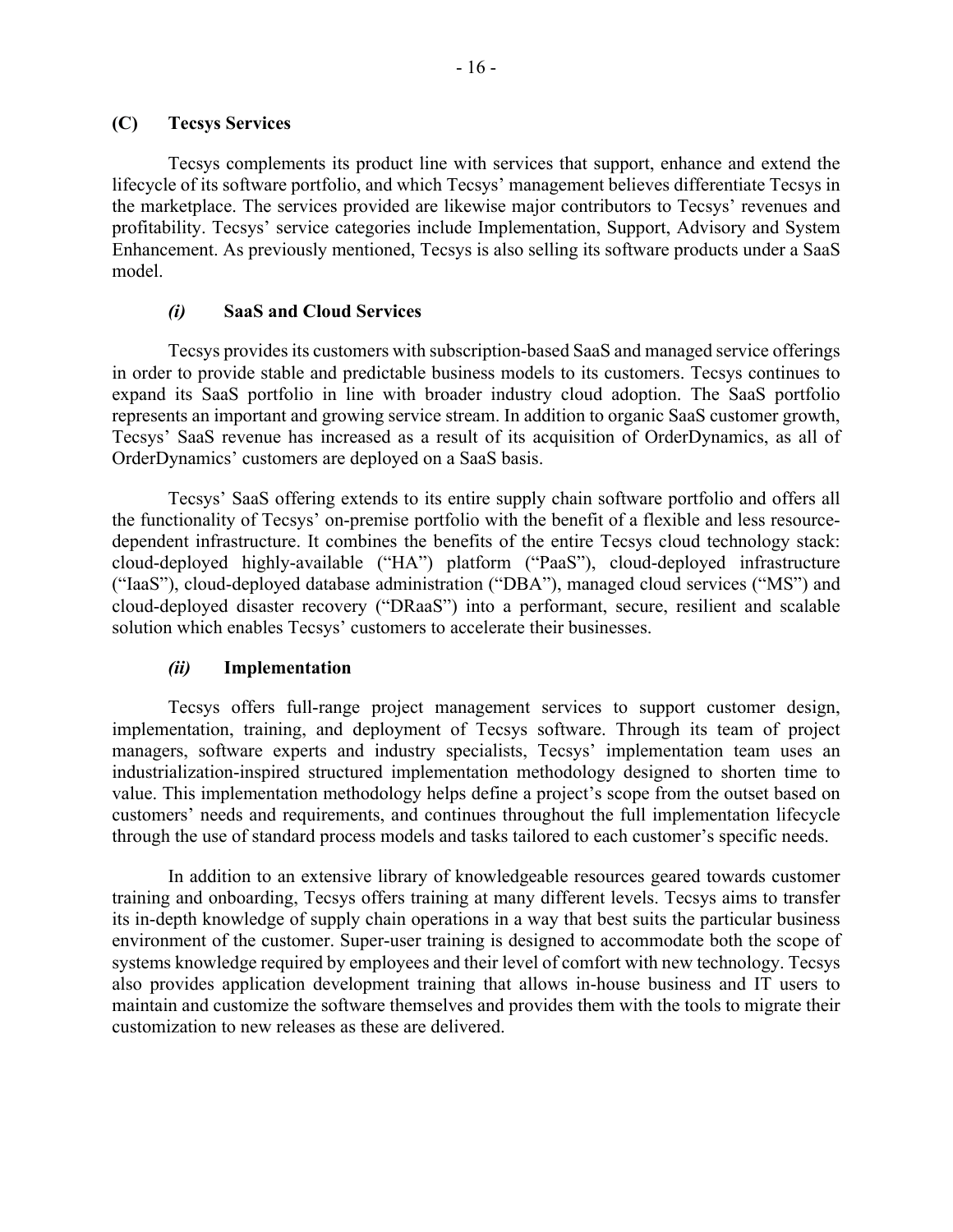## *(iii)* **Third-party Implementation**

Organically and through acquisition, Tecsys' customer base has grown both domestically and globally. To ensure system integration support that is timely and geographically distributed, Tecsys has partnered with third-party service providers such as OSF Global Services Inc., Luminos Labs, Sequoia Group Inc., Avalon Corporate Solution, RiseNow, LLC, Absolunet Inc., enVista LLC, ETG Technology Group, and West Monroe Partners LLC.

## *(iv)* **Support**

Once a system has been implemented and the customer's support organisation and processes are in place, that support group is the main user contact at Tecsys. Customers gain access to multi-tiered customer care programs, other services, and application, software and hardware support. Tecsys' support specialists respond via their omni-channel support portal to support incidents which have been triaged by the customer's helpdesk, provide diagnostics of the reported customer problems and provide technical resolution. The specialists are able to access the customer's system, execute sophisticated remote diagnostics and take corrective measures as needed.

Tecsys offers optional hardware configuration and setup, as well as ongoing hardware integration support on a time and materials basis. Tecsys provides hardware repair support according to the service level agreement negotiated based upon manufacturer repair service level agreements**.**

## *(v)* **Advisory**

Tecsys' consultants work with customers throughout the customer lifecycle to proactively plan and execute professional services mandates that identify underleveraged or ineffective use of system functionality, and reconcile space, resource and operational issues. Logistics, software and analytics experts have extensive experience and in-depth knowledge in distribution operations across a wide range of industries. Advisory consultants can offer functional or technical services in nature, and work with the customer teams, both business and IT, to provide the continuity and accountability necessary to provide performance-oriented advisory services.

## *(vi)* **System Enhancement**

Tecsys' System Enhancement services provide customers with system integrations whereby built-in standardized Application Programming Interface (API) are installed and configured to the customers' relevant complementary systems. These integrations ensure data integrity between systems automatically while limiting manual input requirements.

System Enhancement services also build and support software personalization and customizations requested by customers that are not considered a generic feature of the Tecsys product line.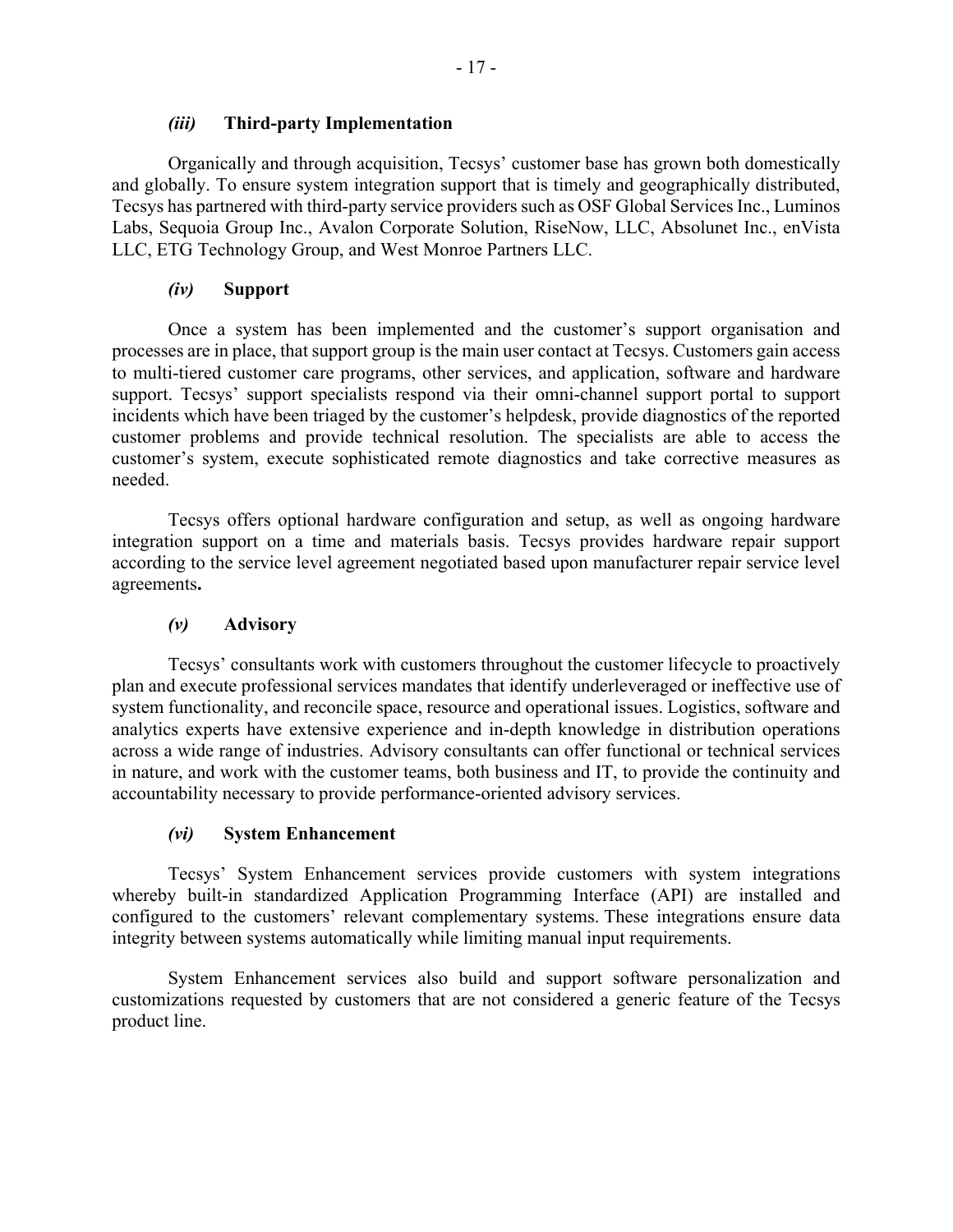### **(D) Pricing**

Tecsys' subscription sales for SaaS are based on a monthly subscription fee which is typically prepaid on a monthly, quarterly or yearly basis. Tecsys' subscription agreements usually have a fixed term of up to five years.

Licensing and SaaS pricing is typically based on the number of end users in the customer's organization and the number of products (or modules) sites and environments requested by the customer. In healthcare point of use deployments, pricing is based on the number of perioperative rooms or serviced locations depending on the application and use. In DOM deployments, pricing is typically based on number of transactions or orders processed.

Perpetual licensing has related maintenance services that is typically priced at 20% of the license fee for 9-5 support and 24% of the license fee for 24x7 support.

Consulting services including implementations, project management, training, advisory services and system enhancements are priced generally on an hourly rate, depending on the type of work that will be performed for the customer and the length of the project.

### **(E) Intellectual Property, Other Proprietary Rights and Cyber Security**

Tecsys relies primarily on a combination of copyright and trade secret laws and license agreements to establish and protect Tecsys' proprietary rights on its products and technology. The source codes for Tecsys' products and technology are protected both as trade secrets and as unpublished copyrighted works.

Tecsys also utilizes certain software technologies and other information that it licenses from third parties on a non-exclusive basis, including software that is integrated with internally developed software and used in Tecsys' products to perform key functions. These third-party license agreements generally require the payment of license fees based on sales of the product in which the technology is used.

Because the software development industry is characterized by rapid technological change, Management believes that factors such as the technological and creative skills of its personnel, new product developments, frequent product enhancements, name and brand recognition and reliable product maintenance are more important for establishing and maintaining a technology leadership position than the various legal protective measures for its technology.

With the increasing sophistication and persistence of cyber-threats, Tecsys is well aware of the need to manage the risks of data loss, malware and malicious attacks, whether originating internally or externally. Tecsys has implemented a continuously evolving security program (including firewalls, intrusion detection software, network access control measures, antivirus software and regular back-ups to limit data losses) to keep pace with these threats. Independent checks reveal that Tecsys has not experienced material breaches in cyber security. Tecsys continues to both monitor these risks as well as to fortify its defenses against intrusion and refining its security governance plans and procedures.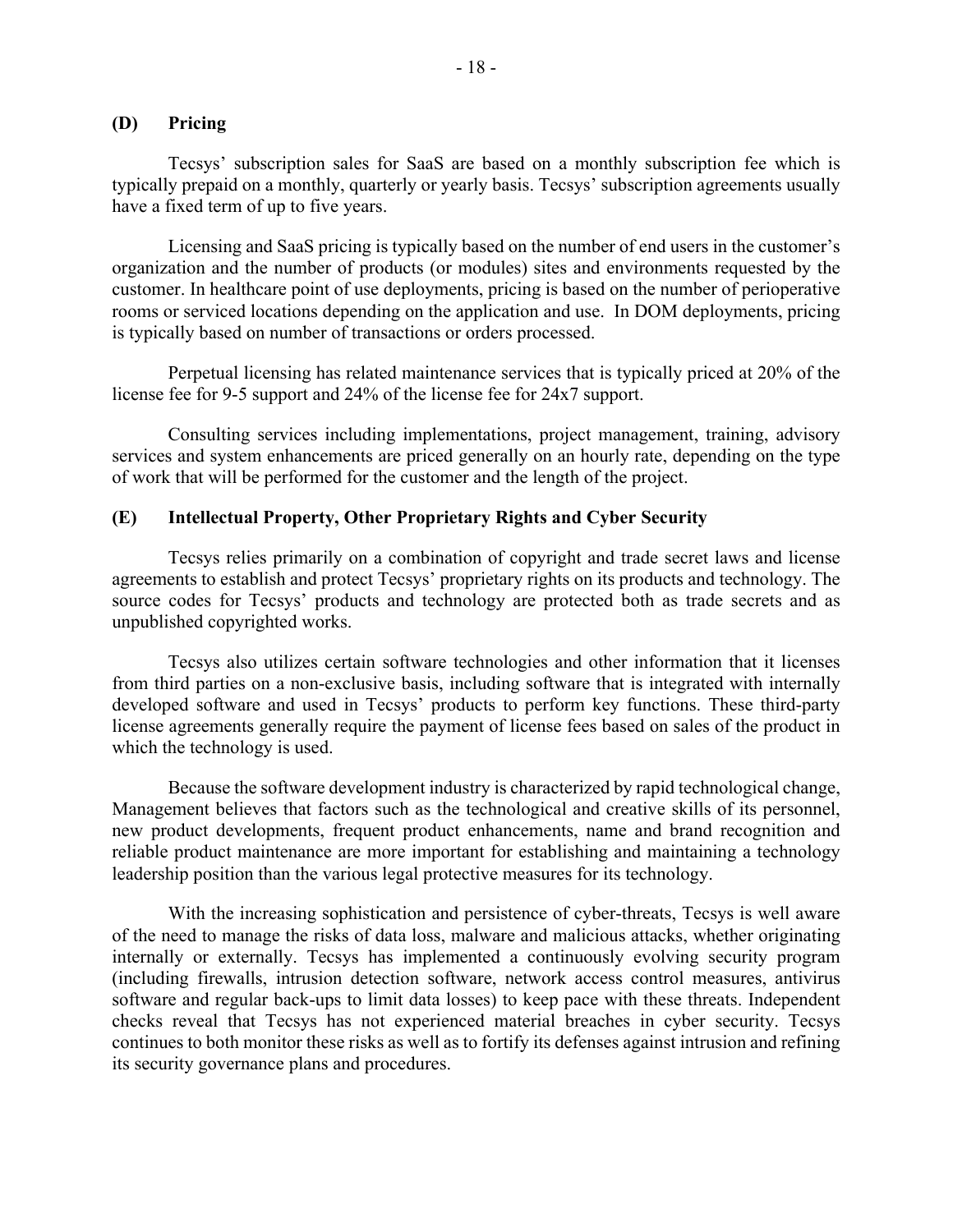Patent registrations owned by Tecsys include U.S. Patent No. 8,839,132 for its Method and System for Providing Visual Instructions to Warehouse Operators, U.S. Patent No. 8,461,962 for its System and Method for Provisioning Two Bins Replenishment Systems and U.S. Patent No. 8,113,424 for its System and Method for Tracking Medical Products in a Two Bin Per Medical Products Replenishment System. In Canada, Tecsys owns patent registrations for the System and Method for Items Replenishment (Registration No. 2565934) and for the System and Method for Tracking Medical Products in a Two Bin Per Medical Products Replenishment System (Registration No. 2682561). Tecsys also has trademark registrations in Canada, the United States and the European Union for Tecsys and EliteSeries. The Company also has trademark registrations for Visual Logistics and Winsol in Canada and DI in the United States. Tecsys currently has a number of patent applications pending for different methods and systems in relation to its products. It has registered or applied to register certain trademarks and service marks with limited periods of protection and will continue to evaluate the registration of additional trademarks and service marks as appropriate.

# **(F) Distribution Methods**

Tecsys is headquartered in Montréal, Canada, with members of its sales and marketing organizations located at Tecsys' head office and in various parts of Europe and North America. Tecsys' sales and marketing organizations market and sell its products and services by targeting key vertical markets in geographic regions through direct sales efforts and reseller partners.

# *(i)* **Direct Sales**

The majority of Tecsys' software sales originate from its direct sales channel. Tecsys' direct sales force is located in North America and Europe. Tecsys' sales personnel are focused on the management of existing accounts and sales to new customers. Tecsys' sales representatives tasked with new customer acquisition have expertise in SCM in specific vertical markets, namely complex distribution (wholesale distributors, 3PLs and retail) and healthcare.

## *(ii)* **Resellers and Affiliate Partners**

In addition to Tecsys' direct sales channel, Tecsys' reseller partners, Avalon Corporate Solutions Corporation and Sequoia Group, Inc. , as well as Tecsys' affiliate partners, OSF Digital Inc., and PFSweb, Inc. extend Tecsys' reach into the market. Tecsys provides partners with the tools and resources to keep them apprised of the latest product and industry developments.

Additionally, Tecsys has partnered with the leading provider of enterprise cloud applications for finance and human resources and have been engaged in a number of joint opportunities where Tecsys software fills key supply chain execution gaps around this provider's financial management, human capital management, planning, and analytics applications.

As at April 30, 2020, Tecsys employed 68 individuals in sales and marketing.

# **(G) Production Methods**

Tecsys' suite of supply-chain software products is continually expanding as new products are developed and capabilities are added to existing products. Tecsys' research and development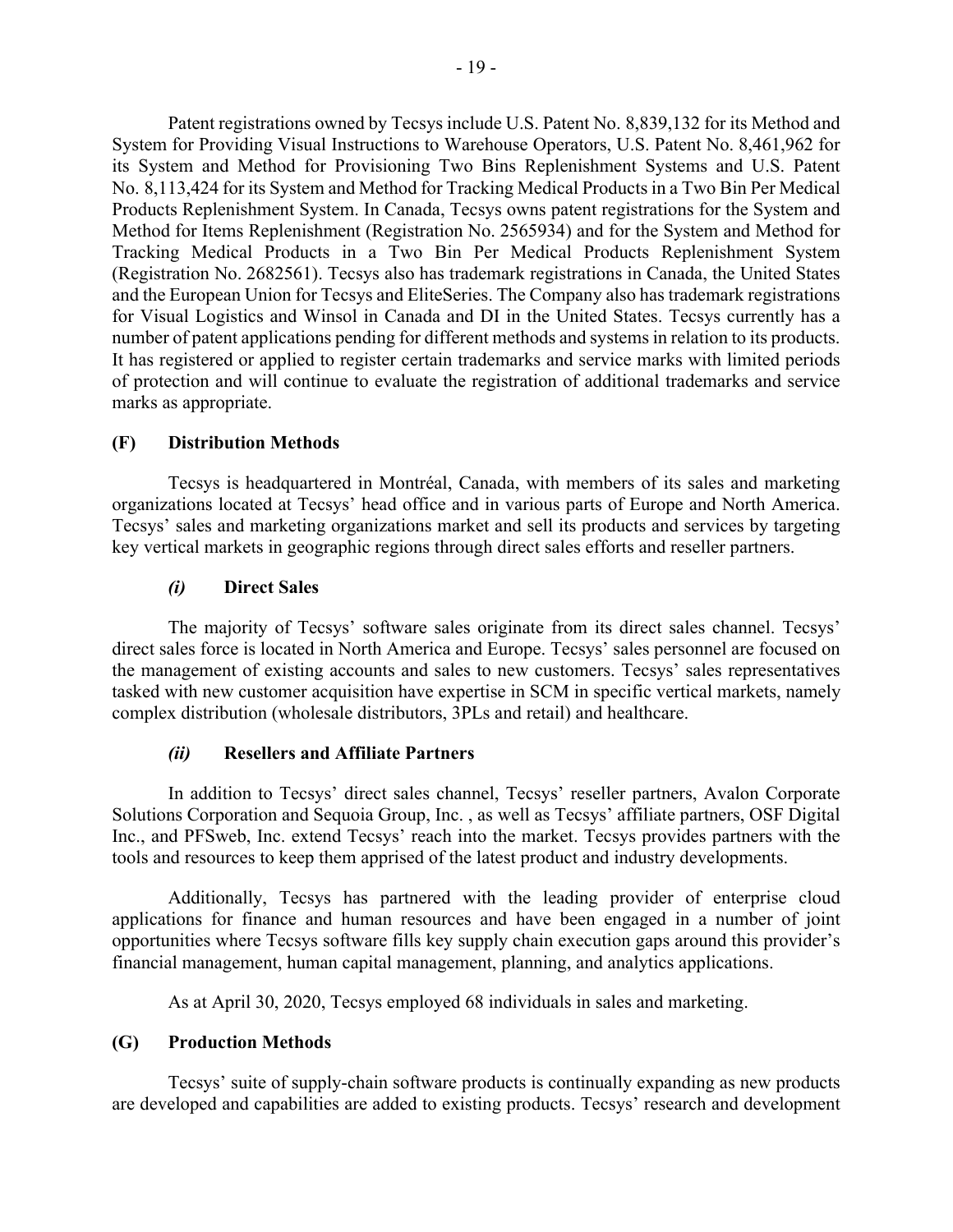("R&D") division produces new versions at a regular cadence, with new major features released on a fixed schedule every two to six months depending on the products.

Tecsys' R&D division achieves short development cycles and responsiveness to market opportunities and client needs by:

- using software methodologies based on the iterative process known as Scrum;
- continually validating and integrating software under development so that it is ready to release; and
- organizing itself in small, self-directed teams that have the skills to define, develop and test their software products.

Tecsys' software architecture has been modernized through a substantial investment in R&D over the past several years. It is now web-based, supporting multiple web browsers and devices (PCs, tablets and phones). The business logic is written in Java, which Management believes is the world's most popular programming language and runs on the leading commercial databases.

In line with Tecsys' SaaS transition, it is significantly investing in a SaaS product architecture and delivery model.

With respect to hardware products, including mobile computing technology, Tecsys acquires these from various suppliers (including Honeywell and Zebra) and resells them to its customers.

## **(H) Description of Properties**

Tecsys presently has five offices as follows:

Tecsys' registered and executive offices are located in leased facilities of approximately 42,000 square feet located at 1 Place Alexis Nihon, Suite 800, Montréal, Québec. The original lease was signed on September 15, 2009, became effective May 1, 2010, and will expire on October 31, 2020. On April 21, 2017, the Company signed an amendment extending the current lease to November 30, 2025.

On June 30, 2011, Tecsys signed a new lease for a facility of approximately 14,000 square feet at 15 Allstate Parkway, Markham, Ontario. The lease became effective on April 1, 2012 and will expire on July 31, 2022.

On December 3, 2015, Tecsys signed a new lease for a facility of approximately 14,000 square feet at 820 Boulevard St-Martin West, Laval, Québec. This lease became effective March 1, 2016 and will expire February 28, 2026.

Tecsys A/S leases a facility of approximately 10,000 square feet, located at Stationsparken 25, DK-2600 Glostrup, Denmark. The lease became effective July 1, 2015, can be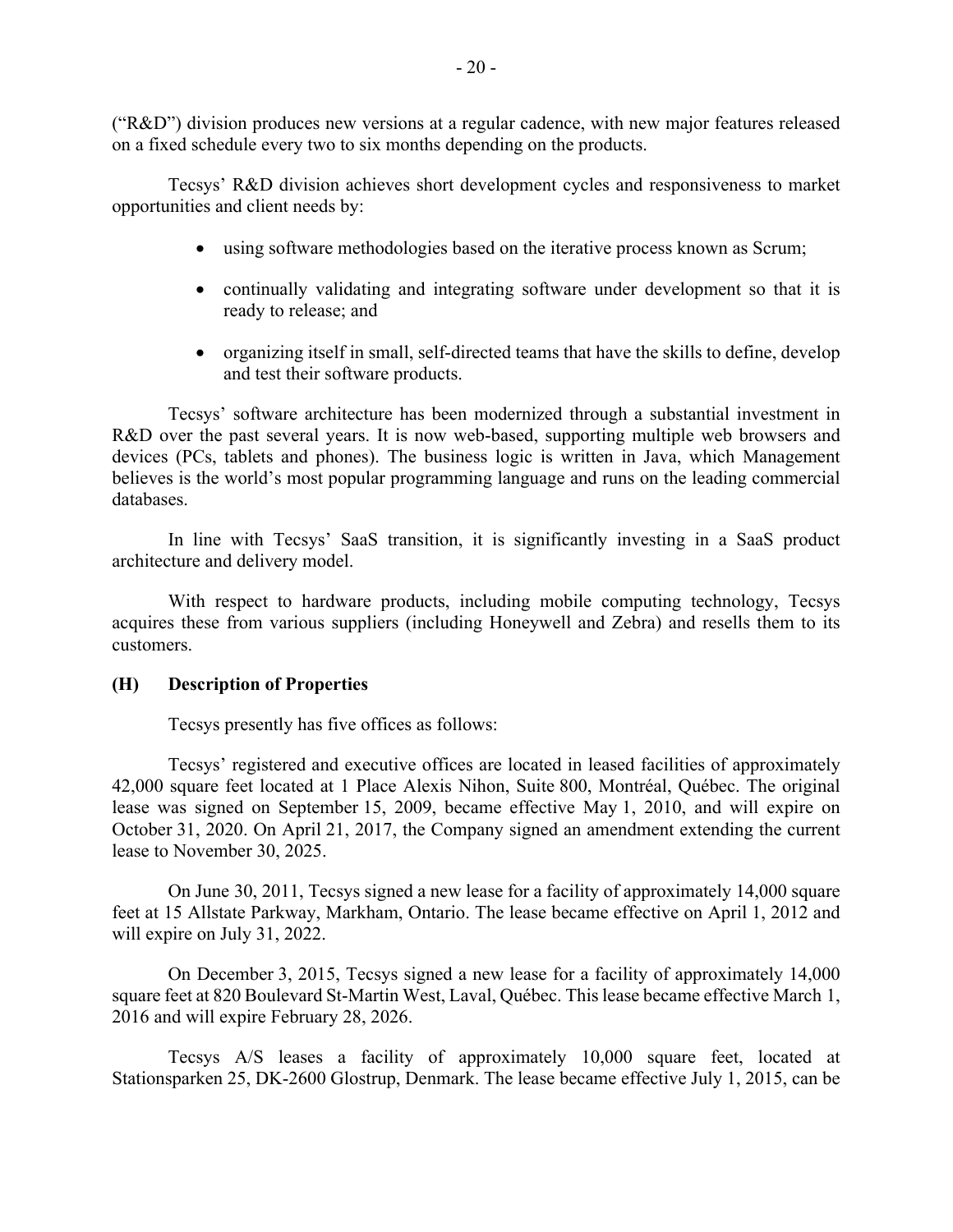terminated by Tecsys A/S with 6 months notice anytime after June 30, 2020 and expires on December 31, 2026.

Tecsys A/S leases a facility of approximately 450 square feet, located at Bogøvej 15, DK-8382 Hinnerup, Denmark. The lease became effective June 1, 2015, and can be terminated with 4 months notice.

### **(I) Competitive Conditions**

The supply chain management software industry is highly competitive and fragmented, consisting of many rapidly changing and evolving competitors. Tecsys' management believes that its technology platform and integrated applications, which include office applications - demand planning & forecasting, order management and financial management applications - as well as its warehouse management for the distribution center solutions, are currently unique. The Company's management is not aware of any competitor that has equivalent integrated functionality, technology and industry-specific expertise to address the high-volume distribution market. The principal competitive factors affecting the market for Tecsys' products include supplier competency, product functionality, performance and reliability of technology, depth and experience in distribution and operations, ease of implementation, speed of deployment and total cost of ownership.

Management believes that Tecsys' technology platform and its integrated products and their respective capabilities are more advanced with respect to the high volume distribution market and major healthcare networks than those of its direct competitors in particular for the flexibility, scalability, ease-of-use and depth of functionality of the Company's Distribution Order Management, Warehouse Management, Transportation Management, Point-of-Use inventory management, Electronic Commerce and Business Intelligence applications. Competitors to Tecsys include SAP AG, Oracle Corporation, IBM, Manhattan Associates, Inc., Blue Yonder, Inc., HighJump Software Inc. (Körber AG), Infor Inc., Softeon, Inc., Microsoft Corporation, Cardinal Health, Inc., Par Excellence Systems, Inc. and Omnicell, Inc.

### **(J) Net Research and Development**

Net R&D expenditures of the Company (in thousands of dollars) for the five most recently completed financial years are set out in the table below:

|                                            | 2020<br>\$000's | 2019<br>\$000's | 2018<br>\$000's | 2017<br>\$000's | 2016<br>\$000's |
|--------------------------------------------|-----------------|-----------------|-----------------|-----------------|-----------------|
| <b>EXPENDITURES</b>                        | 17.315          | 13.441          | 9.998           | 10.055          | 10,218          |
| LESS: TAX CREDITS                          | (2,041)         | (1,711)         | (1,484)         | (6,096)         | (1,411)         |
| <b>LESS: DEFERRED DEVELOPMENT COSTS</b>    | (575)           | (163)           | 0               | (27)            | (887)           |
| AMORTIZATION OF DEFERRED DEVELOPMENT COSTS | 536             | 1.114           | 1.283           | 1.319           | 1.418           |
| <b>TOTAL</b>                               | 15,235          | 12.681          | 9.797           | 5,251           | 9,338           |

Net R&D expenses increased to \$15.2 million in Fiscal 2020, \$2.5 million higher than the previous fiscal year. OrderDynamics and Tecsys A/S contributed \$1.1 million of the increase with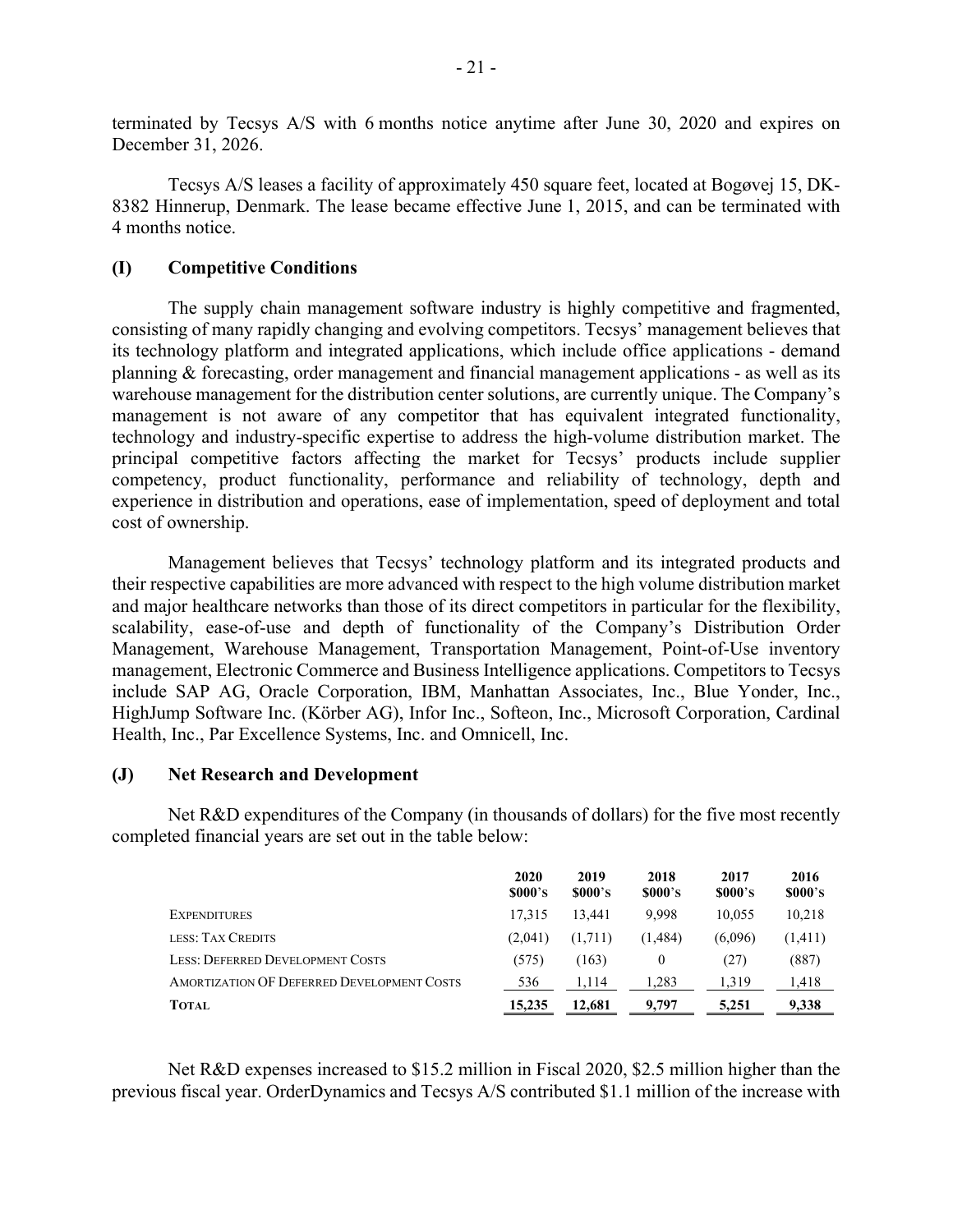the balance mainly attributable to higher salaries and benefits and consulting fees in our organic business partially offset by lower net amortization of deferred development costs. The Company recorded \$2.0 million of refundable and non-refundable tax credits in Fiscal 2020 compared to \$1.7 million for Fiscal 2019. The Company amortized deferred development costs and other intangible assets of \$0.5 million in Fiscal 2020 in comparison to \$1.1 million for Fiscal 2019. The non-refundable tax credits will be used in the future to reduce federal income taxes payable.

### **(K) Number of Employees**

As at April 30, 2020, Tecsys had approximately 514 employees.

# **4. DESCRIPTION OF CAPITAL STRUCTURE**

### **Authorized Capital**

The authorized share capital of Tecsys consists of an unlimited number of common shares and an unlimited number of Class A preferred shares, issuable in series, of which 14,416,543 common shares were issued and outstanding and no Class A preferred shares were issued and outstanding as at April 30, 2020.

### **Common Shares**

Each common share entitles the holder thereof to one vote at meetings of shareholders of the Company and to receive dividends if, as and when declared by the Board and to participate upon liquidation or winding-up in the distribution of the assets of the Company, subject to the rights of holders of any class ranking prior to the common shares.

### **Class A Preferred Shares**

The Class A preferred shares may be issued from time to time in one or more series as may be determined by the Board. The Class A preferred shares rank ahead of the common shares with respect to the payment of dividends and return of capital. The Class A preferred shares do not entitle the holder to vote at meetings of shareholders of the Company except as required pursuant to applicable law.

## **5. DIVIDEND POLICY**

On February 26, 2008, the Board approved a dividend policy whereby it intended to declare a cash dividend of \$0.02 per common share to be distributed following the release of the financial results of the first and the third quarter of each financial year. Since that date, the Board has consistently increased dividends and under the current dividend policy, the Board intends to declare a cash dividend of \$0.06 per common share on a quarterly basis.

The decision of whether to declare a dividend is subject to the discretion of the Board and applicable law. In determining whether to declare, and the amount of, a dividend, the Board, among other criteria, takes into account the Company's financial condition, results of operations, capital requirements and such other factors as the Board deems relevant.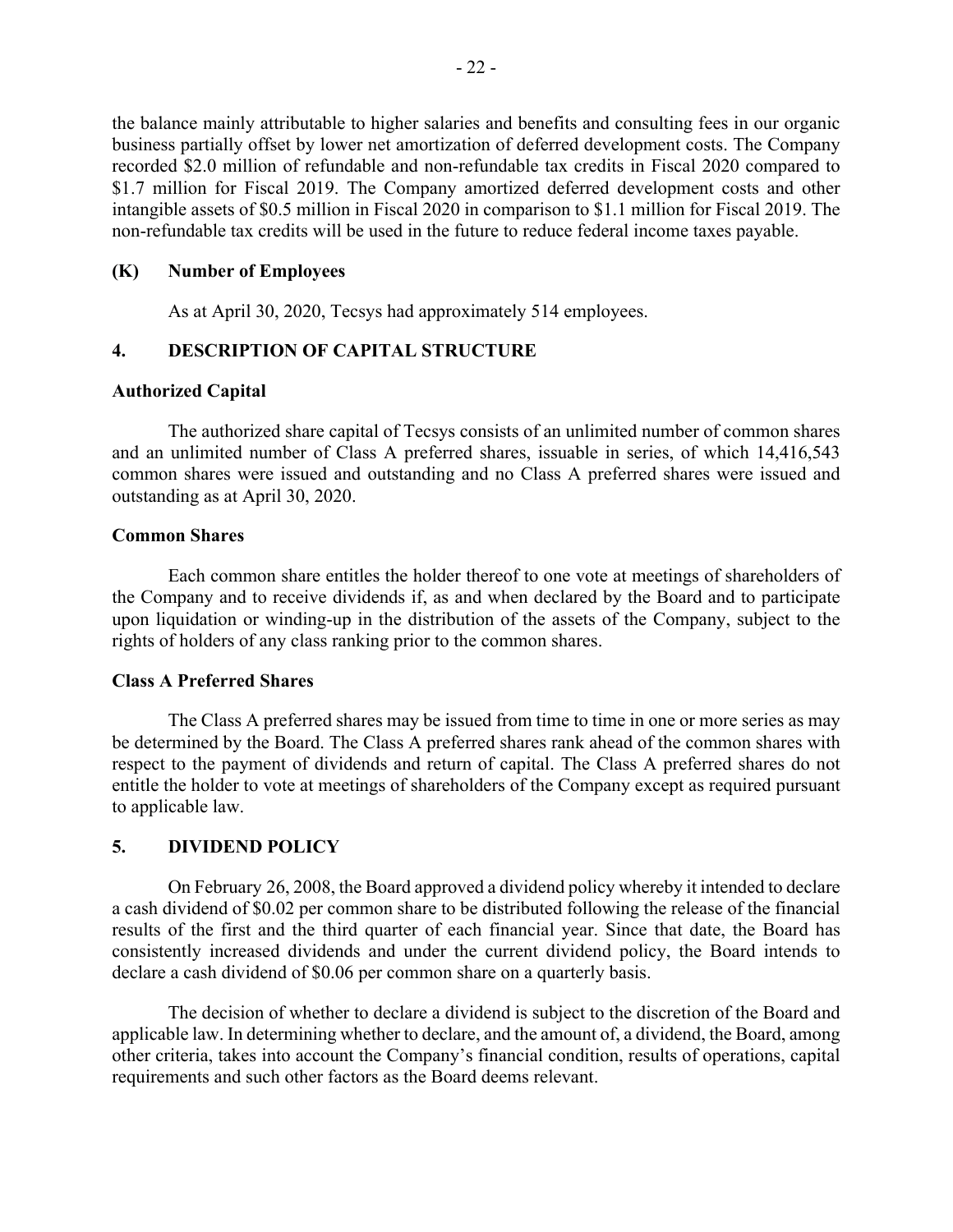The Company paid \$0.23 per common share (\$3,009,000 in aggregate*)* in dividends in Fiscal 2020, \$0.21 per common share (\$2,747,000 in aggregate) in dividends in Fiscal 2019, and \$0.19 per common share (\$2,486,000 in aggregate) in dividends during fiscal year ended April 30, 2018.

## **6. MARKET FOR SECURITIES**

The common shares of Tecsys are listed under the symbol "TCS" on the TSX. The following table sets forth the market price range, in Canadian dollars, and trading volumes of the common shares on the TSX and combined with other alternative exchanges (including Alpha, Aeroquest, Aequitas, Chi-X, CX2, CSE Pure, Instinet, LiquidNet, Lynx and Omega) for each month of the most recently completed financial year:

|                  | <b>PRICE RANGE</b> |       | <b>TRADING VOLUMES</b> | <b>TRADING VOLUME</b><br>$TSX +$       |
|------------------|--------------------|-------|------------------------|----------------------------------------|
|                  | <b>HIGH</b>        | LOW   | <b>TSX</b>             | <b>ALTERNATIVE</b><br><b>EXCHANGES</b> |
| May 2019         | 15.57              | 13.52 | 215,630                | 274,342                                |
| June 2019        | 14.89              | 13.57 | 105,722                | 173,776                                |
| <b>July 2019</b> | 13.87              | 12.43 | 110,235                | 539,362                                |
| August 2019      | 14.00              | 12.49 | 24,966                 | 140,486                                |
| September 2019   | 15.80              | 13.20 | 111,950                | 157,543                                |
| October 2019     | 16.33              | 14.86 | 72,183                 | 578,112                                |
| November 2019    | 17.00              | 15.50 | 39,478                 | 97,216                                 |
| December 2019    | 22.58              | 17.00 | 257,847                | 444,890                                |
| January 2020     | 22.19              | 20.26 | 662,088                | 785,945                                |
| February 2020    | 21.73              | 16.74 | 118,962                | 207,351                                |
| March 2020       | 21.40              | 13.23 | 823,142                | 895,096                                |
| April 2020       | 23.25              | 16.00 | 289,851                | 387,541                                |

### **Prior Sales**

The Company issued the following unlisted securities during the most recently completed financial year ended April 30, 2020.

| <b>DATE OF</b>        | <b>SECURITIES</b> | <b>NUMBER OF</b>  | <b>PRICE PER SECURITIES</b> |
|-----------------------|-------------------|-------------------|-----------------------------|
| <b>ISSUANCE</b>       |                   | <b>SECURITIES</b> |                             |
| July 3, $20191$       | Options           | 466,609           | \$14.29                     |
| February 20, $2020^2$ | Options           | 7,500             | \$18.95                     |
| Notes:                |                   |                   |                             |

(1) On July 3, 2019, the Company granted a total of 466,609 options to purchase common shares at an exercise price of \$14.29 per option pursuant to the Company's stock option plan.

(2) On February 20, 2020, the Company granted a total of 7,500 options to purchase common shares at an exercise price of \$18.95 per option pursuant to the Company's stock option plan.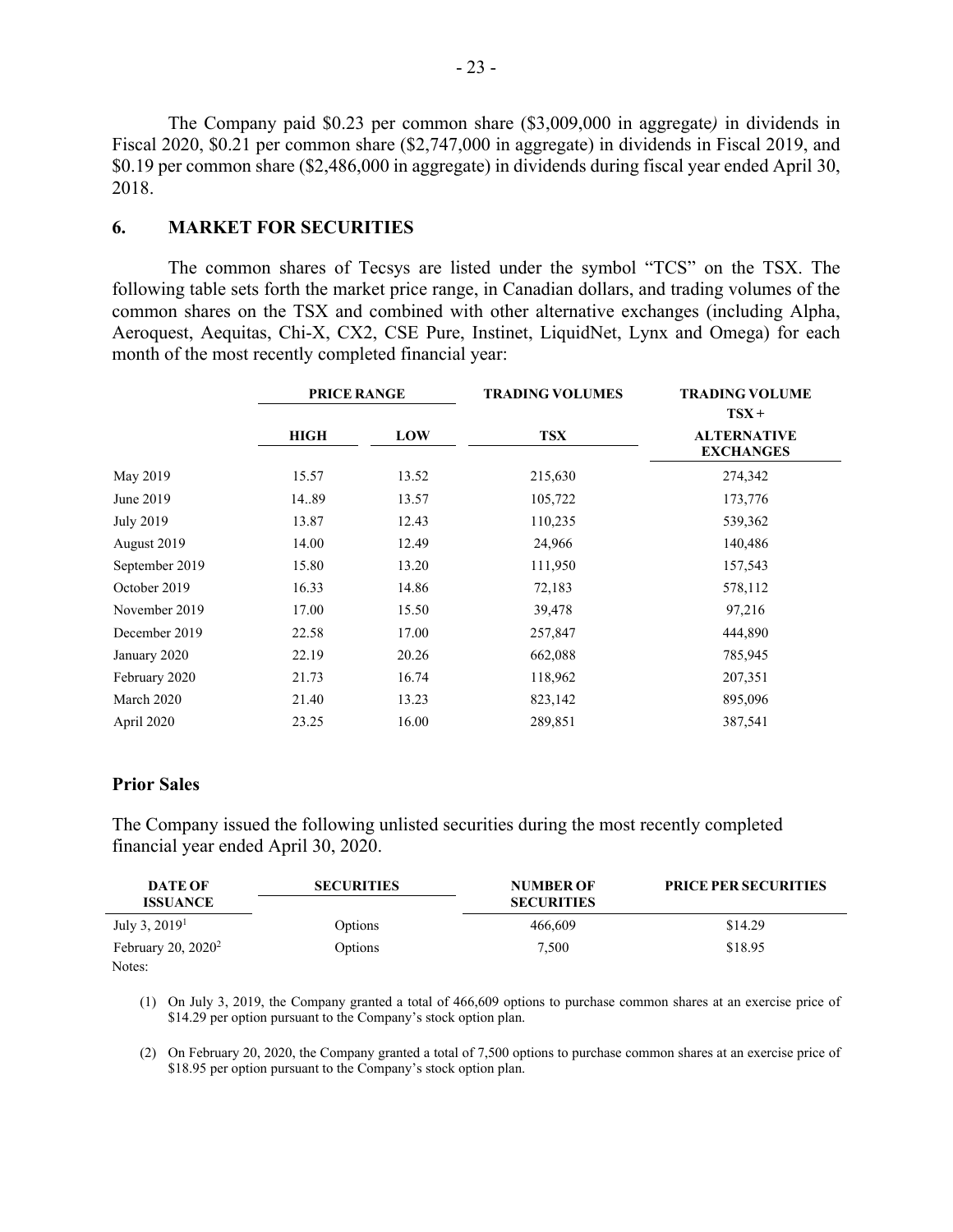## **7. OFFICERS & DIRECTORS**

The following table sets forth, as of April 30, 2020, the name, province or state and country of residence, office with Tecsys and principal occupation during the past five years of each director and executive officer of Tecsys, as well as the number of common shares of Tecsys beneficially owned or over which control or direction is exercised by him. Directors are elected until the next annual meeting of shareholders or, in the case of a vacancy or resignation, until a successor is elected by shareholders or appointed by the Board.

| <b>NAME &amp; PLACE OF</b><br><b>RESIDENCE</b>               | <b>OFFICE HELD</b><br><b>WITH TECSYS</b>              | <b>PRINCIPAL</b><br><b>OCCUPATIONS</b><br><b>DURING THE PAST 5</b><br><b>YEARS</b> | <b>OFFICER/DIRECT</b><br><b>OR SINCE</b> | <b>NUMBER OF</b><br><b>COMMON</b><br><b>SHARES HELD</b> |
|--------------------------------------------------------------|-------------------------------------------------------|------------------------------------------------------------------------------------|------------------------------------------|---------------------------------------------------------|
| Frank J. Bergandi<br>California, USA                         | Director                                              | <b>Business Consultant</b>                                                         | June 29, 1998                            | 2,200                                                   |
| David Brereton <sup>(1)</sup><br>Québec, Canada              | Executive Chairman of<br>the Board and Director       | Executive Chairman of<br>the Board,<br>Tecsys                                      | September 17, 1997                       | 3,043,740                                               |
| Peter Brereton <sup><math>(2)</math></sup><br>Québec, Canada | President, Chief<br>Executive Officer and<br>Director | President and Chief<br>Executive Officer,<br>Tecsys                                | September 17, 1997                       | 450,080                                                 |
| Mark J. Bentler <sup>(3)</sup><br>Québec, Canada             | Chief Financial Officer<br>and Secretary              | <b>Chief Financial</b><br>Officer, Aptos, Inc.                                     | September 17, 2018                       | 4,507                                                   |
| Vernon Lobo $(4)(6)(7)$<br>Ontario, Canada                   | Director                                              | Managing Director,<br><b>Mosaic Venture Partners</b><br>Inc.                       | October 17, 2006                         | 143,700                                                 |
| Steve Sasser <sup>(4)(5)(8)</sup><br>Texas, USA              | Director                                              | Co-Founder and<br>Managing Principal,<br><b>Swordstone Partners</b>                | April 29, 2009                           | 42,000                                                  |
| David Wayland <sup><math>(5)</math></sup><br>Québec, Canada  | Director                                              | Corporate Director                                                                 | September 17, 1997                       | 16,000                                                  |
| John Ensign(4)(6)<br>Ohio, USA                               | Director                                              | President and General<br>Counsel,<br><b>MRI</b> Software LLC                       | September 8, 2016                        | 2,475                                                   |
| David Booth <sup>(5)(6)(9)</sup><br>Virginia, USA            | Director                                              | Consultant,<br><b>BackOffice Associates</b><br><b>LLC</b>                          | September 8, 2016                        | 9,500                                                   |

- (1) David Brereton, directly and through his holding company, Dabre Inc., and his spouse, Kathryn Ensign-Brereton, hold respectively 2,014,638 and 1,029,102 common shares, which represent respectively 13.97% and 7.14% of the outstanding common shares. David Brereton disclaims beneficial ownership and control or direction over the common shares held by Kathryn Ensign-Brereton.
- (2) Peter Brereton and his spouse, Sharon House, hold respectively 349,921 and 100,159 common shares. Peter Brereton disclaims beneficial ownership and control or direction over the common shares held by Sharon House.
- (3) Mark J. Bentler was appointed Chief Financial Officer of the Company effective September 17, 2018, replacing Berty Ho-Wo Cheong as interim Chief Financial Officer. Mr. Bentler was the Chief Financial Officer of Aptos Inc from June 2015 to August 2018. Previously, Mr. Bentler was the Vice-President of Epicor Software Corp. from June 2008 to June 2015.
- (4) Member of Compensation Committee. Vernon Lobo is the Chair of the Compensation Committee.
- (5) Member of Audit Committee. David Wayland is the Chair of the Audit Committee.
- (6) Member of the Corporate Governance and Nominating Committee. John Ensign is the Chair of the Corporate Governance and Nominating Committee.
- (7) Vernon Lobo and his spouse, Ingrid Lobo, hold respectively 59,400 and 84,300 common shares. Vernon Lobo disclaims beneficial ownership and control or direction over the common shares held by Ingrid Lobo.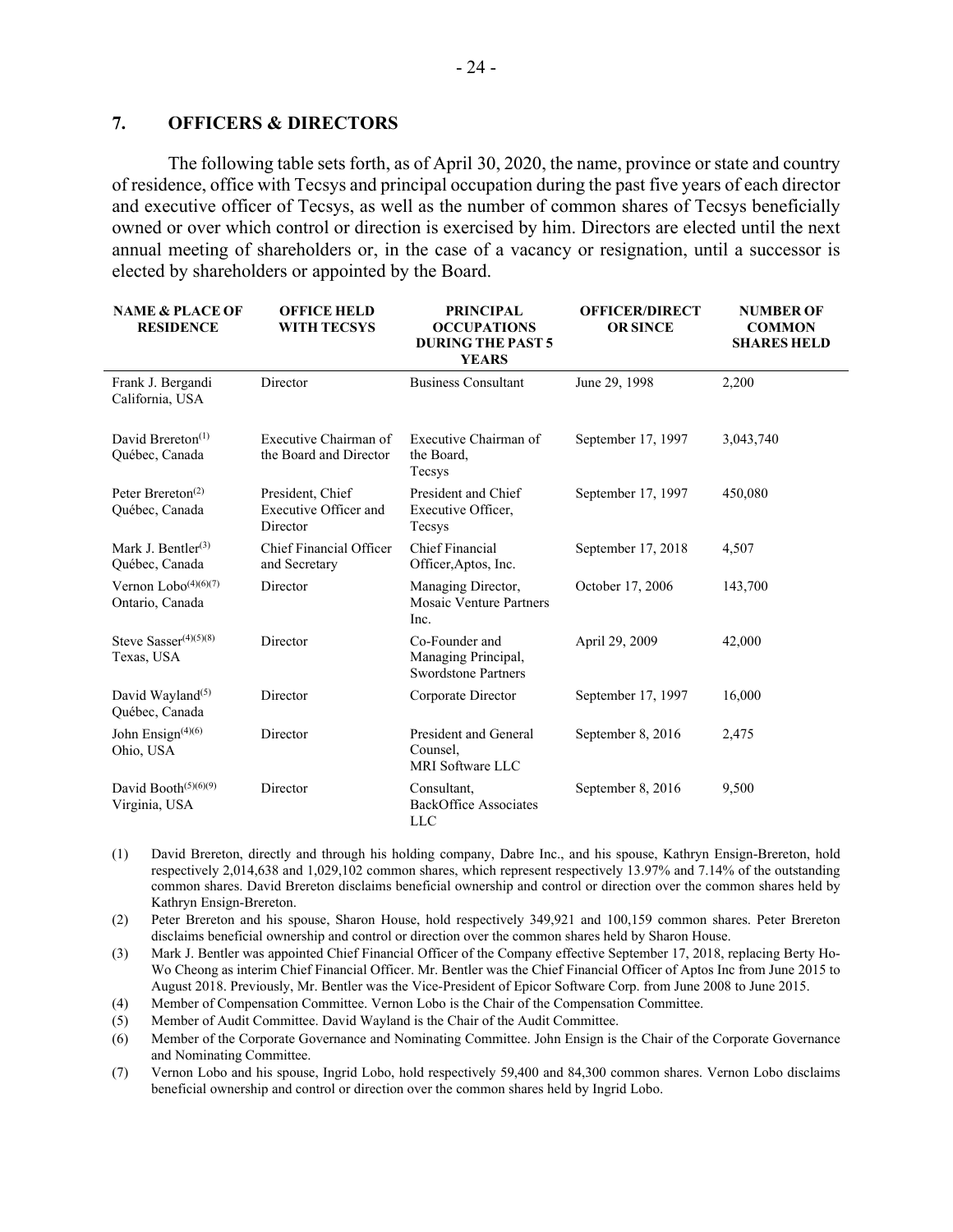- (8) Steve Sasser co-founded Swordstone Partners in April 2016 and is currently the Managing Principal. Previously, Mr. Sasser was the Chief Executive Officer of Merlin Technologies Corporation from February 2007 until August 2015.
- (9) David Booth is a consultant at BackOffice Associates LLC since January 2018. Previously, Mr. Booth was the President, Chairman and Chief Executive Officer of BackOffice Associate LLC from August 2011 to January 2018.

As of July 8, 2020, the directors and executive officers of Tecsys, as a group, beneficially own, directly or indirectly, or exercise control or direction over, 17.74% of the outstanding common shares.

During the past five years, each of the directors and officers of Tecsys has been engaged in his present principal occupations or in other executive capacities with the companies indicated opposite his name or with related or affiliated companies.

#### **Cease Trade Orders, Bankruptcies, Penalties or Sanctions**

To the knowledge of the Company, no director or executive officer of the Company is, as at the date hereof, or has been within ten years before the date hereof, a director, chief executive officer or chief financial officer of any company that was subject to a cease trade order, an order similar to a cease trade order or an order that denied the relevant company access to any exemption under securities legislation that was in effect for a period of more than 30 consecutive days (a) that was issued while the director or executive officer was acting in the capacity as director, chief executive officer or chief financial officer, or (b) that was issued after the director or executive officer ceased to be a director, chief executive officer or chief financial officer and which resulted from an event that occurred while that person was acting in the capacity as director, chief executive officer or chief financial officer.

To the knowledge of the Company, no director or executive officer of the Company and no shareholder holding a sufficient number of securities of the Company to affect materially the control of the Company (a) is, as at the date hereof, or has been within ten years before the date hereof, a director or executive officer of any company that, while that person was acting in that capacity, or within a year of that person ceasing to act in that capacity, became bankrupt, made a proposal under any legislation relating to bankruptcy or insolvency or was subject to or instituted any proceedings, arrangement or compromise with creditors or had a receiver, receiver manager or trustee appointed to hold its assets, or (b) has, within the ten years before the date hereof, become bankrupt, made a proposal under any legislation relating to bankruptcy or insolvency, or become subject to or instituted any proceedings, arrangement or compromise with creditors, or had a receiver, receiver manager or trustee appointed to hold its assets.

Furthermore, to the knowledge of the Company, no director or executive officer of the Company and no shareholder holding a sufficient number of securities of the Company to affect materially the control of the Company has been subject to (a) any penalties or sanctions imposed by a court relating to securities legislation or by a securities regulatory authority or has entered into a settlement agreement with a securities regulatory authority, or (b) any other penalties or sanctions imposed by a court or regulatory body that would likely be considered important to a reasonable investor in making an investment decision.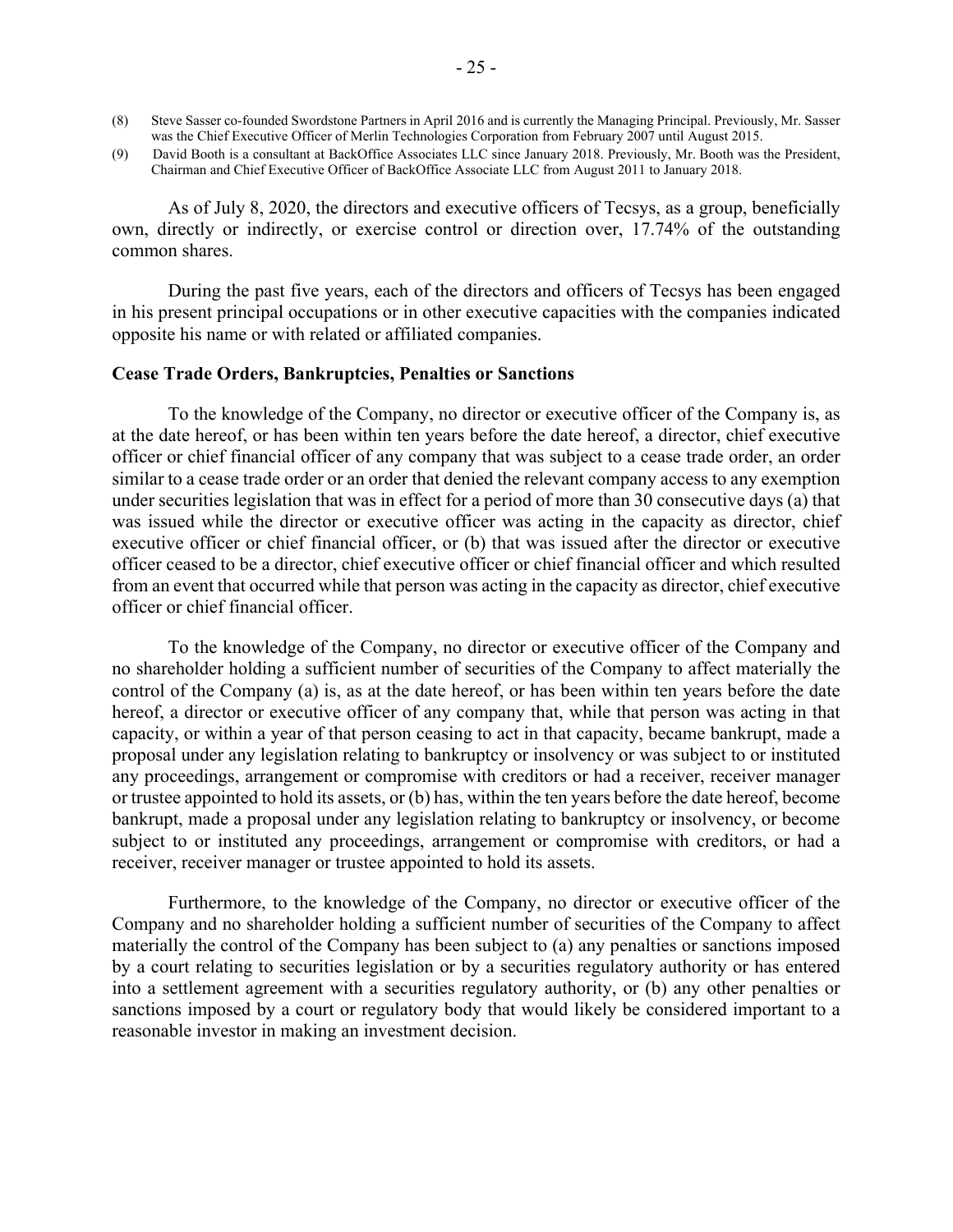### **Audit Committee**

### **General**

Tecsys has established an Audit Committee (the "Audit Committee") comprised of three members: Steve Sasser, David Wayland and David Booth, each of whom is considered "independent" and "financially literate" within the meaning of Multilateral Instrument 52-110 - *Audit Committees*. David Wayland is the Chairman of the Audit Committee.

## **Mandate of the Audit Committee**

The mandate of the Audit Committee is to assist the Board in fulfilling its oversight responsibilities. As such, it reviews the quality and integrity of Tecsys' financial reporting, the independence, qualifications and performance of Tecsys' external auditor, the adequacy of Tecsys' internal systems of accounting and financial controls, the appropriateness of Tecsys' accounting policies and compliance with applicable legal and regulatory requirements and internal corporate policies.

The Charter of the Audit Committee is attached hereto as Appendix A.

## **Relevant Education and Experience of the Audit Committee Members**

The following is a brief summary of the education and experience of each member of the Audit Committee that is relevant to the performance of his responsibilities as a member of the Audit Committee, including any education or experience that has provided the member with an understanding of the accounting principles used by Tecsys to prepare its annual and interim financial statements.

| <b>Name of Audit</b><br><b>Committee Member</b> | <b>Relevant Education and Experience</b>                                                                                                                                                                                                                                                                                                                                                                                                                                                                                                                                                                                                     |
|-------------------------------------------------|----------------------------------------------------------------------------------------------------------------------------------------------------------------------------------------------------------------------------------------------------------------------------------------------------------------------------------------------------------------------------------------------------------------------------------------------------------------------------------------------------------------------------------------------------------------------------------------------------------------------------------------------|
| David Wayland                                   | Mr. Wayland holds a Bachelor's of Arts (Economics) from Loyola<br>College. He is a Chartered Professional Accountant and is now a<br>Corporate Director. Mr. Wayland was an auditor for over ten years<br>at Campbell Sharp Nash and Field (now part of Raymond Chabot<br>Grant Thornton). Mr. Wayland acquired significant financial and<br>accounting knowledge related to the preparation, auditing, analysis<br>and evaluation of financial statements during his tenure as Secretary-<br>Treasurer and Chief Financial Officer of MRRM Inc. from<br>June 2002 to June 2008, and as Corporate Secretary of MRRM Inc.<br>until June 2011. |
| <b>Steve Sasser</b>                             | Mr. Sasser holds a Bachelor's of Business Administration and a<br>Master's of Business Administration from Southern Methodist<br>University, with a concentration in finance. Currently, Mr. Sasser is<br>the Managing Principal of Swordstone Partners which he co-founded<br>in April 2016. Previously, Mr. Sasser was the Chief Executive<br>Officer of Merlin Technologies Corporation from February 2007                                                                                                                                                                                                                                |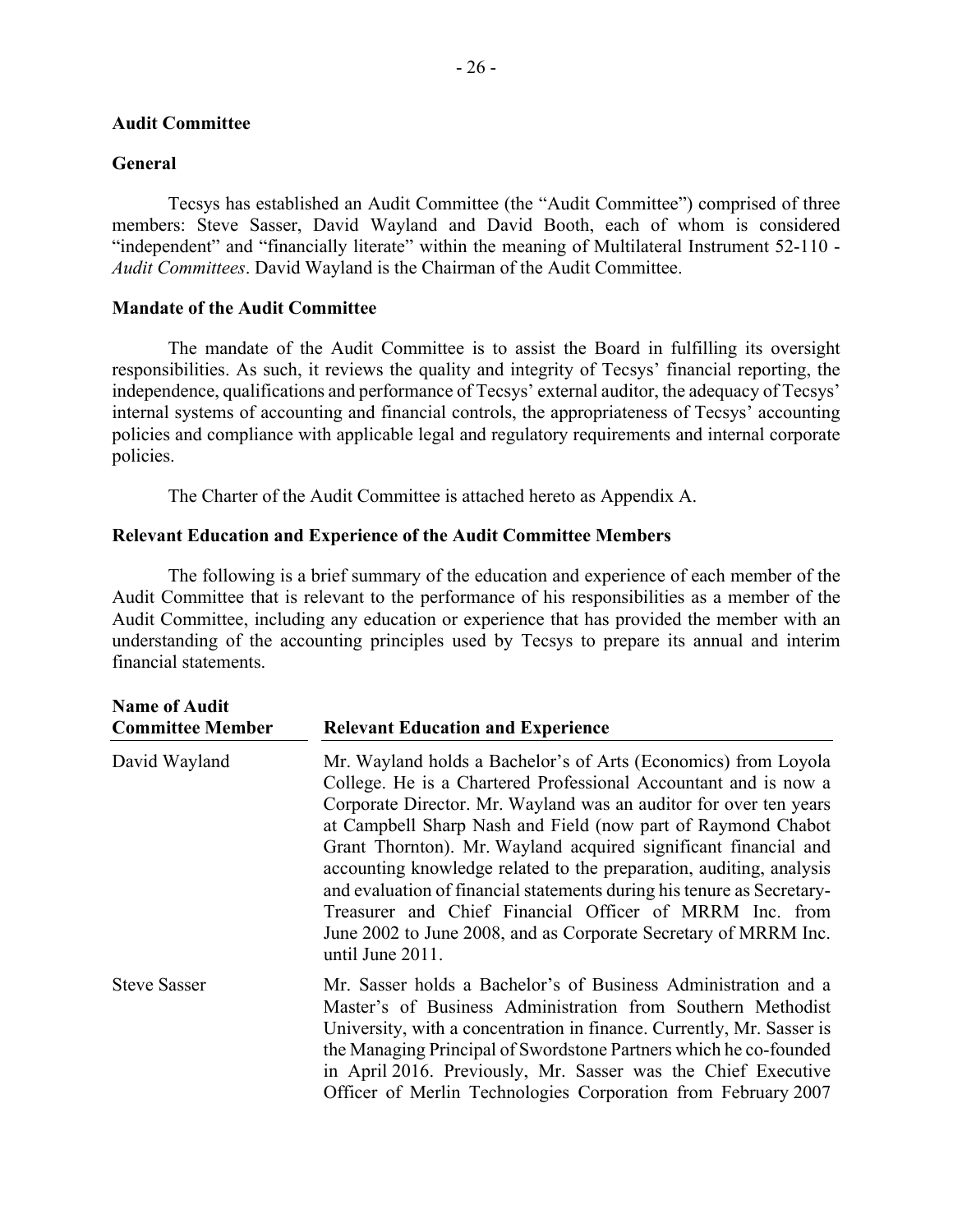| <b>Name of Audit</b>    |                                                                                                                                                                                                                                                                                                                                                                                                                                                                                                                                                                                                                                                                                                                                                                                                                                                                                                                       |
|-------------------------|-----------------------------------------------------------------------------------------------------------------------------------------------------------------------------------------------------------------------------------------------------------------------------------------------------------------------------------------------------------------------------------------------------------------------------------------------------------------------------------------------------------------------------------------------------------------------------------------------------------------------------------------------------------------------------------------------------------------------------------------------------------------------------------------------------------------------------------------------------------------------------------------------------------------------|
| <b>Committee Member</b> | <b>Relevant Education and Experience</b>                                                                                                                                                                                                                                                                                                                                                                                                                                                                                                                                                                                                                                                                                                                                                                                                                                                                              |
|                         | until August 2015. Prior to February 2007, Mr. Sasser was the Chief<br>Executive Officer of Peopleclick Inc. Between 1995 and 2003, Mr.<br>Sasser was the Chief Executive Officer of Frontstep Inc. (formerly<br>Symix Systems Inc.), a public company, the shares of which were<br>traded on NASDAQ.                                                                                                                                                                                                                                                                                                                                                                                                                                                                                                                                                                                                                 |
| David Booth             | Mr. Booth holds a Bachelor's degree in commerce with a<br>concentration in marketing from Mount Allison University which<br>included three years of accounting courses, and completed the<br>Lessons in Leadership Executive Development Program at Harvard<br>University. Currently, Mr. Booth is a consultant at BackOffice<br>Associates, LLC. Prior to February 2019, Mr. Booth was the<br>President, Chairman and Chief Executive Officer at BackOffice<br>Associates, LLC. Mr. Booth has served in several key positions in<br>his over 30-year career in the industry including President of Global<br>Sales and Marketing at Computer Science Corp. (CSC), Hewlett-<br>Packard (HP) Corporation's Senior Vice President and General<br>Manager of the Americas Technology Solutions Group, President of<br>Compaq Canada and Digital Equipment Corporation as Regional<br>Vice President and General Manager. |

## **External Auditor Service Fees**

The following table shows the fees paid to Tecsys' auditors, KPMG LLP, in Fiscal 2020 and Fiscal 2019, respectively, for services provided:

|                    | <b>FISCAL 2020</b> | <b>FISCAL 2019</b> |
|--------------------|--------------------|--------------------|
| <b>AUDIT FEES</b>  | \$360,224          | \$241,000          |
| AUDIT-RELATED FEES | \$187,498          | \$427,040          |
| <b>TAX FEES</b>    | \$142,490          | \$87,150           |
| <b>TOTAL</b>       | \$690,212          | \$755,190          |

### *Audit Fees*

These fees include professional services rendered by the external auditors for statutory audits of Tecsys' annual financial statements including interim reviews on an as needed basis. The above table excludes fees paid to Inforevision of approximately \$20,000 for services related to the 2020 audit of Tecsys A/S.

### *Audit-Related Fees*

These fees include assurance and related services rendered by the external auditor that reasonably relate to the performance of the audit or review of Tecsys' financial statements,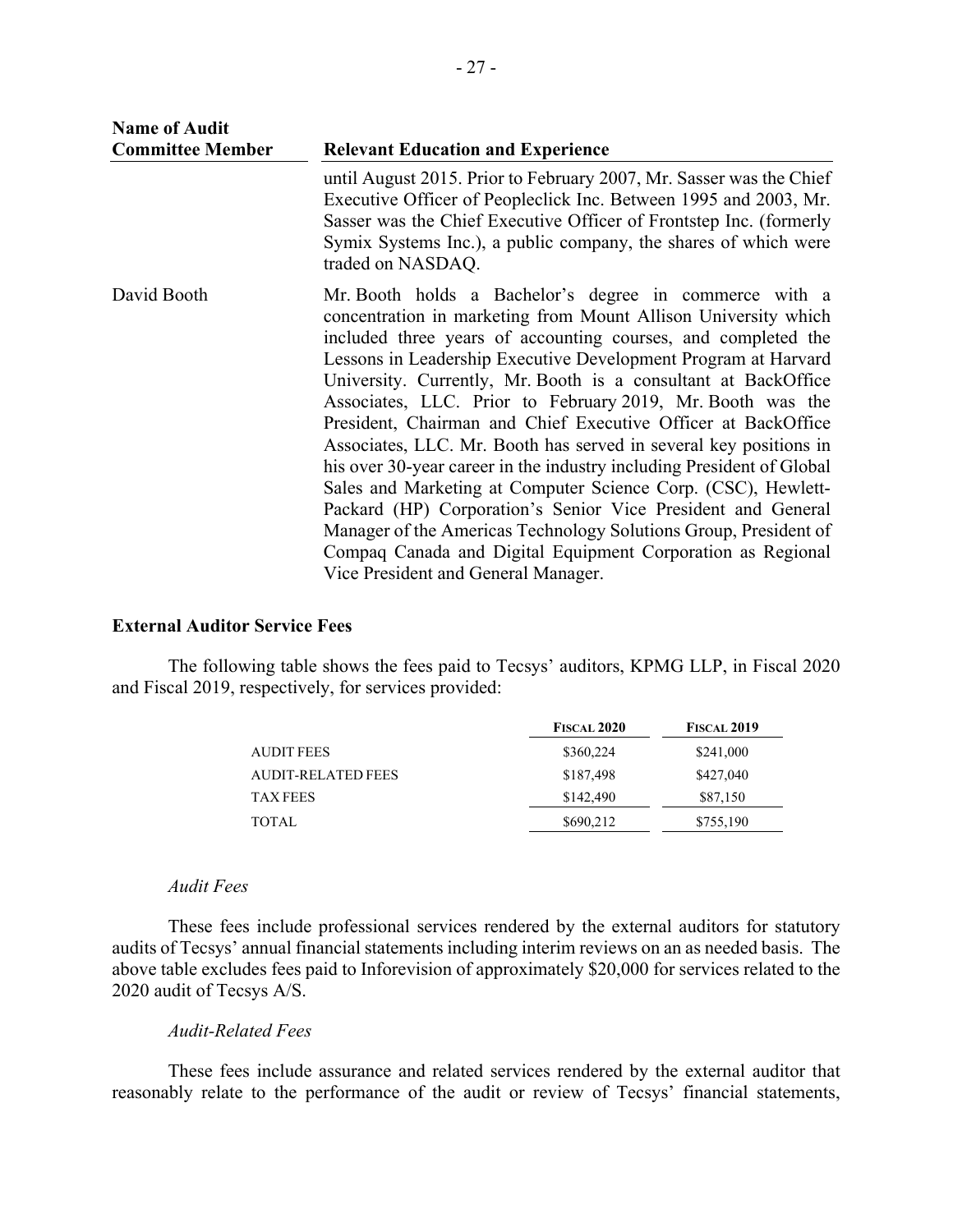including performance of required securities procedures and assistance to the underwriters in the 2020 Offering, translation of the consolidated financial statements and the MD&A, consultations and advice regarding financial accounting and reporting standards and Service Organization Control Reports. For Fiscal 2019, the fees also include fees related to the financial and tax due diligence on acquisitions, the interim review and audit of OrderDynamics for periods prior to the acquisition, advisory services on Business Acquisition Reports.

## *Tax Fees*

These fees include professional services for tax compliance, tax advice and tax planning.

### **Policies and Procedures for the Engagement of Audit and Non-Audit Services**

The Audit Committee Charter outlines policies and procedures for the engagement of audit and non-audit services. Under these policies and procedures, all audit and non-audit services to be provided by Tecsys' external auditor (the "Auditors") must be pre-approved by the Audit Committee. A pre-approved range of services to be provided by the external auditors has been established in the policy.

If an engagement of the Auditors for a particular service that is not covered under the range of pre-approved services is contemplated, pre-approval by the Audit Committee must be received for the engagement to proceed.

Similarly, in the case of proposed engagements of the Auditors involving any of the services covered under the pre-approved range of services where the fees for any such engagement are expected to exceed \$5,000, specific pre-approval must be obtained from the Audit Committee. In respect of any other pre-approved services to be provided by the Auditors, the Chairman of the Audit Committee shall be notified expeditiously of such services commenced by the Auditors.

## **8. LEGAL PROCEEDINGS**

Neither the Company or its properties was, during the year ended April 30, 2020, subject to any legal proceeding that would have a material adverse effect on it. To the Company's knowledge, no material legal proceedings involving the Company, or its property are contemplated.

### **9. TRANSFER AGENT AND REGISTRAR**

Tecsys' transfer agent and registrar is Computershare Investor Services Inc. ("Computershare"). The register of transfers of the common shares of Tecsys maintained by Computershare is located at its offices in Montréal, Québec.

## **10. INTEREST OF EXPERTS**

The Company's auditors are KPMG LLP. They issued an independent auditors' report dated July 8, 2020, in respect of the Company's consolidated financial statements with accompanying notes for Fiscal 2020 and have advised that they are independent with respect to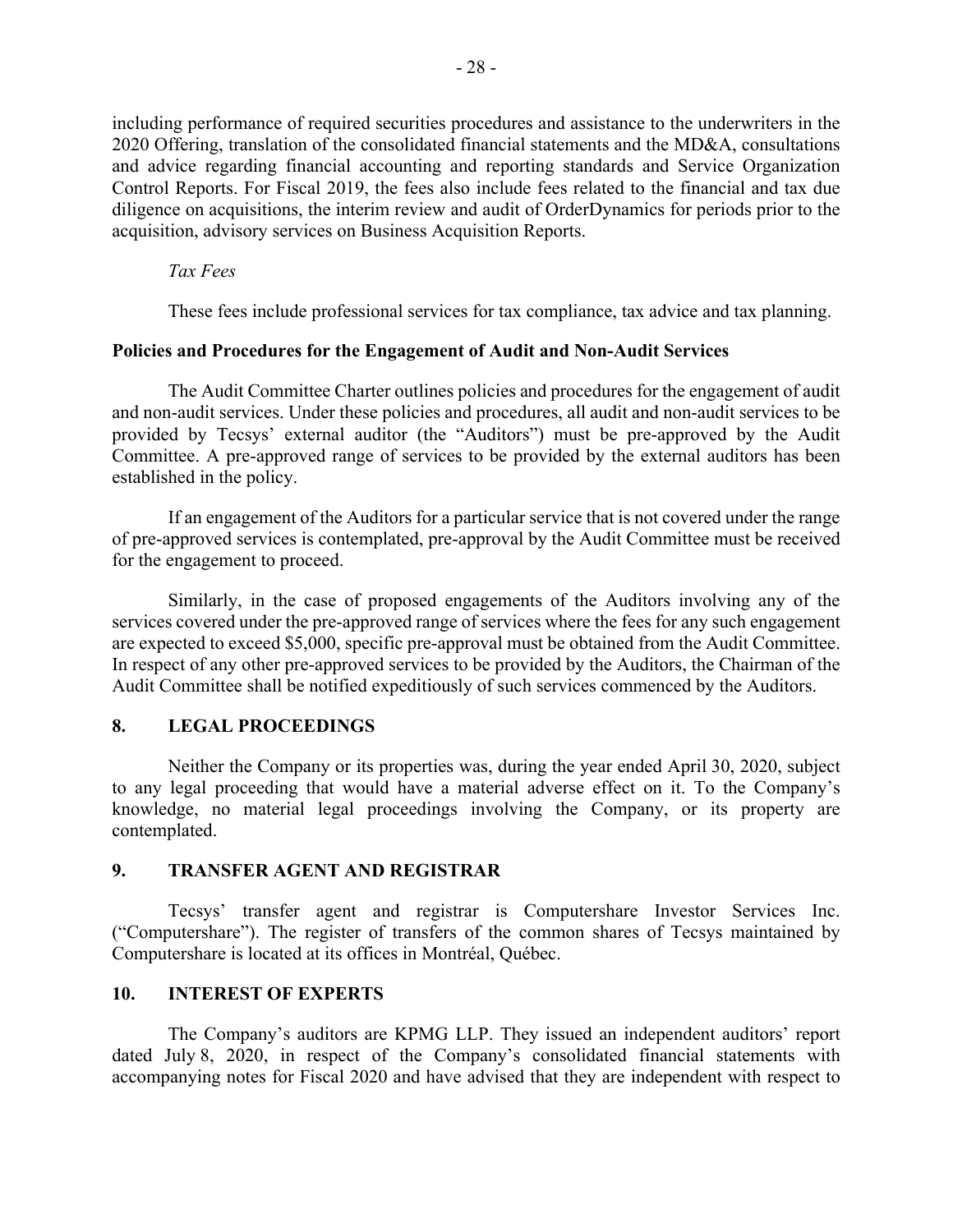the Company within the meaning of the Rules of Professional Conduct of the *Ordre des comptables professionnels agréés du Québec* (Quebec CPA Order).

KPMG LLP and Inforevision are the only persons, companies or partnerships which are named as having prepared or certified a statement, report or valuation described, included or referred to in a filing made by the Company during or relating to the Company's most recently completed financial year and whose profession gives authority to the statement, report or valuation made. Inforevision, based in Denmark is responsible for the audit of Tecsys A/S and Tecsys Denmark Holding ApS.

### **11. RISK FACTORS**

### **Special note regarding forward-looking statements**

Certain statements contained under the captions "General Development of the Business", "Description of the Business" and "Risk-Factors" and elsewhere in this Annual Information Form constitute forward-looking statements. When used in this document, the words "may", "would", "could", "will", "intend", "anticipate", "believe", "expect" and similar expressions, as they relate to Tecsys or Management, are intended to identify forward-looking statements. Such statements reflect Tecsys' current views with respect to future events, are based on information currently available to Tecsys and are subject to certain risks and uncertainties, including those discussed hereaftre. Such statements are also based on a number of assumptions which may prove to be incorrect, including, but not limited to, assumptions about: (i) competitive environment; (ii) operating risks; (iii) Tecsys' Management and employees; (iv) capital investment by Tecsys' customers; (v) customer project implementations; (vi) liquidity; (vii) current global financial conditions; (viii) implementation of Tecsys' commercial strategic plan; (ix) credit; (x) potential product liabilities and other lawsuits to which Tecsys may be subject; (xi) additional financing and dilution; (xii) market liquidity of Tecsys' common shares; (xiii) development of new products; (xiv) intellectual property and other proprietary rights; (xv) acquisition and expansion; (xvi) foreign currency; (xvii) interest rates; (xviii) technology and regulatory changes; (xix) internal information technology infrastructure and applications; and (xx) cyber security.

Many factors could cause Tecsys' actual results, performance or achievements to differ materially from any future results, performance or achievements that may be expressed or implied by such forward-looking statements. Should one or more of these risks or uncertainties materialize, or should assumptions underlying the forward-looking statements prove incorrect, actual results may vary materially from those described herein as intended, planned, anticipated, believed, estimated or expected. These factors should be considered carefully and prospective investors should not place undue reliance on the forward-looking statements. These forward-looking statements are made as of the date of this Annual Information Form and Tecsys does not intend, and does not assume any obligation, to update or revise these forward-looking statements.

## **In addition to the other information in this Annual Information Form, the following risk factors should be carefully considered when evaluating an investment in Tecsys' common shares:**

**The Company has incurred net losses in the past and may incur losses in the future.**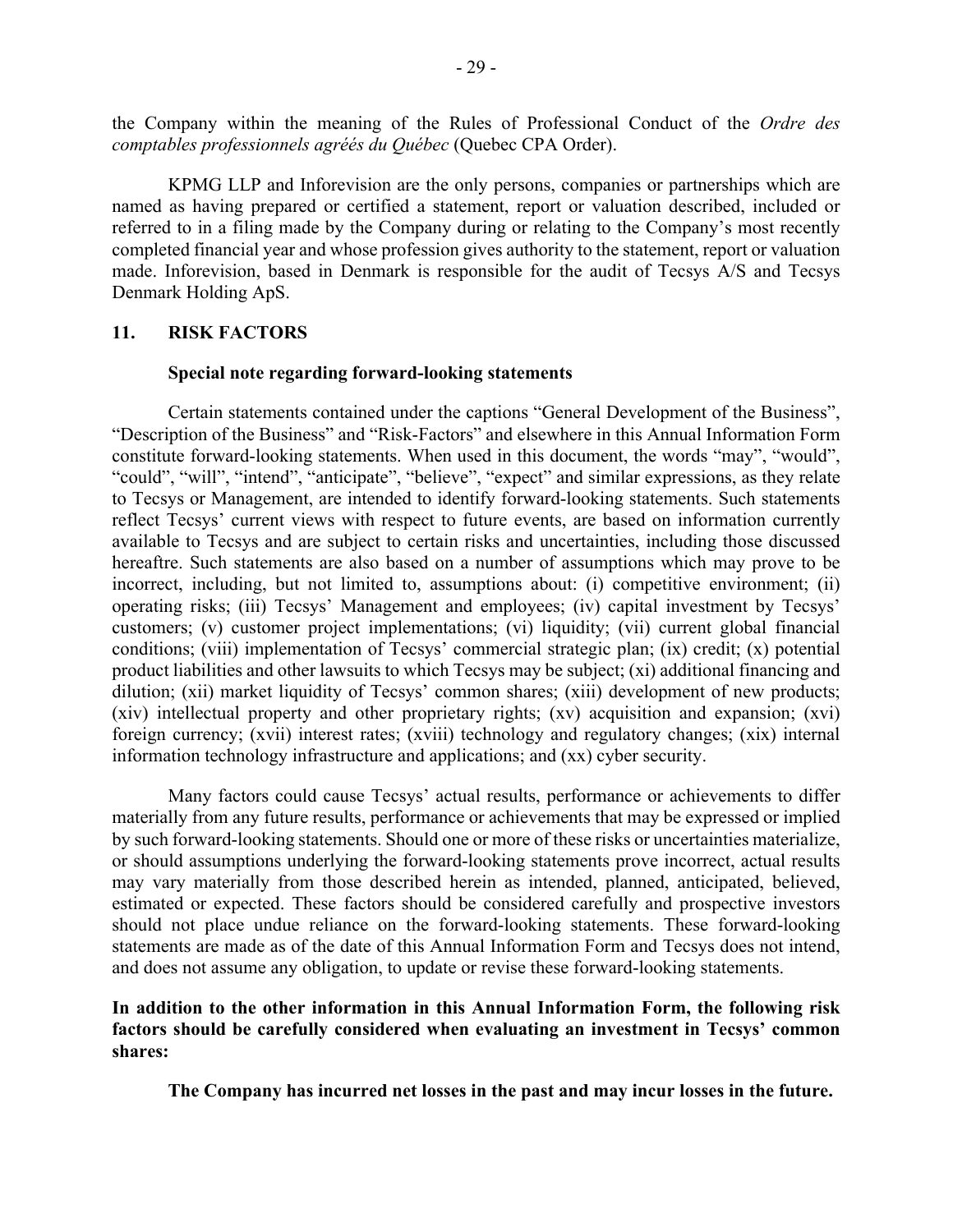The Company incurred net profits from fiscal year 2008 to Fiscal 2018, incurred a net loss in Fiscal 2019 and then profit in Fiscal 2020. The Company continuously adjusts its operating model to ensure ongoing profitability. However, there can be no assurance that the Company will achieve or sustain profitability in the future. As of April 30, 2020, the Company had retained earnings of \$8.8 million. The limited operating history of the Company as a public company and its dependence on a market characterized by rapid technological change make the prediction of future results of operations difficult or impossible. There can be no assurance that the Company can generate substantial revenue growth on a quarterly or annual basis, or that any revenue growth that is achieved can be sustained. Revenue growth that the Company has achieved or may achieve may not be indicative of future operating results. In addition, the Company may increase its operating expenses in order to fund higher levels of R&D, increase its sales and marketing efforts, develop new distribution channels, broaden its customer support capabilities and expand its administrative resources in anticipation of future growth. To the extent that increases in such expenses precede or are not subsequently followed by increased revenues, the Company's business, results of operations and financial condition would be materially adversely affected.

## **The Company's operations could be adversely affected by events outside of its control, such as natural disasters, wars or health epidemics.**

The Company may be impacted by business interruptions resulting from pandemics and public health emergencies, including those related to COVID-19 coronavirus, geopolitical actions, including war and terrorism or natural disasters including earthquakes, typhoons, floods and fires. COVID-19 has had disruptive effects on the global economy and such impact and increased uncertainty has increased volatility in worldwide financial markets. Although the full extent of the impact of the outbreak is uncertain, increased or prolonged economic disruption as a result of the coronavirus may have an adverse impact on the Company's results of operations or financial condition. A prolonged disruption may in the future impact the Company's ability to sign new orders and execute project implementations. This may have a material adverse impact on the Company's ability to maintain operating cash flow and collect trade receivables. It may also have a materially adverse impact on the recoverability of the Company's long-term non-financial assets, including intangible assets and goodwill.

# **If the Company is unable to attract new customers or sell additional products to its existing customers, its revenue growth and profitability will be adversely affected.**

To increase its revenue and achieve and maintain profitability, the Company must regularly add new customers or sell additional solutions to its existing customers, which it plans to do. Numerous factors, however, may impede its ability to add new customers and sell additional solutions to its existing customers, including its inability to convert companies that have been referred to the Company by its existing network into paying customers, failure to attract and effectively train new sales and marketing personnel, failure to retain and motivate its current sales and marketing personnel, failure to develop relationships with partners or resellers and/or failure to ensure the effectiveness of its marketing programs. In addition, if prospective customers do not perceive its solutions to be of sufficiently high value and quality, it will not be able to attract the number and types of new customers that it is seeking.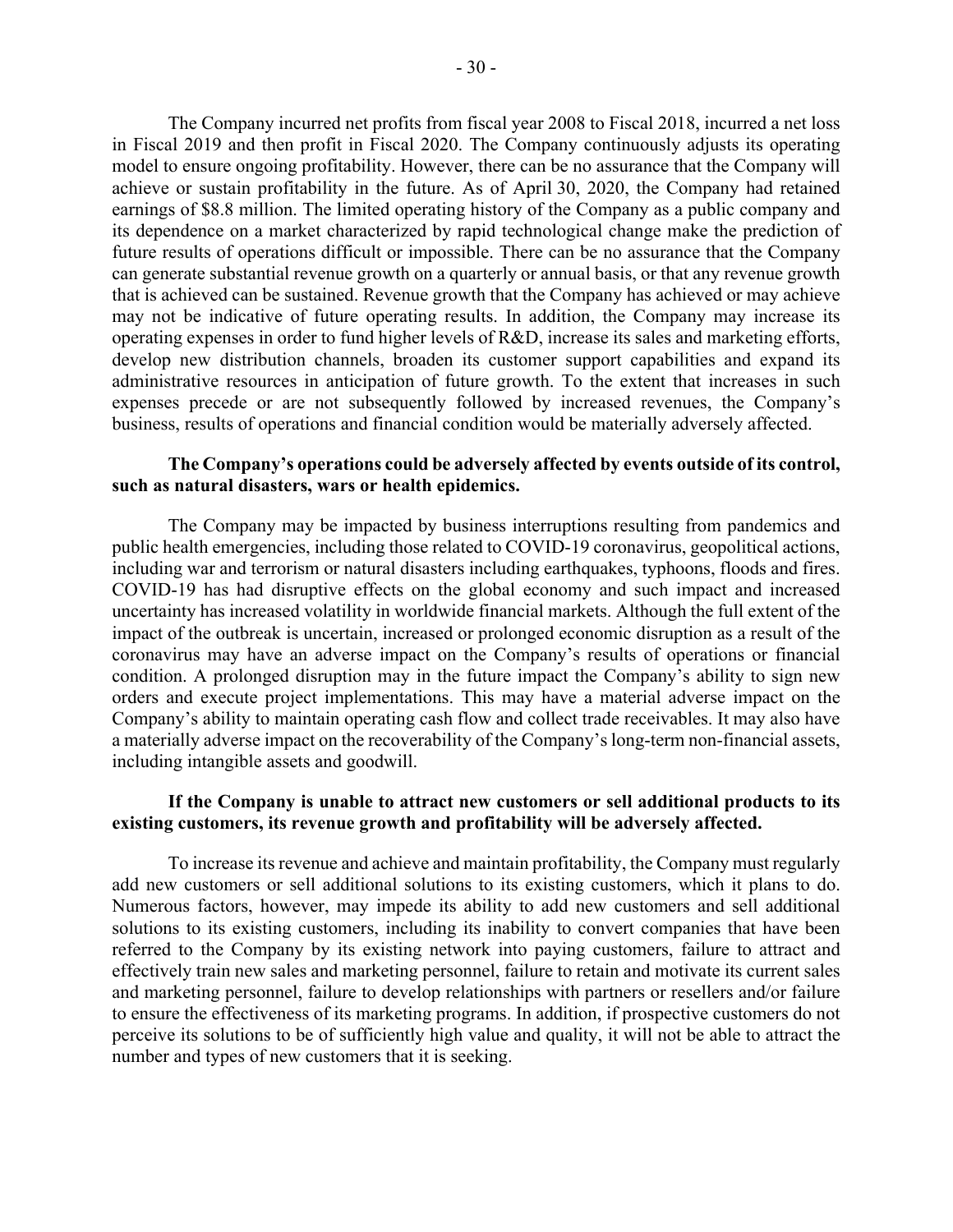## **Impact of transitioning from primarily on-premise perpetual license sales to a higher mix of Software as a Service (SaaS)**

The Company offers certain of its solutions as Software as a Service (SaaS) which will negatively impact revenue and earnings in the transition period and make forecasting its revenue, earnings and cash flow more unpredictable. The Company continued to offer more of its solutions under the SaaS option in Fiscal 2020, in addition to its on-premise perpetual license option. Under a SaaS subscription agreement, customers pay a periodic fee for the right to use the Company's software within a cloud-based environment that it provides and manages over a specified period of time. The Company believes that over time a growing number of its customers and prospects will elect to purchase its solutions as SaaS rather than under an on-premise perpetual license.

Until the Company has fully transitioned to a stable mix of SaaS and on-premise perpetual license arrangements, it expects that combined license and SaaS revenue will decrease due to the difference in revenue recognition for SaaS (for which revenue is recognized rateably over the term of the SaaS arrangement) and an on-premise perpetual license (for which revenue is generally recognized upon purchase) and that maintenance revenue (which comprises a significant portion of Tecsys' revenue) may also be impacted due to support being included in the SaaS offering.

The Company's revenue, earnings and cash flow are based on the mix of revenue between SaaS and on-premise perpetual license revenue including timing, number and size of deals. If a greater percentage of its customers purchase its solutions as SaaS in any period, Tecsys' revenue, earnings and cash flow will likely fall below expectations for that period.

## **Fluctuations in Quarterly Results may fail to meet the expectations of investors or security analyst which could cause the Company's share price to decline.**

The Company's quarterly operating results have in the past, and will in the future, fluctuate significantly, depending on factors such as the demand for the Company's products, the size and timing of orders, the mix of on-premise perpetual license and SaaS, the number, timing and significance of new product announcements by the Company and its competitors, the ability of the Company to develop, introduce and market new and enhanced versions of its products on a timely basis, the level of product and price competition, changes in operating expenses, changes in average selling prices and product mix, sales personnel changes, the mix of direct and indirect sales, product returns and general economic factors, among others.

In particular, the Company's quarterly results are affected by the mix of on-premise perpetual license and SaaS, timing of new releases of its products and upgrades. The Company's operating expenses are based on anticipated revenue levels in the short term and are relatively fixed and incurred throughout the quarter. As a result, if the revenues are not realized in the expected quarter, the Company's operating results could be materially adversely affected. Quarterly results in the future will be influenced by these or other factors, including possible delays in the shipment of new products and purchasing delays of current products as customers anticipate new product releases. Accordingly, there could be significant variations in the Company's quarterly operating results.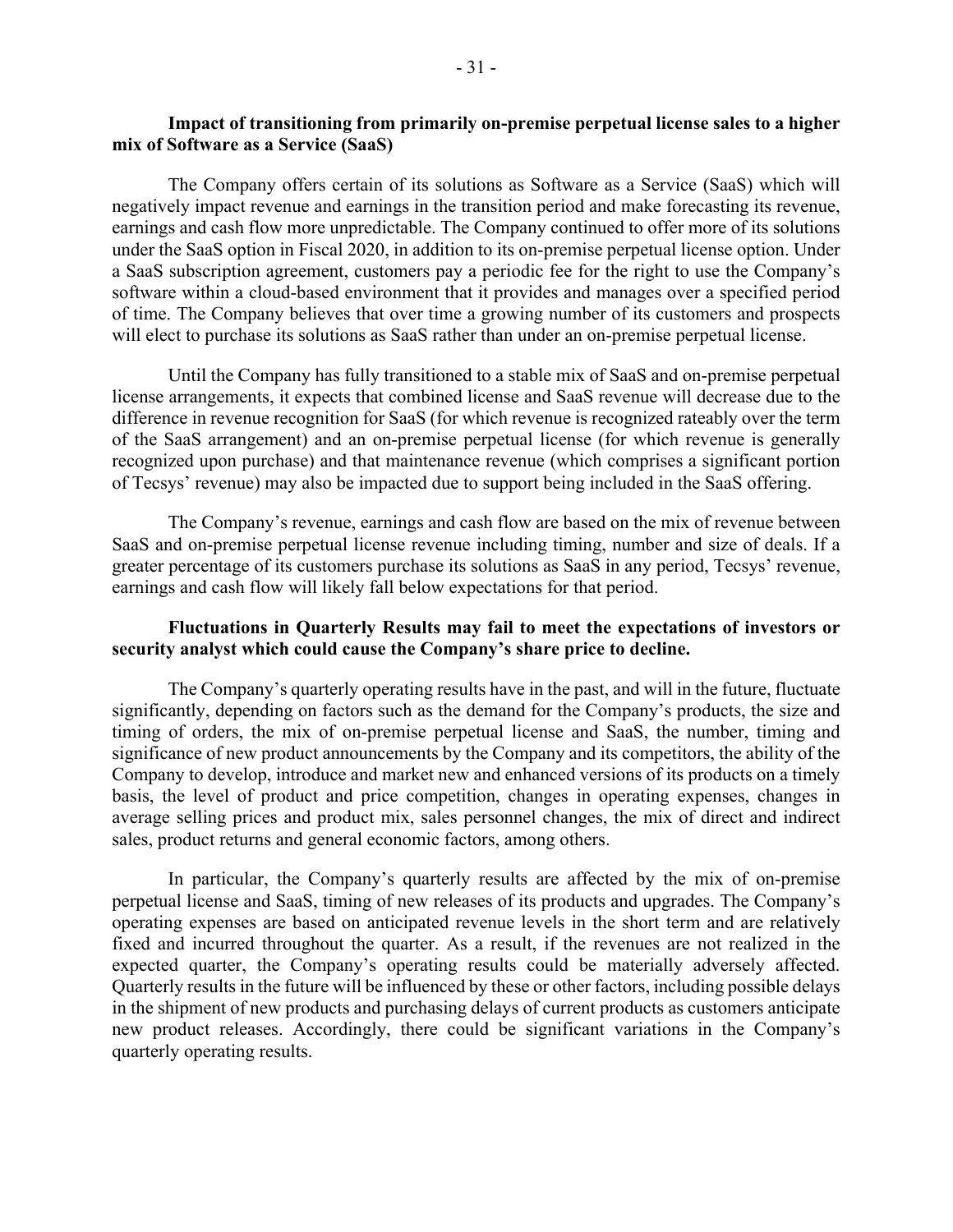# **Lengthy Sales and Implementation Cycle could have an adverse effect on the amount, timing and predictability of the Company's revenue.**

The sale and implementation of the Company's products generally involves a significant commitment of resources by prospective customers. As a result, the Company's sales process is often subject to delays associated with lengthy approval processes attendant to significant capital expenditures. For these and other reasons, the sales cycle associated with the signing of new sales agreements for the Company's products varies substantially from customer to customer and typically lasts between six and twelve months. During this time, the Company may devote significant resources to a prospective customer, including costs associated with multiple site visits, product demonstrations and feasibility studies, and experience a number of significant delays over which it has no control. In addition, following a new sales agreement, the implementation period may involve six to twenty-four months for consulting services, customer training and integration with the customer's other existing systems.

## **Defects, Delays or Interruptions in providing SaaS will have an impact on the operating results of the Company.**

If the Company encounters defects, delays or interruptions in its SaaS, the demand for these services could diminish, and the Company could incur significant liability. The Company currently utilizes data center hosting facilities and cloud compute service providers, which are managed by third-parties, to provide cloud-based solutions and hosting services to its customers. If the data center facilities or cloud compute service providers fail or encounter any damage, it could result in interruptions in services to the Company's customers. This could result in unanticipated downtime for the Company's customers, and in turn, its reputation and business could be adversely affected. In addition, if the Company's customers use SaaS arrangements in unanticipated ways, this could cause an interruption in service for other customers attempting to access their data. Moreover, since SaaS customers access the services via the internet, any interruptions in the internet availability will affect the customers' operations.

If any defects, delays or interruption in the Company's SaaS solutions occur, customers could elect to cancel their service, delay or withhold payment to the Company, not purchase from the Company in the future or make claims against it, which could adversely affect its business reputation, results of operations, cash flow, and financial condition.

## **Security breaches could delay or interrupt service to its customers, harm its reputation or subject the Company to significant liability and adversely affect its business and financial results. Its ability to retain customers and attract new customers could be adversely affected by an actual or perceived breach of security relating to customer information.**

The Company's operations involve the storage and transmission of the confidential information of many of its customers and security breaches could expose it to a risk of loss of this information, litigation, indemnity obligations and other liability. If its security measures are breached as a result of third-party action, employee error, malfeasance or otherwise, and, as a result, someone obtains unauthorized access to its customers' data, including personally identifiable information regarding users, damage to its reputation is likely, its business may suffer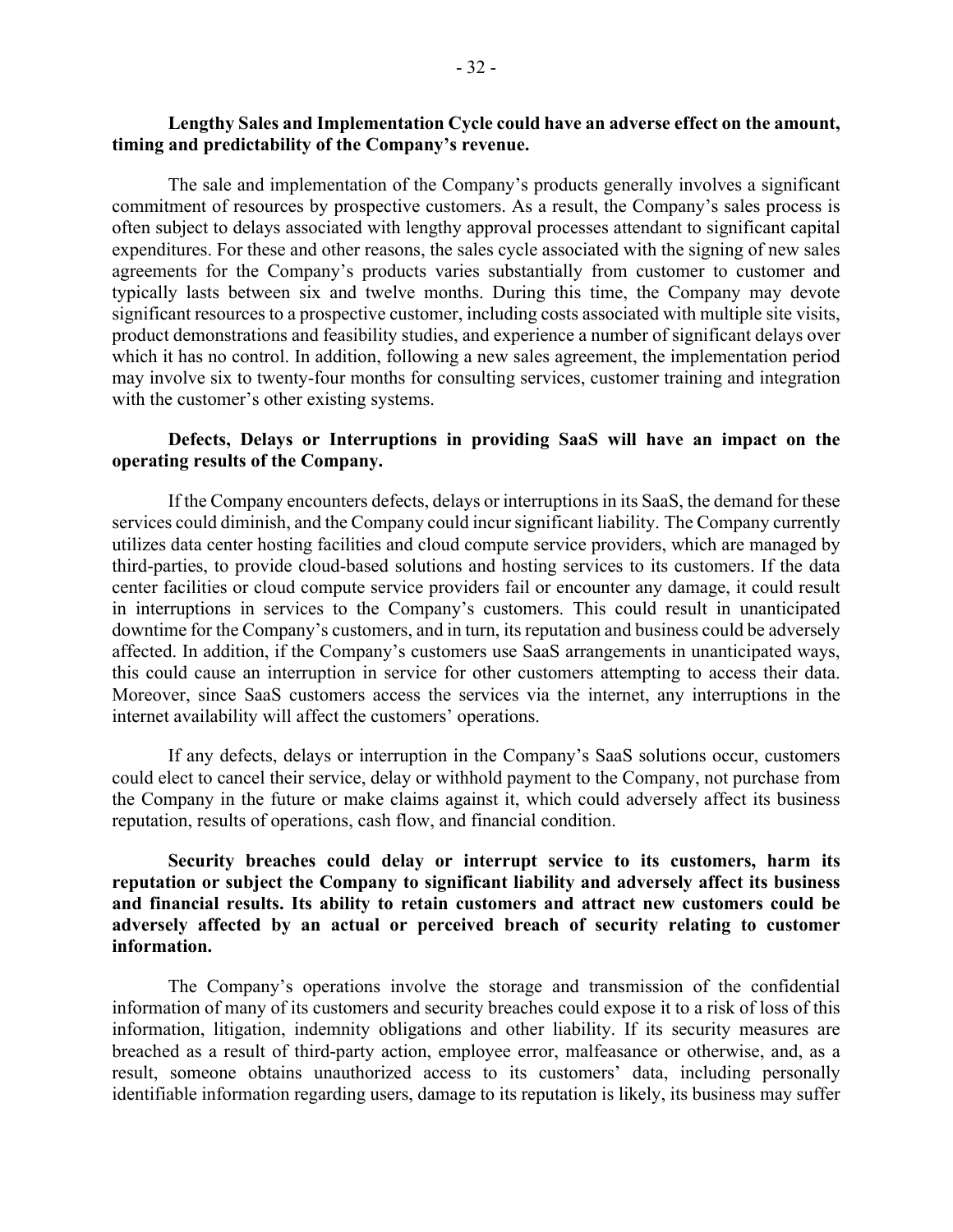and it could incur significant liability. Because techniques used to obtain unauthorized access or to sabotage systems change frequently and generally are not recognized until launched against a target, it may be unable to prevent these techniques or to implement adequate preventative measures. The Company has implemented technical, organizational and physical security measures, including employee training, backup systems, monitoring and testing and maintenance of protective systems and contingency plans, to protect and to prevent unauthorized access to confidential information of its customers and to reduce the likelihood of disruptions to its systems.

Despite these measures, all its information systems, including back-up systems and any third party service provider systems that it employs, are vulnerable to damage, interruption, disability or failure due to a variety of reasons, including physical theft, electronic theft, fire, power loss, computer and telecommunication failures or other catastrophic events, as well as from internal and external security breaches, denial of service attacks, viruses, worms and other known or unknown disruptive events. The Company or its third-party service providers may be unable to anticipate, timely identify or appropriately respond to one or more of the rapidly evolving and increasingly sophisticated means by which computer hackers, cyber-terrorists and others may attempt to breach its security measures or those of its third-party service providers' information systems.

If a breach of its security measures occurs, the market perception of their effectiveness could be harmed and the Company could lose potential sales and existing customers. Further, a security breach affecting one of its competitors or any other company that provides hosting services or delivers applications under a SaaS model, even if no confidential information of its customers is compromised, may adversely affect the market perception of its security measures and it could lose potential sales and existing customers.

## **The Company's ability to develop new products and services in order to sell its solutions into new markets or further penetrate its existing markets will impact its revenue growth.**

The software industry is characterized by rapid technological change and frequent new product introductions. Accordingly, the Company believes that its future success depends upon its ability to enhance current products or develop and introduce new products that enhance performance and functionality at competitive prices. The Company's inability, for technological or other reasons, to develop and introduce products in a timely manner in response to changing market conditions or customer requirements could have a material adverse effect on its business, results of operations and financial condition.

The ability of the Company to compete successfully will depend in large measure on its ability to maintain a technically competent R&D staff and adapt to technological changes and advances in the industry, including providing for the continued compatibility of its software products with evolving computer hardware and software platforms and operating environments. There can be no assurance that the Company will be successful in these efforts.

**The market in which the Company participates is highly competitive, its failure to compete successfully would make it difficult to add and retain customers and would reduce and impede its growth.**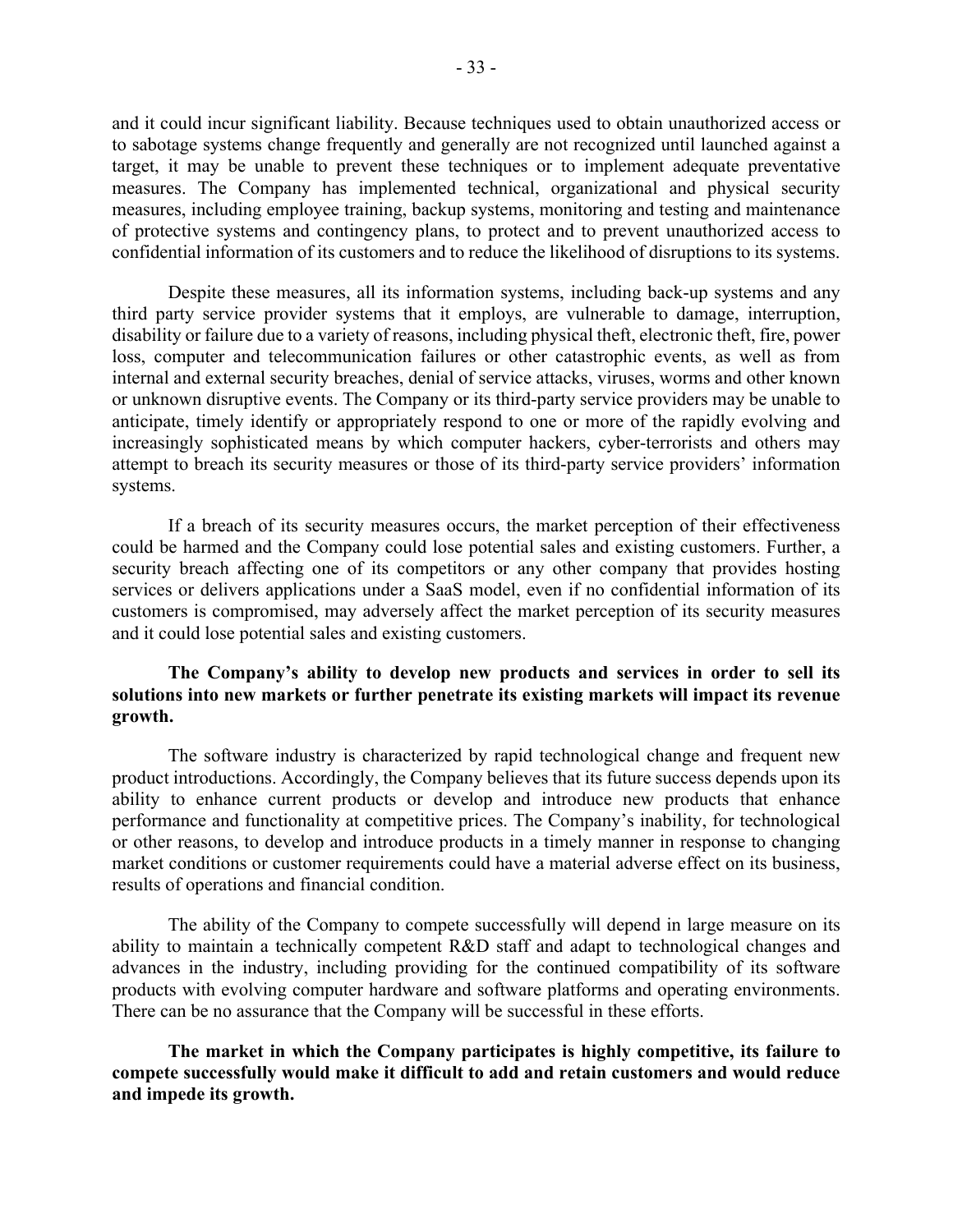The Company competes in many cases against companies with more established and larger sales and marketing organizations, larger technical staff and significantly greater financial resources. As the market for the Company's products continues to develop, additional competitors may enter the market and competition may intensify. Additionally, there can be no assurance that competitors will not develop products superior to the Company's products or achieve greater market acceptance due to pricing, sales channels or other factors.

## **If the Company fails to retain its key employees, its business would be negatively impacted.**

The Company's dependence on key personnel to operate its business represents risk of loss of expertise if key personnel were to leave.

The Company depends on the experience and expertise of its executive management team. Competition for executives, as well as for skilled product development and technical personnel, in the software industry is intense and the Company may not be able to retain or recruit needed personnel. If the Company is not able to retain and attract existing and additional highly-qualified management, sales and technical personnel, it may not be able to successfully execute its business strategy.

The Company's ability to support the growth of its business will be substantially dependent upon having in place highly trained internal and third-party resources to conduct pre-sales activity, product implementation, training and other customer support services.

## **The Company's strategy includes pursuing acquisitions and its potential inability to successfully integrate newly-acquired companies or businesses may adversely affect its financial results.**

The Company may continue to expand its operations or product line through the acquisition of additional businesses, products or technologies which may include different geographic locations. Acquisitions may involve a number of special risks, including diversion of Management's attention, failure to retain key acquired personnel, risk associated with specific vertical markets, business model, integration, geographic locations, unanticipated events or circumstances and legal liabilities, some or all of which could have a material adverse effect on the Company's business, results of operations and financial condition.

### **Risk of Software Defects could adversely affect the Company's business.**

Software products as complex as those offered by the Company frequently contain errors or defects, especially when first introduced or when new versions or enhancements are released. Despite product testing, the Company has in the past released products with defects, discovered software errors in certain of its new versions after introduction and experienced delays or lost revenue during the period required to correct these errors. The Company regularly introduces new releases and periodically introduces new versions of its software. There can be no assurance that, despite testing by the Company and its customers, defects and errors will not be found in existing products or in new products, releases, versions or enhancements after commencement of commercial shipments.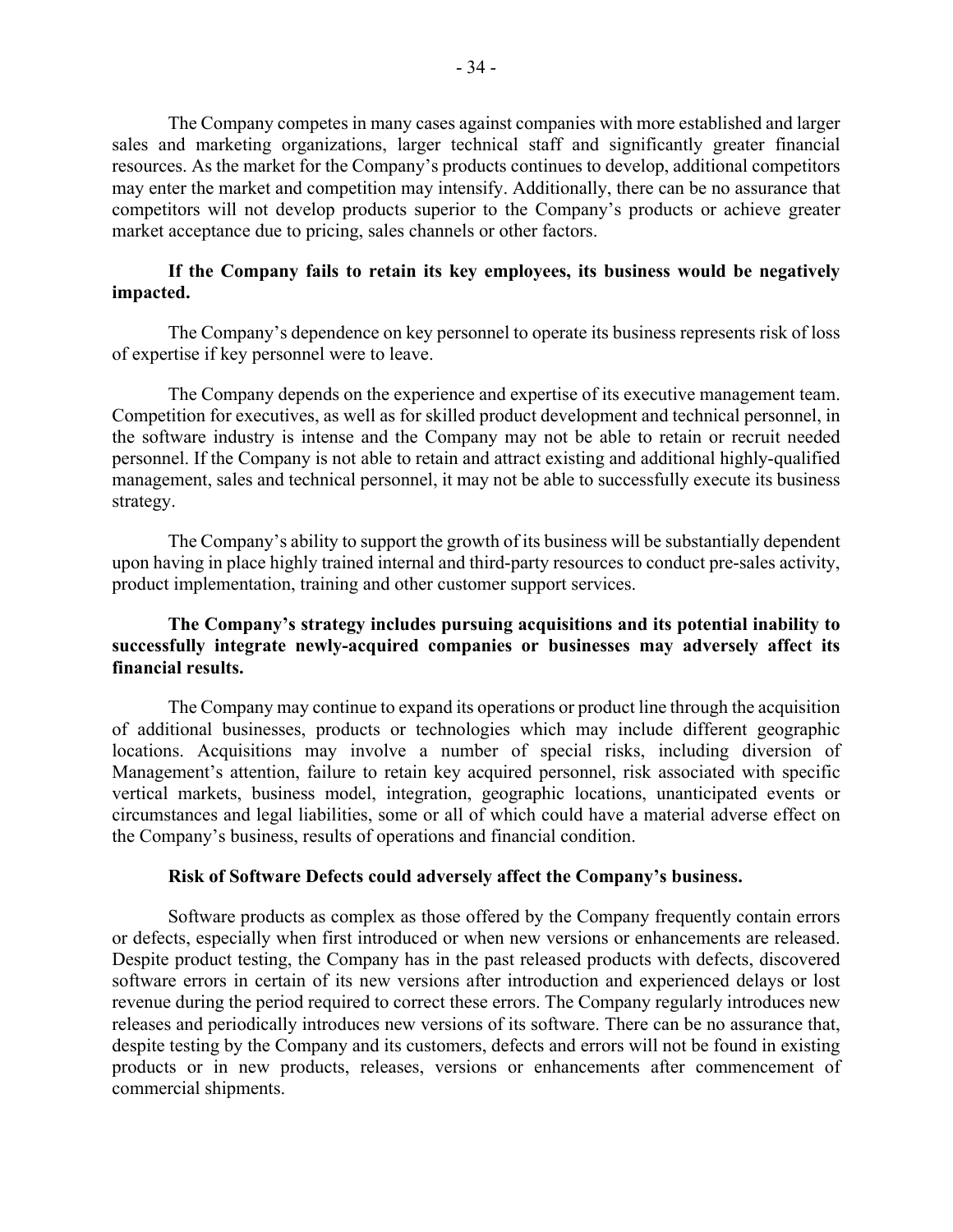### **Risk Related to Protection of Intellectual Property**

The Company considers certain aspects of its internal operations, software and documentation to be proprietary, and relies on a combination of copyright, patents, trademark and trade secret laws; confidentiality agreements with employees and third parties; protective contractual provisions (such as those contained in its license agreements with consultants, vendors, partners and customers) and other measures to maintain its intellectual property rights. Any of the Company's intellectual property rights could be challenged, invalidated, circumvented or copied, causing a competitive disadvantage, lost opportunities or market share, and potential costly litigation to enforce or re-establish the Company's rights. This could materially and adversely affect the Company's business, operating results and financial condition.

### **Risk of Third-Party Claims for Infringement**

The Company is not aware that any of its products infringe the proprietary rights of third parties. There can be no assurance, however, that third parties will not claim such infringement by the Company or its licensees with respect to current or future products. The Company expects that software developers will increasingly be subject to such claims as the number of products and competitors in the Company's industry segment grows and as functionality of products in different industry segments overlaps.

### **Reliance on Third-Party Software**

The Company relies on certain software that it sub-licenses from third parties. There can be no assurance that these third-party software companies will continue to permit the Company to sub-license on commercially reasonable terms.

### **Cyber Security**

With the increasing sophistication and persistence of cyber-threats, Tecsys is well aware of the need to manage the risks of data loss, malware and malicious attacks, whether originating internally or externally. Tecsys has implemented a continuously-evolving security program to keep pace with these threats. Independent checks reveal that Tecsys has not experienced material breaches in cyber security. Tecsys continues to monitor these risks and continues to fortify its defenses against intrusion and refine its security governance. Despite the Company's security measures, its information technology and infrastructure may be vulnerable to attacks by hackers or breached due to employee error, malfeasance or other disruptions. Any such breach could compromise Tecsys' networks and the information stored there could be accessed, publicly disclosed, lost or stolen.

### **Currency Risk**

A significant part of the Company's revenues are realized in U.S. dollars. Fluctuations in the exchange rate between the U.S. dollar and other currencies may have a material adverse effect on the margin the Company may realize from its products and services and may directly impact results of operations. From time to time, the Company may take steps to manage such risk by engaging in exchange rate hedging activities; however, there can be no assurance that the Company will be successful in such hedging activities. The Company also has an operating subsidiary in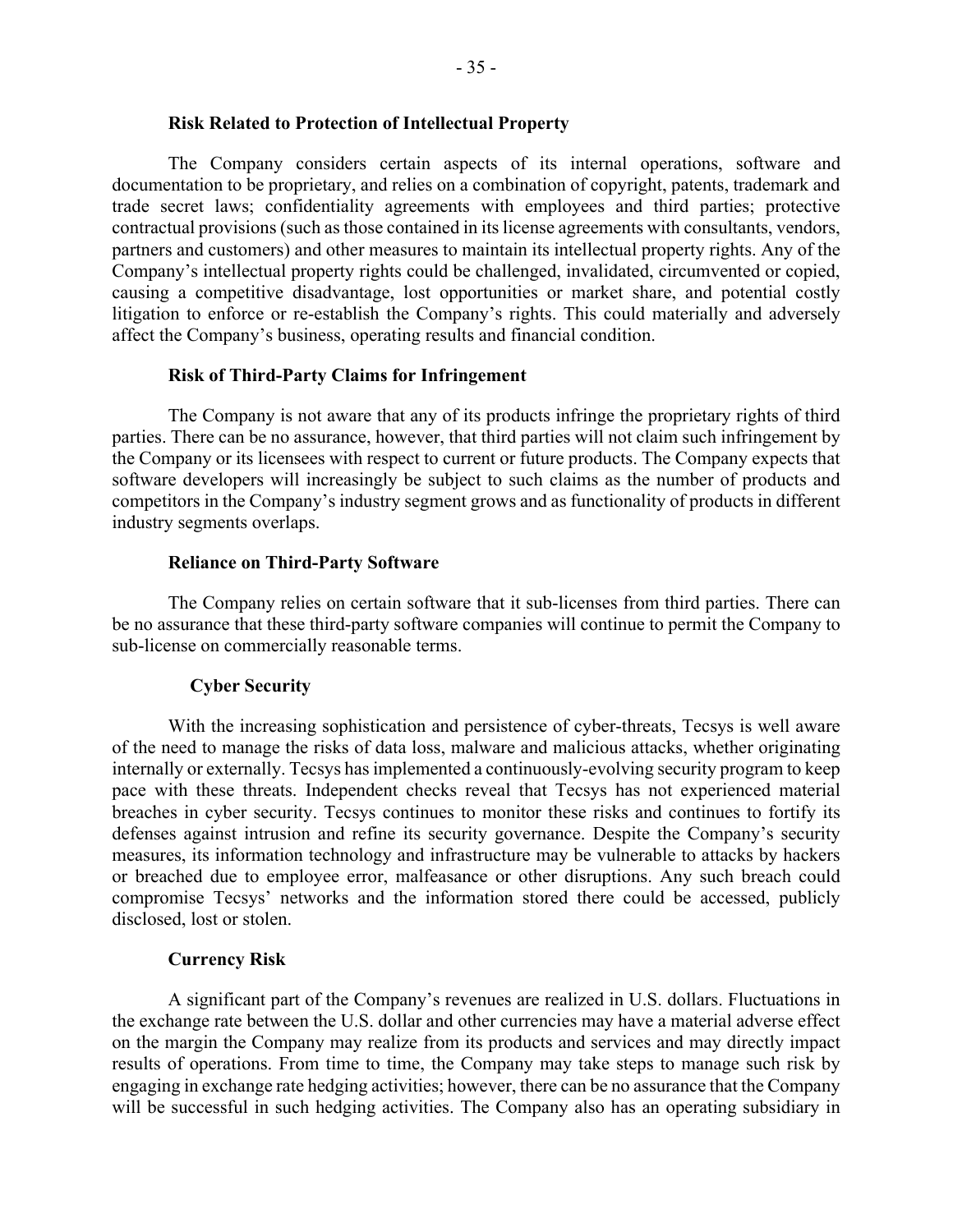Denmark. Significant fluctuations between the Danish krone and the Canadian dollar may have an impact on the Company's operating results.

## **The Company may need to raise additional funds to pursue its growth strategy or continue its operations, and it may be unable to raise capital when needed or on acceptable terms.**

From time to time, the Company may seek additional equity or debt financing to fund its growth, enhance is products and services, respond to competitive pressures or make acquisitions or other investments. Its business plans may change, general economic, financial or political conditions in its markets may deteriorate or other circumstances may arise, in each case that have a material adverse effect on its cash flows and the anticipated cash needs of its business. Any of these events or circumstances could result in significant additional funding needs, requiring the Company to raise additional capital. It cannot predict the timing or amount of any such capital requirements at this time. If financing is not available on satisfactory terms, or at all, it may be unable to expand its business at the rate desired and its results of operations may suffer. Financing through issuances of equity securities would be dilutive to holders of its shares.

## **12. OTHER INFORMATION**

Additional information, including directors' and officers' remuneration and indebtedness, principal holders of Tecsys' securities and securities authorized for issuance under equity compensation plans is contained in Tecsys' management proxy circular for Fiscal 2020.

Additional financial information is provided in Tecsys' comparative financial statements and management's discussion and analysis for Fiscal 2020 contained in Tecsys' 2020 Annual Report.

Additional information relating to Tecsys may also be found on SEDAR at www.sedar.com.

For further information, please contact:

Tecsys Inc. Investor Relations 1 Place Alexis Nihon Suite 800 Montréal, Québec, Canada H3Z 3B8 Tel : (514) 866-0001 Fax : (514) 866-3878 E-mail : investor@tecsys.com Website: www.Tecsys.com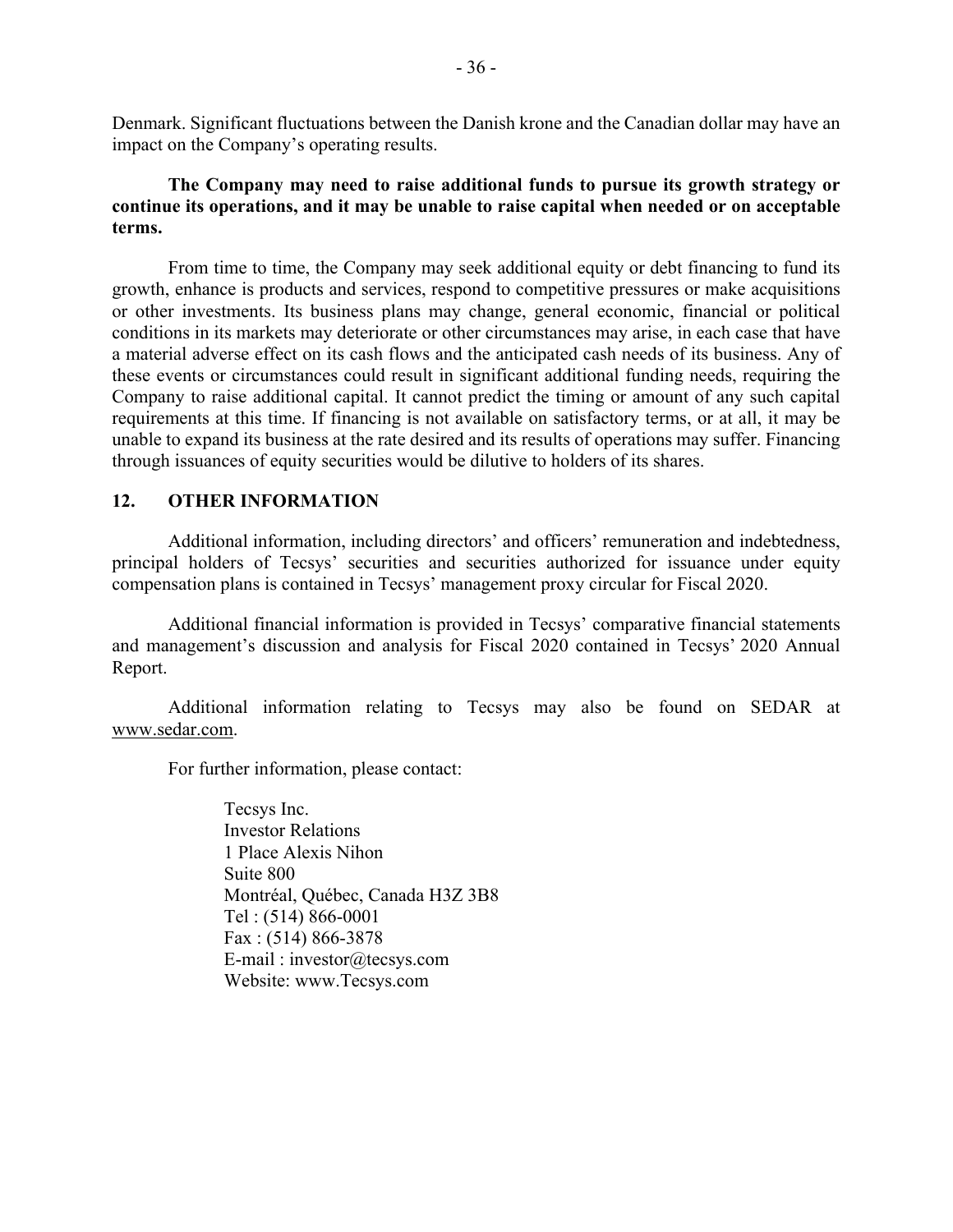# **APPENDIX A CHARTER FOR THE AUDIT COMMITTEE OF THE BOARD OF DIRECTORS**

## **1. PURPOSE**

a) The primary functions of the Audit Committee are to oversee the accounting and financial reporting practices of the Company and the audits of the Company's financial statements and to exercise the responsibilities and duties set forth below, including, but not limited to, assisting the Board in fulfilling its responsibilities in its oversight of the following: the integrity of the Company's financial statements and related information; internal controls over financial reporting and risk management; the system of internal control; the Company's compliance with Applicable Requirements (as defined below); selecting the auditors for shareholder approval; reviewing the qualifications, independence and performance of the auditors; and reviewing the qualifications and performance of the Company's financial management.

# **2. MEMBERSHIP AND ORGANIZATION**

- a) *Composition* The Audit Committee shall consist of not less than three independent members of the Board. At the invitation of the Audit Committee, members of the Company's management and others may attend Audit Committee meetings as the Audit Committee considers necessary or desirable.
- b) *Appointment and Removal of Audit Committee Members* Each member of the Audit Committee shall be appointed by the Board on an annual basis and shall serve at the pleasure of the Board, or until the earlier of (a) the close of the next annual meeting of the Company's shareholders at which the member's term of office expires, (b) the death of the member, or (c) the resignation, disqualification or removal of the member from the Audit Committee or from the Board. The Board may fill a vacancy in the membership of the Audit Committee.
- c) *Chair* At the time of the annual appointment of the members of the Audit Committee, the Board shall appoint a Chair of the Audit Committee. The Chair shall: be a member of the Audit Committee, preside over all Audit Committee meetings, coordinate the Audit Committee's compliance with this mandate, work with management to develop the Audit Committee's annual work plan and meeting agendas to ensure that all business requiring the Audit Committee's approval is appropriately tabled and provide reports of the Audit Committee to the Board.
- d) *Independence* Each member of the Audit Committee shall meet the requirements promulgated by any exchange upon which securities of the Company are traded, or any governmental or regulatory body exercising authority over the Company, as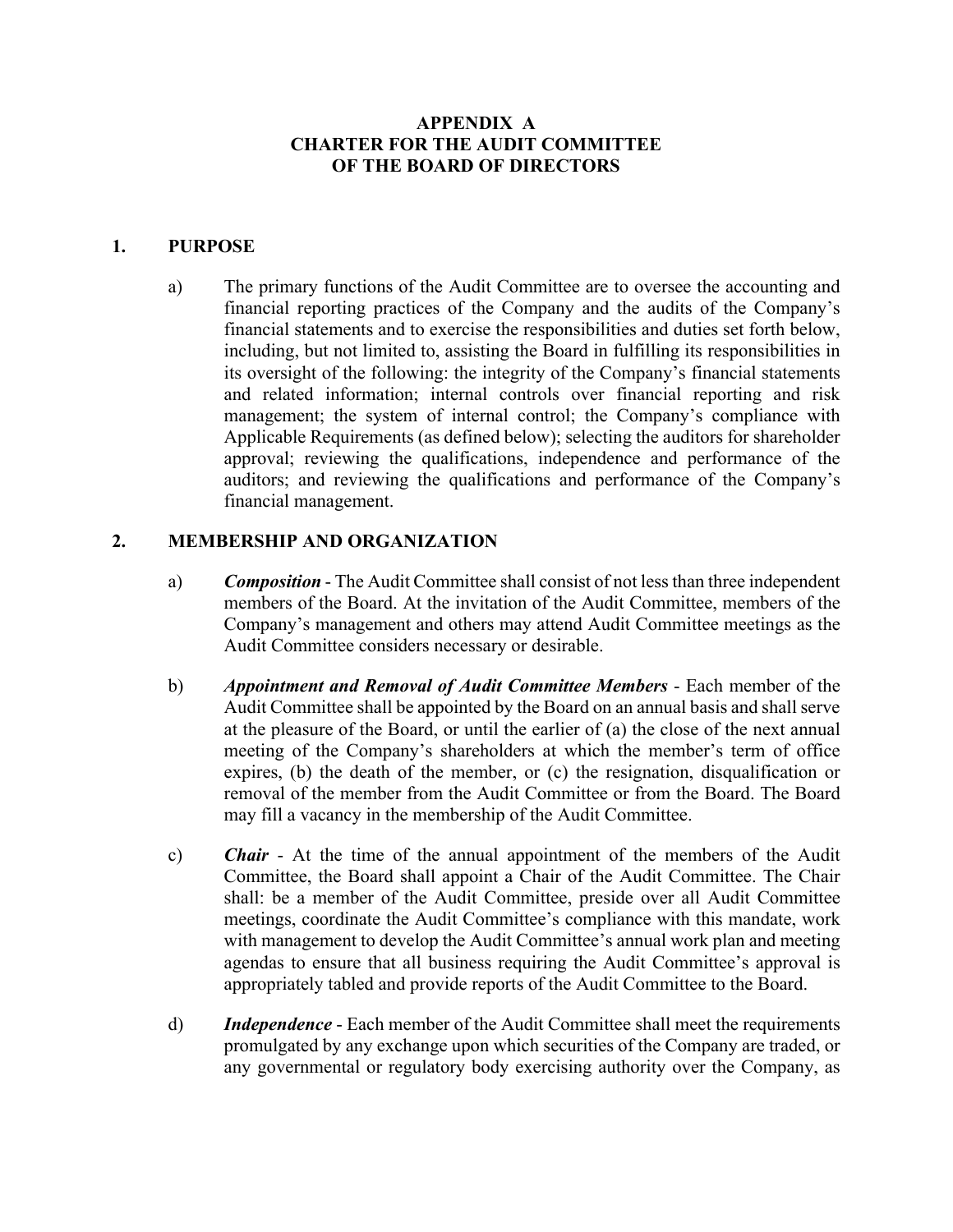are in effect from time to time (collectively, the "Applicable Requirements") related to independence and audit committee composition.

e) *Financial Literacy* - At the time of his or her appointment to the Audit Committee, each member of the Audit Committee shall be able to read and understand fundamental financial statements, including a balance sheet, cash flow statement and income statement and not have participated in the preparation of the financial statements of the Company or any current subsidiary of the Company at any time during the preceding three years. At least one member of the Audit Committee shall have past employment experience in financing or accounting, requisite professional certificate in accounting, or other comparable experience or background which results in the individual's financial sophistication, including being or having been a chief executive officer, chief financial officer or other senior officer with financial oversight responsibilities.

# **3. MEETINGS**

- a) *Meetings* The members of the Audit Committee shall hold meetings as are required to carry out this mandate, and in any case no less than four meetings annually. The external auditors are entitled to attend and be heard at each Audit Committee meeting. The Chair, in consultation with the Executive Chairman, Chief Executive Officer, Chief Financial Officer and the Corporate Secretary, determine the frequency, dates and locations of meetings of the Audit Committee. The Chair shall chair all Audit Committee meetings that he or she attends, and in the absence of the Chair, the members of the Audit Committee present may appoint a chair from their number for a meeting.
- b) *Corporate Secretary and Minutes* The Corporate Secretary, his or her designate or any other person the Audit Committee requests, shall act as secretary at Audit Committee meetings. Minutes of Audit Committee meetings shall be recorded and maintained by the Corporate Secretary and subsequently presented to the Audit Committee for approval.
- c) *Quorum* A majority of the members of the Audit Committee shall constitute a quorum.
- d) *Access to Management and Outside Advisors* The Audit Committee shall have unrestricted access to the Company's management and employees and the books and records of the Company, and, from time to time may hold unscheduled or regularly scheduled meetings or portions of regularly scheduled meetings with the auditor, the Chief Financial Officer, the Chief Executive Officer or the Executive Chairman. The Audit Committee shall have the authority to retain external legal counsel, consultants or other advisors to assist it in fulfilling its responsibilities and to set and pay the respective compensation for these advisors. This is in line with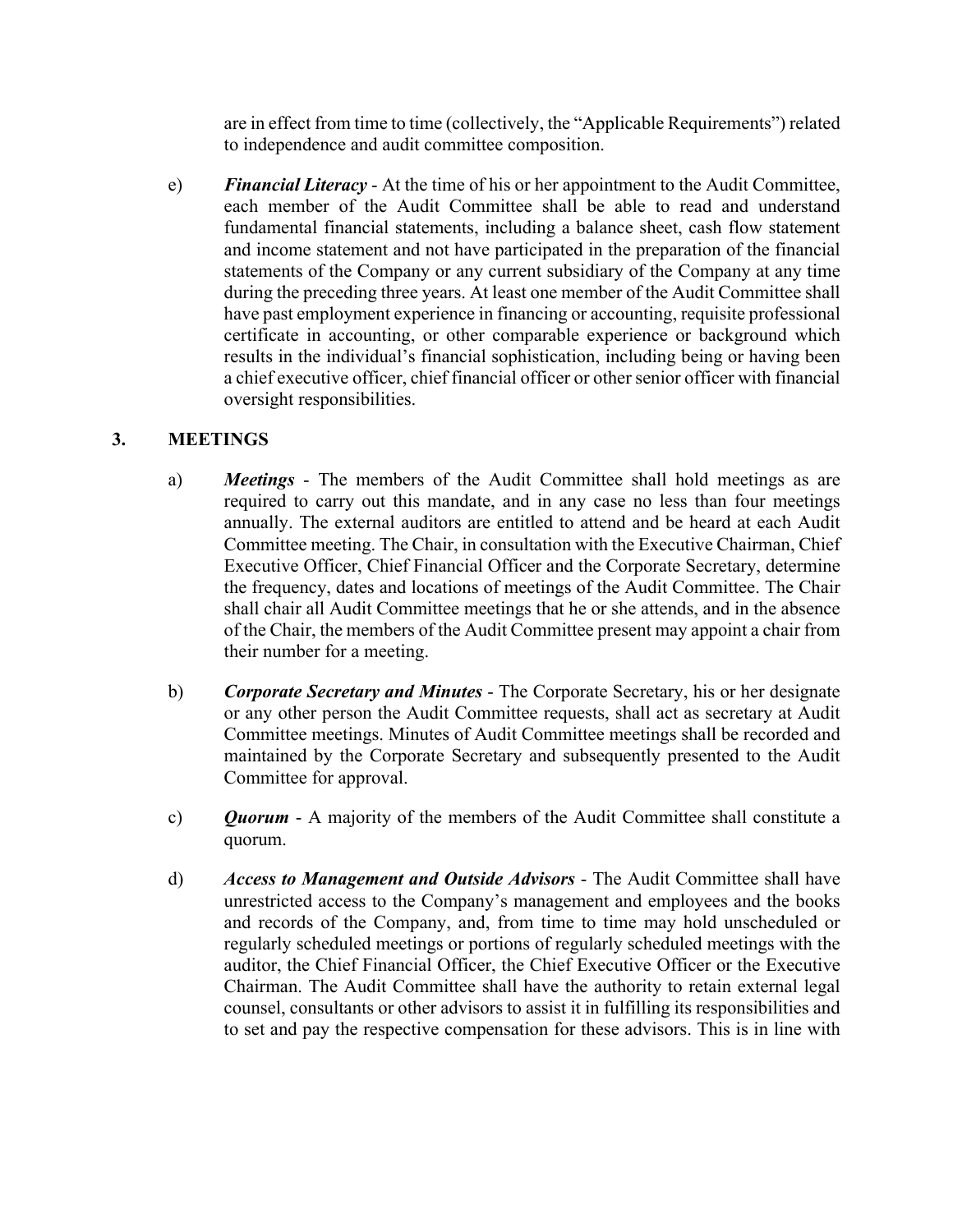regulations issued by the CSA. The Company shall provide appropriate funding, as determined by the Audit Committee, for the services of these advisors.

e) *Meetings Without Management* - The Audit Committee shall hold unscheduled or regularly scheduled meetings, or portions of regularly scheduled meetings, at which management is not present. The Audit Committee shall meet at least annually with the external auditor without management present.

# **4. FUNCTIONS AND RESPONSIBILITIES**

The Audit Committee shall have the functions and responsibilities set out below as well as any other functions that are specifically delegated to the Audit Committee by the Board and that the Board is authorized to delegate by applicable laws and regulations. In addition to these functions and responsibilities, the Audit Committee shall perform the duties required of an audit committee by the Applicable Requirements.

# a) **Financial Reports**

- i. *General* The Audit Committee is responsible for overseeing the integrity of Company's financial statements and financial disclosures. Management is responsible for the preparation, presentation and integrity of the Company's financial statements and financial disclosures and for the appropriateness of the accounting principles and the reporting policies used by the Company. The auditors are responsible for auditing the Company's annual consolidated financial statements and for reading the Company's unaudited interim financial statements.
- ii. *Review of Annual Financial Reports* The Audit Committee shall review the annual consolidated audited financial statements of the Company, the auditors' report thereon and the related management's discussion and analysis of the Company's financial condition and results of operation ("MD&A"). After completing its review, if advisable, the Audit Committee shall approve and recommend for Board approval the annual financial statements and the related MD&A.
- iii. *Review of Interim Financial Reports* The Audit Committee shall review the interim consolidated financial statements of the Company and the related MD&A. After completing its review, if advisable, the Audit Committee shall approve and recommend for Board approval the interim financial statements and the related MD&A.
- iv. *Review Considerations* In conducting its review of the annual financial statements, the Audit Committee shall:
	- meet with management and the auditors to discuss the financial statements and MD&A;
	- review the disclosures in the financial statements: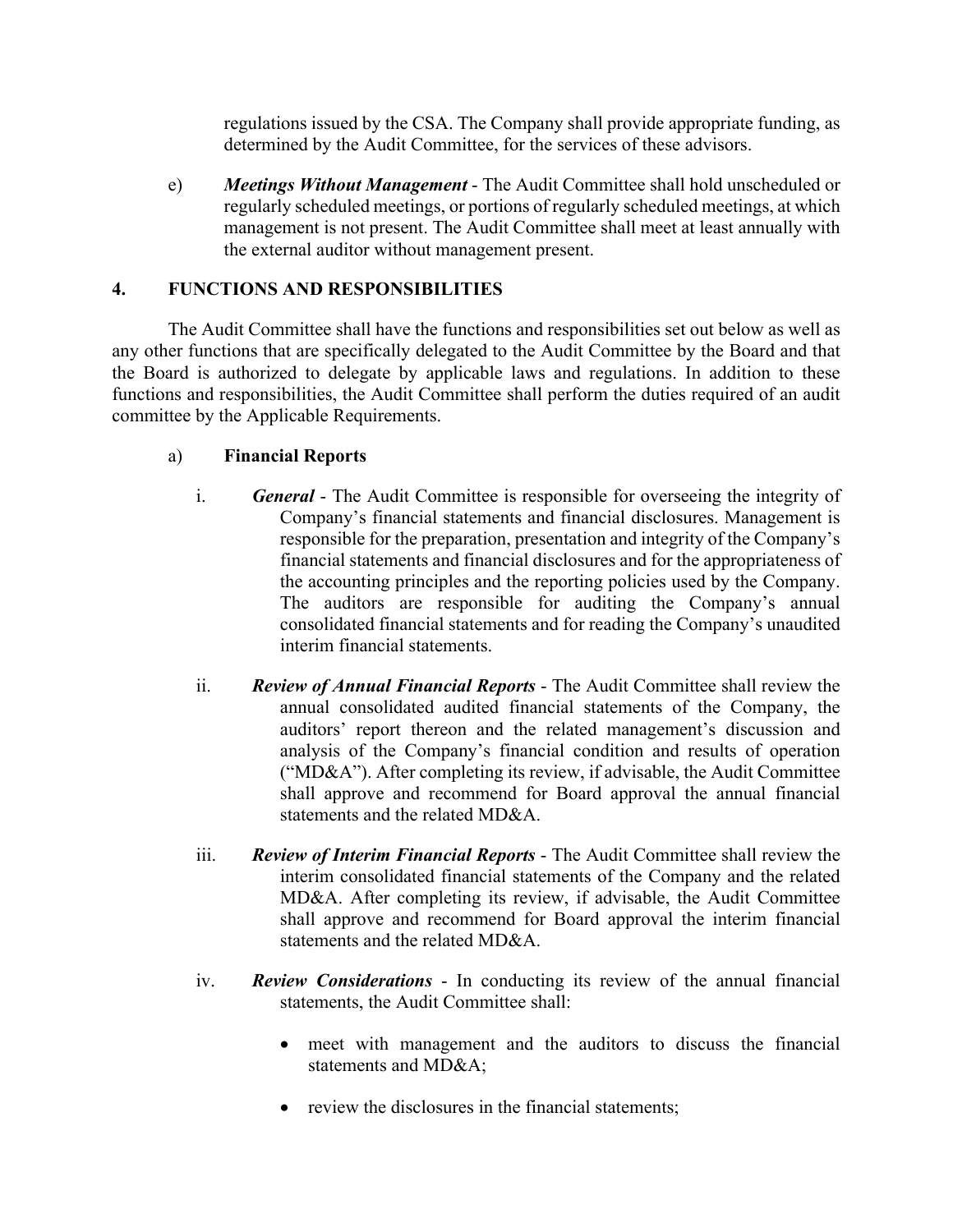- review the audit report or other input prepared by the auditors;
- discuss with management, the auditors and legal counsel, as required, any litigation claim or other contingency that could have a material effect on the financial statements;
- review critical accounting and other significant estimates and judgments underlying the financial statements as presented by management;
- review any material effects of regulatory accounting initiatives or offbalance sheet structures on the financial statements as presented by management;
- review any material changes in accounting policies and any significant changes in accounting practices and their impact on the financial statements as presented by management;
- review management's report on the effectiveness of internal controls over financial reporting;
- review the factors identified by management as factors that may affect future financial results;
- review results of the Company's audit committee Procedure for Treatment of Complaints ("Whistle Blower") Policy; and
- review any other matters, related to the financial statements, that are brought forward by the auditors, management or which are required to be communicated to the Audit Committee under accounting policies, auditing standards or Applicable Requirements.
- v. *Approval of Other Financial Disclosures* The Audit Committee shall review and, if advisable, approve and recommend for Board approval financial disclosure in a prospectus or other securities offering document of the Company, press releases disclosing financial results of the Company and any other material financial disclosure, including financial guidance provided to analysts rating agencies or otherwise publicly disseminated.

## b) **Auditors**

- i. *General*  The Audit Committee shall be responsible for oversight of the work of the auditors, including the auditors' work in preparing or issuing an audit report, performing other audit, review or attest services or any other related work.
- ii. *Appointment and Compensation* The Audit Committee shall review, select and recommend for shareholder approval the appointment of, the auditors.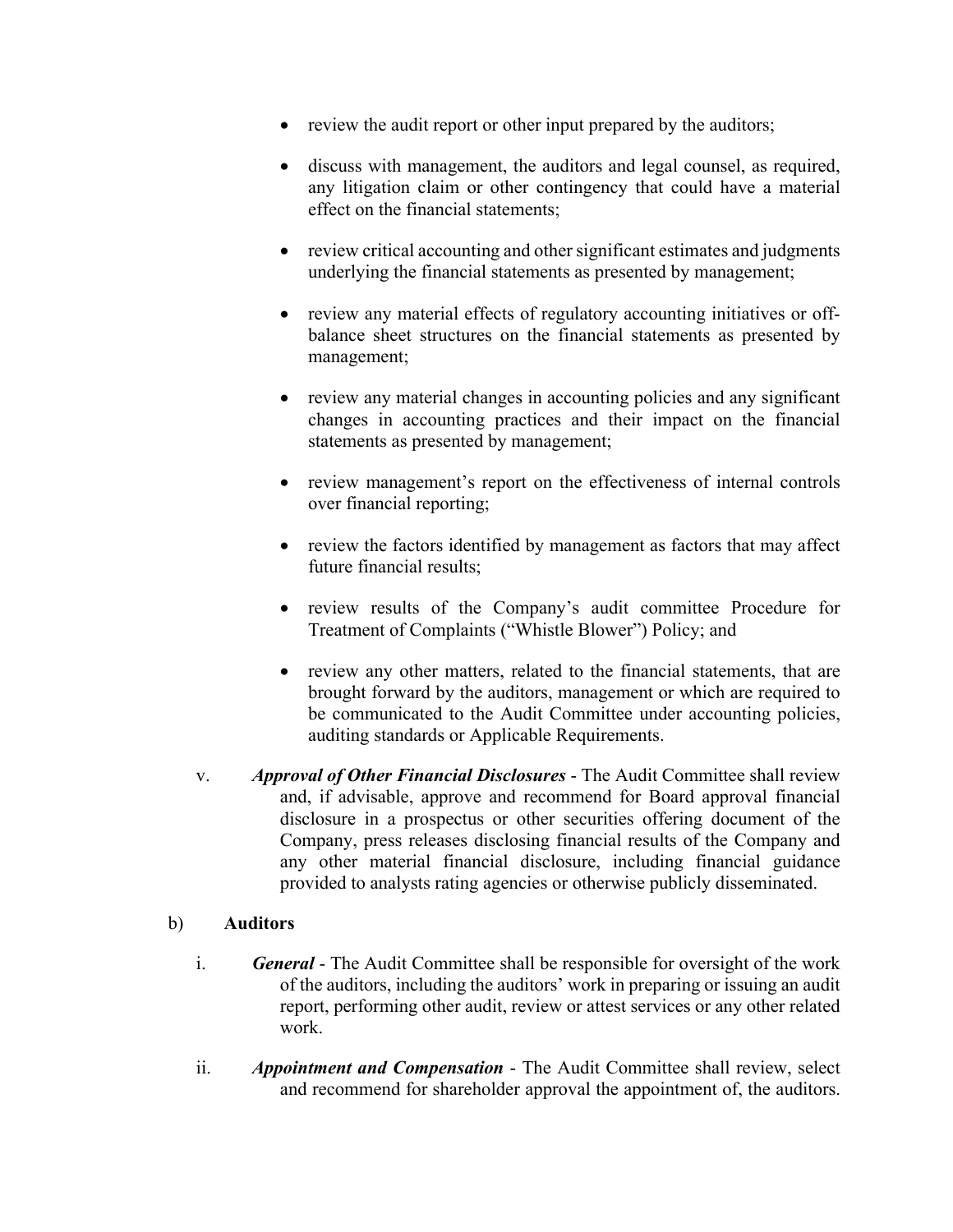The Audit Committee shall have ultimate authority to approve all audit engagement terms and fees, including the auditor's audit plan.

- iii. *Resolution of Disagreements*  The Audit Committee shall resolve any disagreements between management and the auditors as to financial reporting matters brought to its attention.
- iv. *Discussions with Auditors* At least annually, the Audit Committee shall discuss with the auditors such matters as are required by applicable auditing standards to be discussed by the auditors with the Audit Committee, including the matters required to be discussed by Statement on Auditing Standards 61, as it may be modified or supplemented.
- v. *Audit Plan* At least annually, the Audit Committee shall review a summary of the auditors' annual audit plan. The Audit Committee shall consider and review with the auditors any material changes to the scope of the plan.
- vi. *Interim Reporting* The Audit Committee shall review any comments or input provided by the auditors following the auditors' reading of the Company's interim unaudited financial statements.
- vii. *Independence of Auditors* At least annually, and before the auditors issue their report on the annual financial statements, the Audit Committee shall: obtain from the auditors a formal written statement describing all relationships between the auditors and the Company; discuss with the auditors any disclosed relationships or services that may affect the objectivity and independence of the auditors; and obtain written confirmation from the auditors that they are objective and independent within the meaning of the applicable Rules of Professional Conduct/Code of Ethics adopted by the provincial institute or order of chartered professional accountants to which it belongs and other Applicable Requirements. The Audit Committee shall take appropriate action to oversee the independence of the auditors.
- viii. *Evaluation and Rotation of Lead Partner* At least annually, the Audit Committee shall review the qualifications and performance of the lead partner(s) of the auditors. The Audit Committee shall obtain a report from the auditors annually verifying that the lead partner of the auditors has served in that capacity for no more than seven fiscal years of the Company and that the engagement team collectively possesses the experience and competence to perform an appropriate audit. Obtain and review a report describing the auditor's internal quality control reporting and any material issues raised by most recent internal quality control review at least annually.
- ix. *Requirement for Pre-Approval of Non-Audit Services* The Audit Committee shall approve in advance any retainer of the auditors to perform any nonaudit service to the Company that it deems advisable in accordance with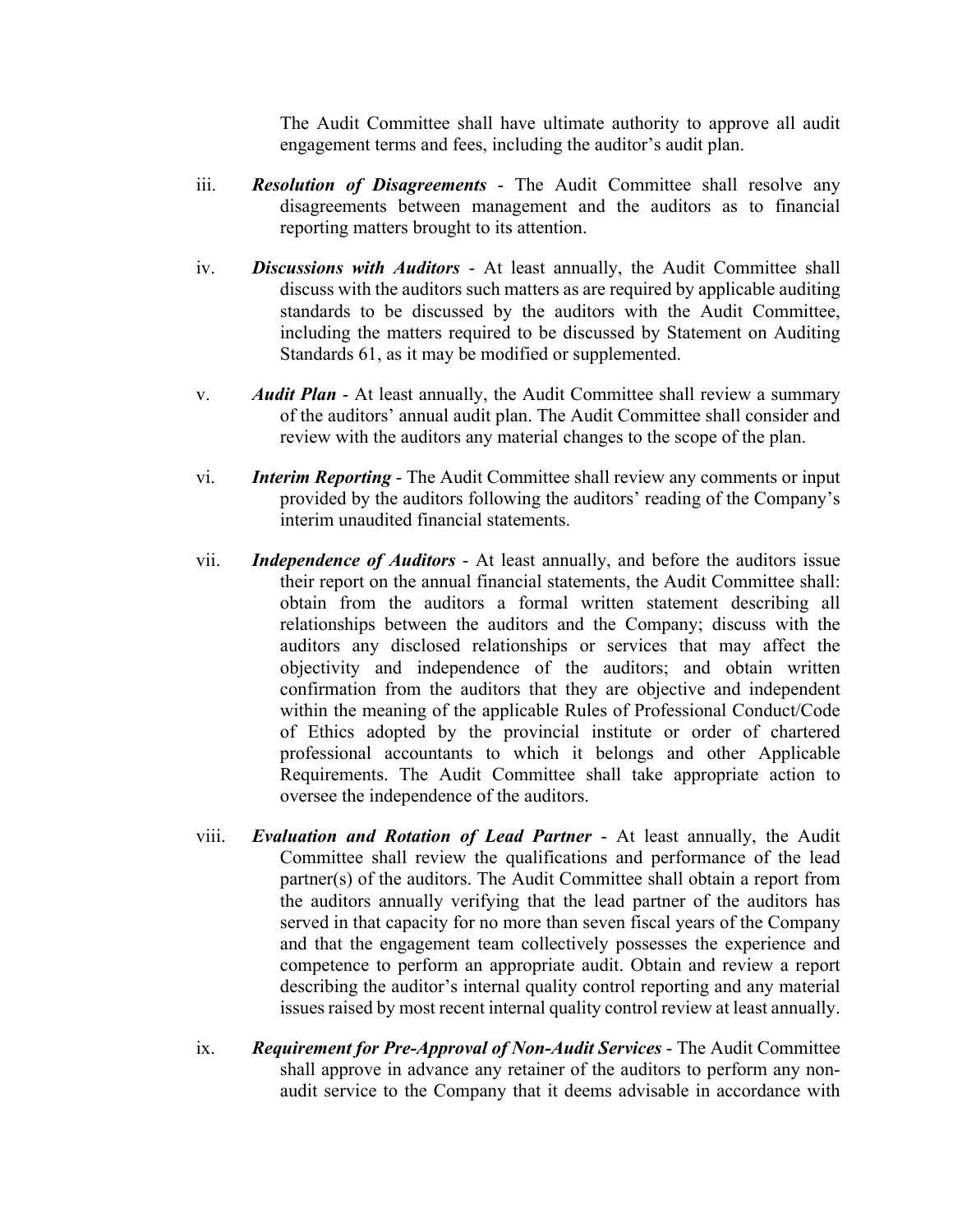Applicable Requirements, and Board approved policies and procedures. The Audit Committee may delegate pre-approval authority to a member of the Audit Committee. The decisions of any member of the Audit Committee to whom this authority has been delegated must be presented to the full Audit Committee at its next scheduled Audit Committee meeting.

x. *Approval of Hiring Policies* - The Audit Committee shall review and approve the Company's hiring policies regarding partners, employees and former partners and employees of the present and former external auditor of the Company.

# c) **Internal Controls & Risk Management**

- i. *General* The Audit Committee shall review the Company's internal controls and risk management systems.
- ii. *Establishment, Review and Approval*  The Audit Committee shall require management to implement and maintain appropriate systems of internal controls in accordance with Applicable Requirements and guidance, including internal control over financial reporting and disclosure and to review, evaluate and approve these procedures. At least annually, the Audit Committee shall consider and review with management and the auditors:
	- the effectiveness of, or weaknesses or deficiencies in: the design or operation of the Company's internal controls (including computerized information system controls and security); the overall control environment for managing business risks, including major financial risk exposures, major security risks and business continuity risks; accounting, financial and disclosure controls (including, without limitation, controls over financial reporting), non-financial controls, and legal and regulatory controls and the impact of any identified weaknesses in internal controls on management's conclusions;
	- any significant changes in internal control over financial reporting that are disclosed, or considered for disclosure, including those in the Company's periodic regulatory filings;
	- any material issues raised by any inquiry or investigation by the Company's regulators;
	- the Company's fraud prevention and detection program, including deficiencies in internal controls that may impact the integrity of financial information, or may expose the Company to other significant internal or external fraud losses and the extent of those losses and any disciplinary action in respect of fraud taken against management or other employees who have a significant role in financial reporting; and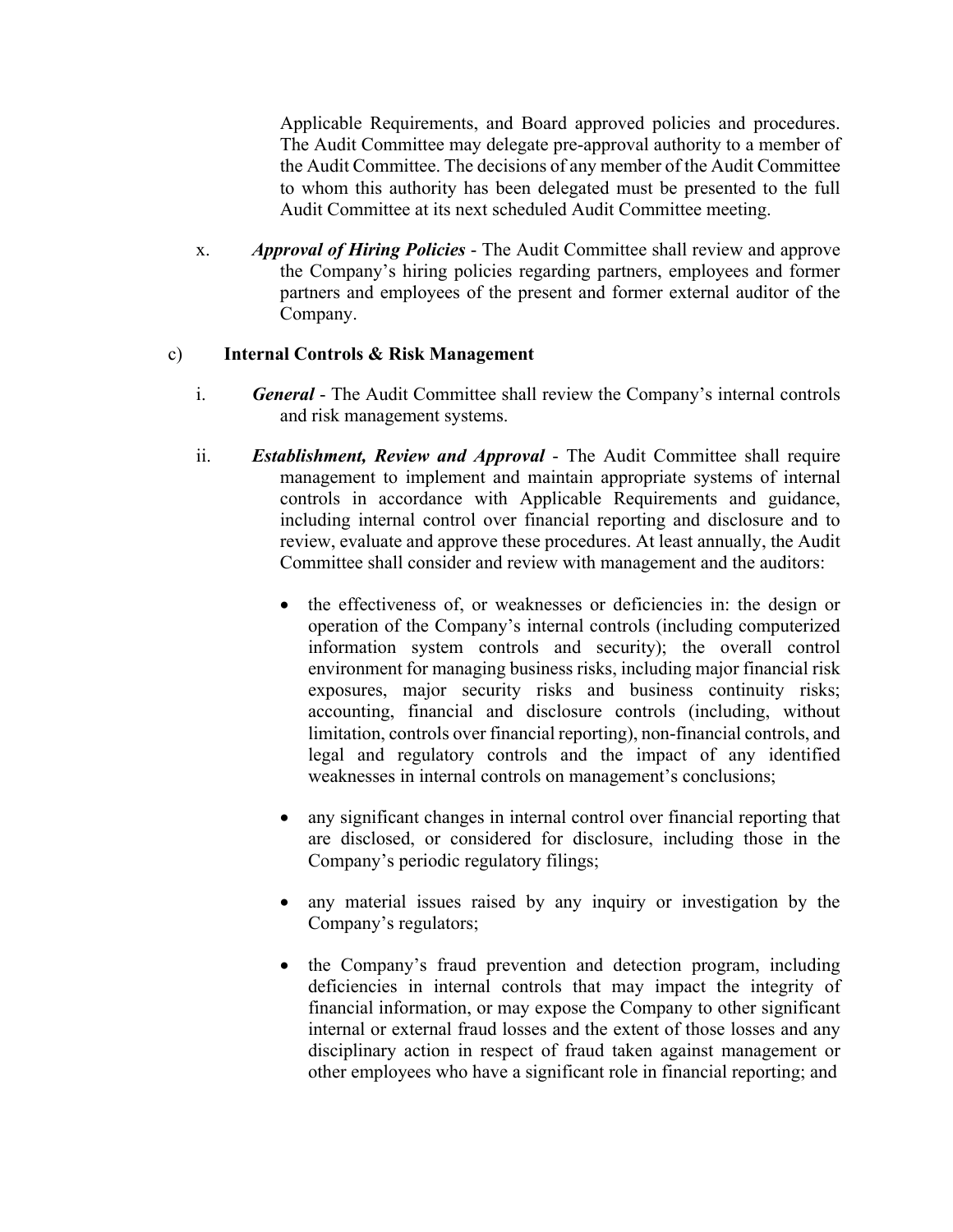- related significant issues and recommendations of the auditors together with management's responses thereto, including the timetable for implementation of recommendations to correct weaknesses in internal controls over financial reporting and disclosure controls.
- iii. *Compliance with Legal and Regulatory Requirements* The Audit Committee shall review reports from the Company's Corporate Secretary and other management members on: legal or compliance matters including any pending or threatened litigation that may have a material impact on the Company; the effectiveness of the Company's compliance policies; and any material communications received from regulators. The Audit Committee shall review management's evaluation of and representations relating to compliance with specific Applicable Requirements, and management's plans to remediate any deficiencies identified.
- iv. *Audit Committee Treatment of Complaints* The Audit Committee shall establish procedures for (a) the receipt, retention, and treatment of complaints received by the Company regarding accounting, internal accounting controls, or auditing matters; and (b) the confidential, anonymous submission by employees of the Company of concerns regarding questionable accounting or auditing matters. Any such complaints or concerns that are received shall be reviewed by the Audit Committee and, if the Audit Committee determines that the matter requires further investigation, it will direct the Chair of the Audit Committee to engage outside advisors, as necessary or appropriate, to investigate the matter and will work with management and the general counsel to reach a satisfactory conclusion.
- v. *Audit Committee Disclosure* The Audit Committee shall prepare, review and approve any audit committee disclosures required by Applicable Requirements in the Company's disclosure documents.
- vi. *Delegation* The Audit Committee may, to the extent permissible by Applicable Requirements, designate a sub-committee to review any matter within this mandate as the Audit Committee deems appropriate.

# **5. REPORTING TO THE BOARD**

The Chair shall report to the Board, as required by Applicable Requirements or as deemed necessary by the Audit Committee or as requested by the Board, on matters arising at Audit Committee meetings and, where applicable, shall present the Audit Committee's recommendation to the Board for its approval.